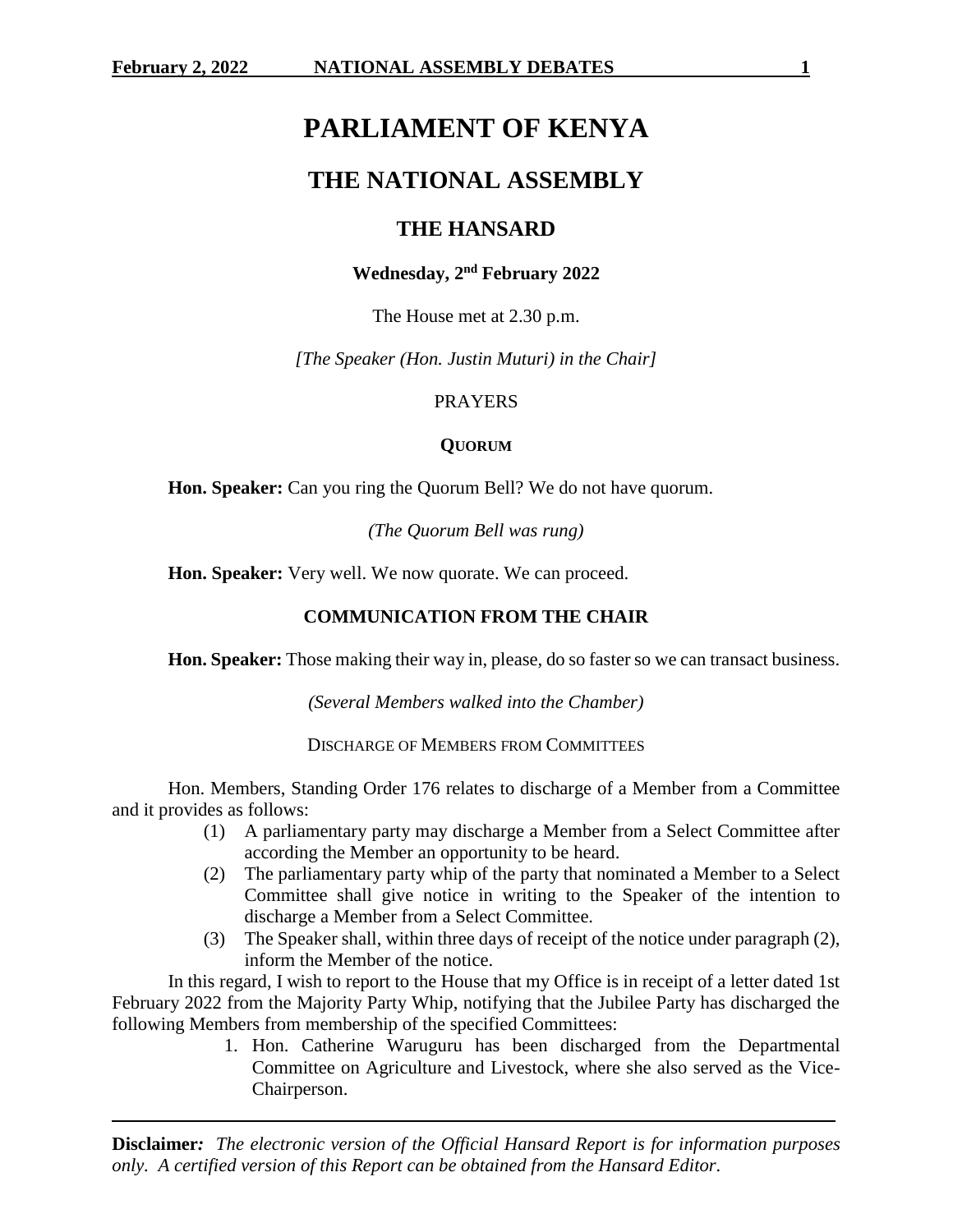- 2. Hon. William Kipkemoi Kisang has been discharged from the Departmental Committee on Information, Communication and Technology, where he also served as the Chairperson.
- 3. Hon. Katoo Ole Metito Judah has been discharged from the Departmental Committee on Defence and Foreign Relations, where he also served as the Chairperson.
- 4. Hon. Japhet Kareke Mbiuki has been discharged from the Departmental Committee on Environment and Natural Resources, where he also served as the Chairperson.
- 5. Hon. David Gikaria has been discharged from the Departmental Committee on Energy, where he also served as the Chairperson.
- 6. Hon. Ali Wario has been discharged from the Select Committee on Regional Integration, where he also served as the Chairperson.

Having perused the documents through which the Jubilee Party transmitted the decision to discharge the said Members, I am satisfied that the process leading to the discharge met the requirements set out in Standing Order 176. This is because each of the six Members had been duly notified of the intended discharges by the Majority Party Whip through notices dated 17th January 2022 and accorded time to respond. Pursuant to the provisions of Standing Order 176(3), the affected Members are hereby accordingly informed. The discharges take effect today, 2nd February 2022. I direct the Clerk to transmit a copy of this Communication to each of the six Members.

Hon. Members, as you may be aware, hitherto this new development, the Members I have mentioned held leadership positions in the respective Committees. As such, by dint of Standing Order No.174(3)(b), the discharged Members served in only one Committee. In order to adhere to the Standing Orders, my previous Communication of 9th June 2020 regarding membership to Committees and in order to ensure that the operations of the particular Committees continue uninterrupted, I hereby direct as follows:

THAT, the Clerk of the National Assembly expeditiously conducts elections to fill the resultant leadership vacancies in accordance with the procedure set out in Standing Order No.179 relating to conduct of elections of Chairperson and Vice-Chairperson of a Committee; and,

THAT, pursuant to the provisions of Standing Order No.173(3), the Committee on Selection should expeditiously submit names to fill the vacancies occasioned by the removal of the six Hon. Members from the respective Committees and nominate them for appointment to other Committees in compliance with my previous ruling that "every Member should have a fair chance to sit in at least one Committee without appearing to entreat or beg any other party for a reasonable opportunity."

The House is accordingly informed. I thank you.

## **MESSAGES**

PASSAGE AND REFERRAL OF EIGHT BILLS BY THE SENATE

*(Hon. Kangongo Bowen walked into the Chamber)*

*(Laughter)*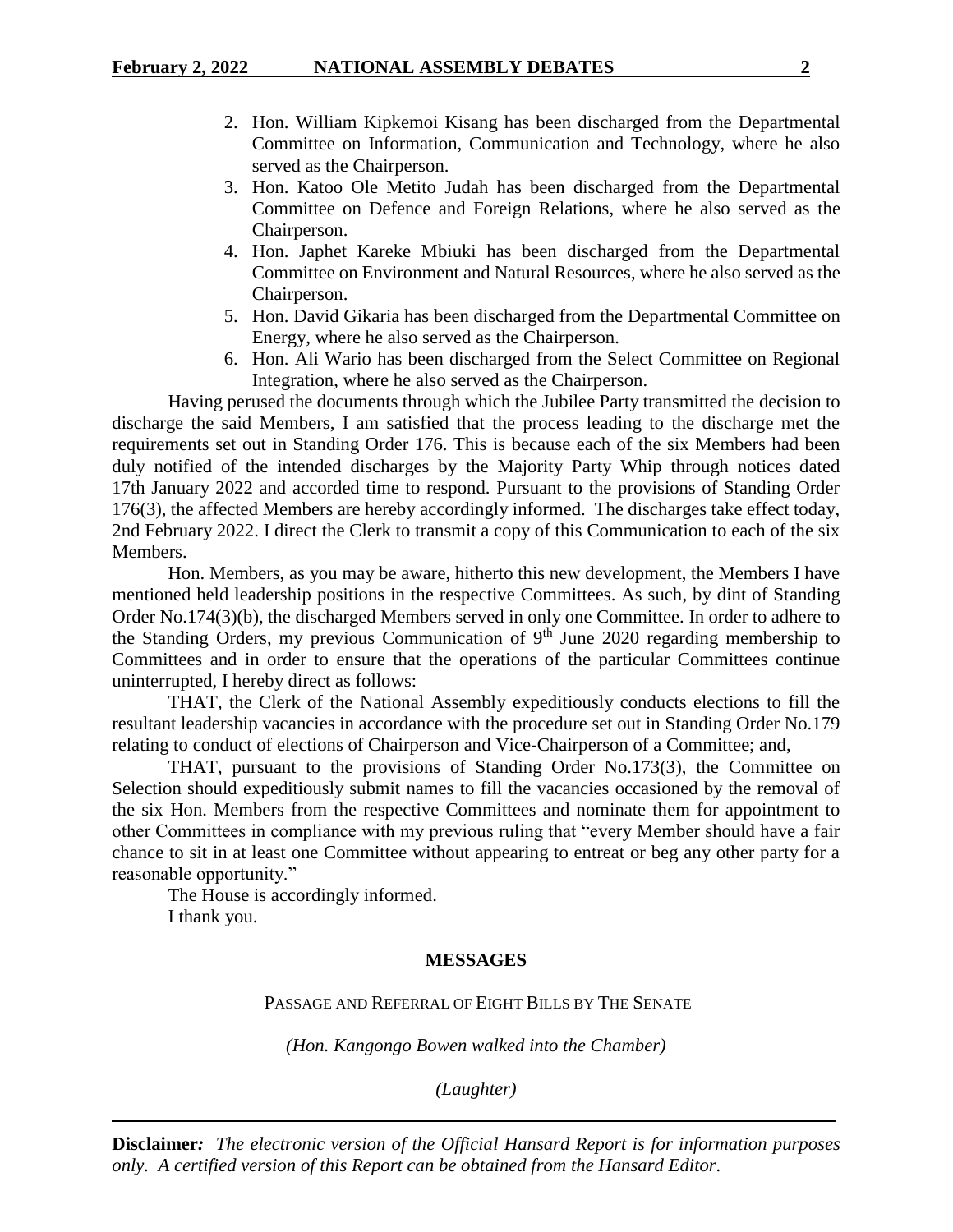**Hon. Speaker:** Member for Marakwet East, maybe, you can sit, or do you think you are still in the bush? I see you looking up and around as if you are in unfamiliar territory.

Hon. Members, pursuant to the provisions of Standing Order No.41, I wish to report to the House that I have received eight Messages from the Senate regarding its passage of the following eight Bills:

- (i) The Natural Resources (Benefits Sharing) Bill (Senate Bill No. 25 of 2020);
- (ii) The Co-operative Societies (Amendment) Bill (Senate Bill No. 11 of 2020);
- (iii) The County Vocational Education and Training Bill (Senate Bill No. 6 of 2021);
- (iv) The Prompt Payment Bill (Senate Bill No. 16 of 2021);
- (v) The Startup Bill (Senate Bill No. 1 of 2021);
- (vi) The County Hall of Fame Bill (Senate Bill No. 9 of 2021);
- (vii) The Kenya Citizenship and Immigration (Amendment) Bill (Senate Bill No. 33 of 2021); and,
- (viii) The Kenyan Sign Language Bill (Senate Bill No. 5 of 2021).

Hon. Members, the first Message relates to the passage of the Natural Resources (Benefit Sharing) Bill (Senate Bill No. 25 of 2020), published *vide* Kenya *Gazette* Supplement No. 197 of 19<sup>th</sup> November 2020. The Bill seeks to establish a system of benefit sharing in natural resource exploitation between resource exploiters, the national Government, the county governments and local communities.

The second Message is in respect of the passage of the Co-operative Societies (Amendment) Bill (Senate Bill No. 11 of 2020) published *vide* Kenya *Gazette* Supplement No.142 of 10<sup>th</sup> August 2020, which seeks to amend the Co-operative Societies Act, No. 12 of 1997 so as to align it to the Constitution of Kenya, 2010 by setting out functions of the national Government and the county governments in relation to governance of co-operative societies.

The third Message relates to the passage of the County Vocational Education and Training Bill (Senate Bill No. 6 of 2021) which was published *vide* Kenya *Gazette* Supplement No.26 of 8<sup>th</sup> March 2021. The Bill seeks to provide a framework for the establishment of systems for the administration of vocational education and training within a county.

The fourth Message relates to the passage of the Prompt Payment Bill (Senate Bill No. 16 of 2021) published *vide* Kenya *Gazette* Supplement No.36 dated 12th March 2021. Amongst other provisions*,* the Bill seeks to provide for prompt payment for the supply of goods, works or services.

The fifth Message is in respect of the passage of the Startup Bill (Senate Bill No. 1 of 2021), published *vide* Kenya *Gazette* Supplement No.9 dated 3rd February 2021. The Bill is seeking to provide a framework to encourage growth and sustainable technological development and new entrepreneurship employment, to create a more favourable environment for innovation, and to attract Kenyan talents and capital.

The sixth Message relates to the passage of the County Hall of Fame Bill (Senate Bill No. 9 of 2021), published *vide* Kenya *Gazette* Supplement No.29 dated 8 th March 2021. The Bill seeks to establish a county hall of fame in each county as an avenue through which the county governments shall bestow honour on individuals within their respective counties acclaimed as being outstanding, exceptional or illustrious in any profession or activity.

The seventh Message is in respect of the passage of the Kenyan Sign Language Bill (Senate Bill No.5 of 2021) which was published *vide* Kenya *Gazette* Supplement No. 25 dated 8<sup>th</sup> March 2021. It proposes to give effect to Article 7(3)(b) of the Constitution on the promotion and development of the use of Kenya Sign language and to also to give effect to Article 54(1)(d) to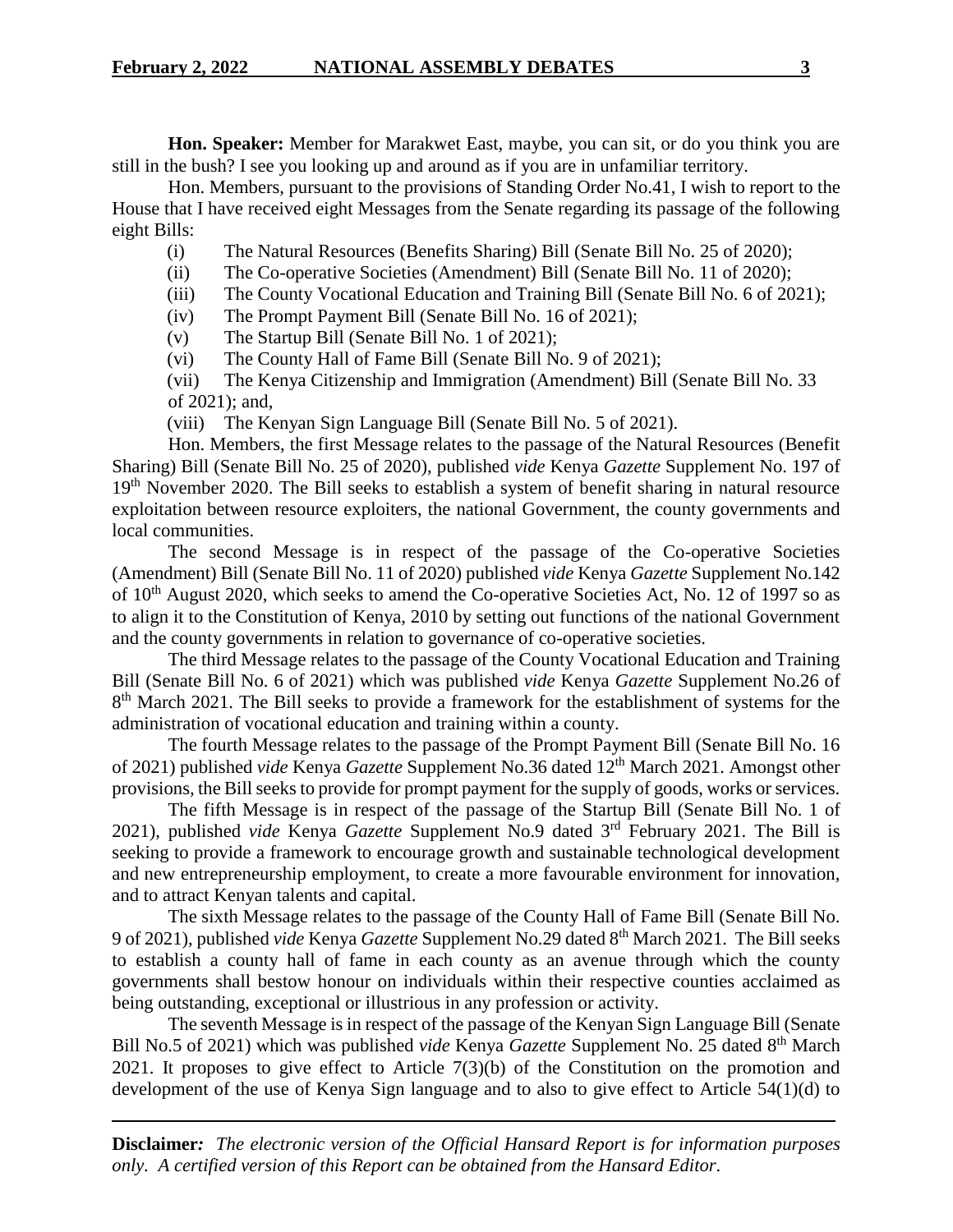provide for the inclusion of sign language in education curriculum and to provide for the use of language in legal proceedings.

The last Message relates to the passage of the Kenya Citizenship and Immigration (Amendment) Bill (Senate Bill No. 33 of 2021) published *vide* Kenya *Gazette* Supplement No. 96 dated 12<sup>th</sup> May 2021 which seeks to amend the Kenya Citizenship and Immigration Act.

Hon. Members, having considered and passed the eight Bills, the Senate now seeks the concurrence of the National Assembly on each of the Bills. The Standing Orders require the Speaker to cause a Bill received from the Senate to be read a First Time upon conveyance of its Message. In this regard, you will notice that the Eight Bills have been listed for First Reading in the Order Paper for this particular Sitting. After being Read a First Time, the Bills will stand committed to respective Committees as follows:

- i. The Natural Resources (Benefits Sharing) Bill (Senate Bill No.25 of 2020) will stand committed to the Departmental Committee on Environment and Natural Resources;
- ii. The Co-operative Societies (Amendment) Bill (Senate Bill No. 11 of 2020) will stand committed to the Departmental Committee on Trade, Industry and Cooperatives;
- iii. The County Vocational Education and Training Bill (Senate Bill No. 6 of 2021) will stand committed to the Departmental Committee on Education and Research;
- iv. The Prompt Payment Bill (Senate Bill No. 16 of 2021) will stand committed to the Departmental Committee on Finance and National Planning;
- v. The Startup Bill (Senate Bill No. 1 of 2021) will stand committed to the Departmental Committee on Communication, Information and Innovation;
- vi. The County Hall of Fame Bill (Senate Bill No. 9 of 2021) and The Kenyan Sign Language Bill (Senate Bill No. 5 of 2021) will stand committed to the Departmental Committee on Sports, Culture and Tourism; and,
- vii. The Kenya Citizenship and Immigration (Amendment) Bill (Senate Bill No. 33 of 2021) will stand committed to the Departmental Committee on Administration and National Security.

Hon. Members, the reports of the respective Committees shall guide the House with respect to the next stages and prioritisation of the said Bills. I, therefore, request the Committees to prioritise the Senate Bills in their respective agenda.

I thank you.

## **PAPERS LAID**

**Hon. Amos Kimunya** (Kipipiri, JP): Hon. Speaker, I beg I beg to lay the following Papers on the Table of the House today, Wednesday,  $2<sup>nd</sup>$  February 2022 (Afternoon Sitting):

Reports of the Auditor-General and Financial Statements in respect of the following institutions for the year ended  $30<sup>th</sup>$  June,  $2021$  and the certificates therein:

- a) State Department of Livestock.
- b) Petroleum Development Fund.
- c) Kenya Citizens and Foreign Nationals Management Service.
- d) Veterinary Services Development Fund.

Reports of the Auditor-General and Financial Statements in respect of the following institutions for the year ended  $30<sup>th</sup>$  June 2020 and the certificates therein: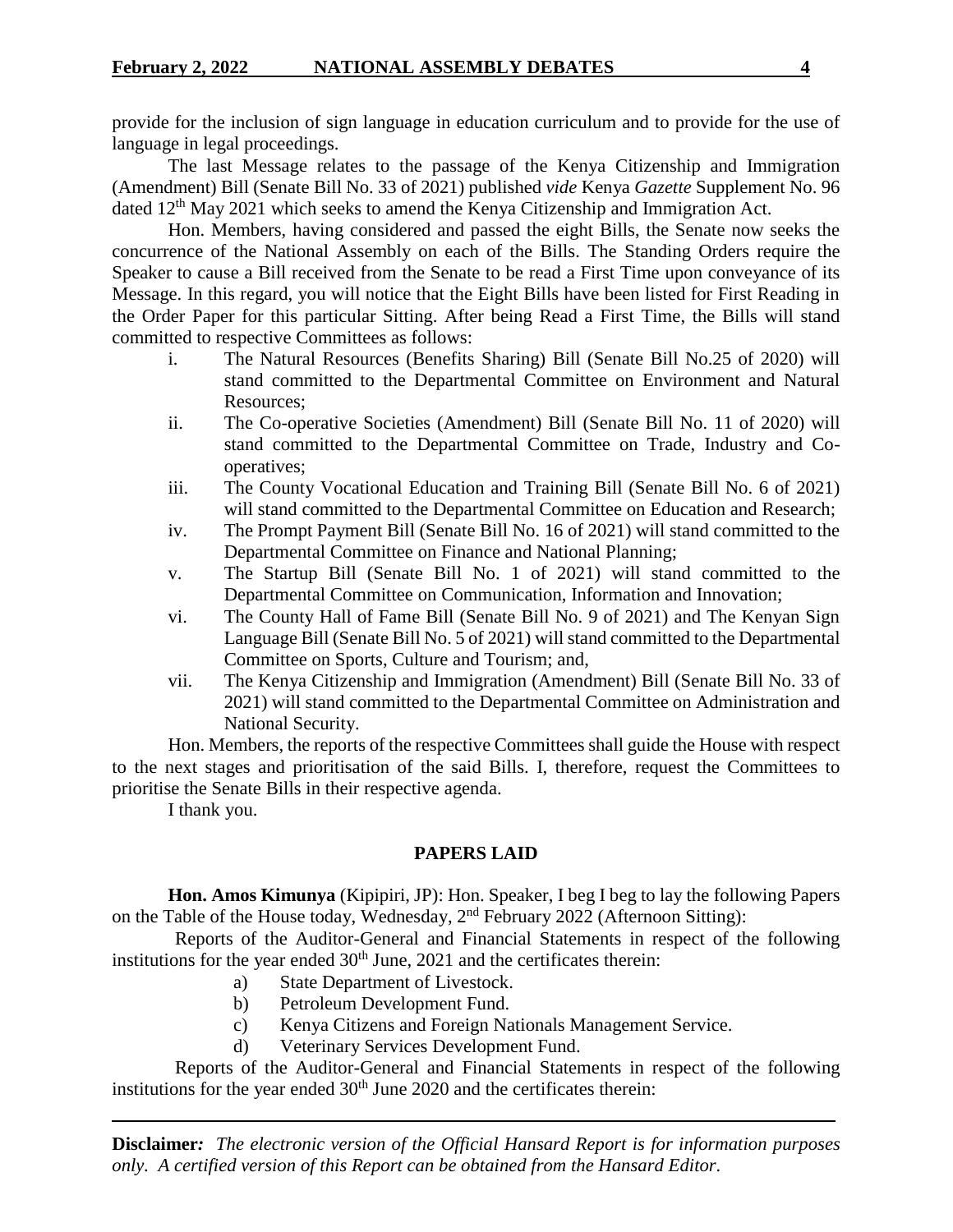## **February 2, 2022 NATIONAL ASSEMBLY DEBATES 5**

- a) Kasarani Technical and Vocational College.
- b) Kenyatta University Teaching Referral and Research Hospital.
- c) National Water Harvesting and Storage Authority.
- d) Energy and Petroleum Regulatory Authority Staff Mortgage and Car Loan Scheme.
- e) Kenya Airports Authority.
- f) Assets Recovery Agency.
- g) University of Nairobi Press.
- h) Agri and Co-operative Training and Consultancy Services Limited.

Reports of the Auditor-General and Financial Statements in respect of the following institutions for the year ended  $30<sup>th</sup>$  June, 2019 and the certificates therein:

- a) National Irrigation Board.
- b) Western Kenya Rice Mills Limited.
- c) National Museums of Kenya;
- d) Mwea Rice Mills Limited.
- e) Gatanga Technical and Vocational College.
- f) National Cereals and Produce Board.
- g) National environment Management Authority.
- h) Tourism Research Institute.
- i) Tourism Regulatory Authority;
- j) Imarisha Naivasha Trust.
- k) Agricultural Development Corporation.
- l) Murika Technical Training Institute.
- m) Mukurweini Technical Training Institute.
- n) Michuki Technical Training Institute.
- o) Coast Institute of Technology.
- p) Coast Water Works Development Agency.
- q) St. Joseph's Technical Training Institute.

Reports of the Auditor-General and Financial Statements in respect of the following institutions for the year ended 30th June, 2018 and the certificates therein:

- a) Imarisha Naivasha Trust; and
- b) Mukurweini Technical Training Institute.

I thank you Hon. Speaker.

### **Hon. Speaker:** Very well.

Next Order.

#### **NOTICES OF MOTION**

ADOPTION OF REPORT ON ANNULMENT OF THE CROPS (FIBRE CROPS) REGULATIONS, 2020

**Hon. Kassait Kamket** (Tiaty, KANU): Hon. Speaker, I beg to give notice of the following Motion:

That this House adopts the Report of the Committee on Delegated Legislation on its consideration of The Crops (Fibre Crops) Regulations 2020 laid on the Table of the House on Tuesday, November  $17<sup>th</sup>$  2020, and pursuant to Section 18 of the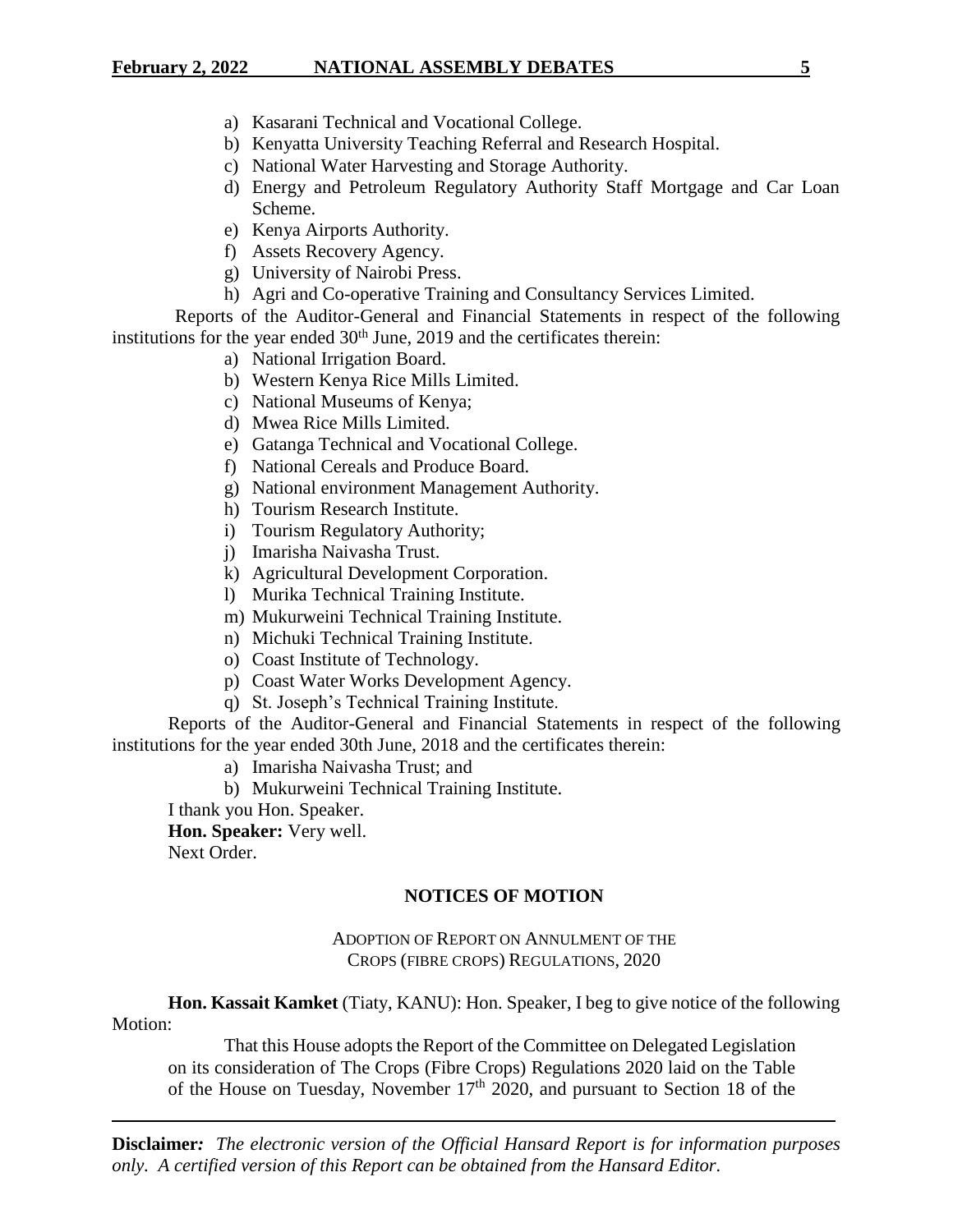Statutory Instruments Act 2013 and Standing Order 210 (4) (b) annuls, in its entirety, the Crops (Fibre Crops) Regulations, 2020, Legal Notice No. 120 of 2020.

ADOPTION OF REPORT ON ANNULMENT OF PFM REGULATIONS

I also beg to give notice of the following Motion.

That this House adopts the Report of the Committee on Delegated Legislation on its consideration of the Public Finance Management (Biashara Kenya Fund) Regulations, 2021, the Public Finance Management (Uwezo Fund) (Revocation) Regulations 2021, the Public Finance Management Women Enterprise Fund (Revocation) Regulations, 2021 and the Public Finance management (Youth Enterprise Development) Fund (Revocation) Regulations 2021 laid on the Table of the House on Tuesday,  $21^{st}$  September 2021 and pursuant to the provisions of Section 18 of the Statutory Instruments Act 213, annul in its entirety:

- (i) The Public Finance Management (Biashara Kenya Fund) Regulations 2021, published as Legal Notice No. 55 of 2021.
- (ii) The Public Finance Management (Uwezo Fund) (Revocation) Regulations2021 published as Legal Notice No. 56 of 2021.
- (iii) The Public Finance Management (Women Enterprise Fund) (Revocation) Regulations 2021, published as Legal Notice No. 57 of 2021.
- (iv) The Public Finance Management (Youth Enterprise Development Fund) (Revocation ) Regulations 2021, published as Legal Notice No. 58 of 2021.

I thank you, Hon. Speaker.

**Hon. Speaker:** Very well. Next Order

#### **QUESTIONS AND STATEMENTS**

**Hon. Speaker:** Is it Hon. Shadrack Mose?

SECURITY THREAT POSED BY NAIROBI EXPRESS WAY

**Hon. Shadrack Mose** (Kitutu Masaba, JP): Thank you, Hon. Speaker. I have a Request for a Statement and the Enquiry of Parliament Security with regard to the Nairobi Expressway.

Pursuant to the provisions of Standing Order 42(2) (c), I rise to seek a Statement regarding the security of the institution of Parliament in light of the current design of the Nairobi Express way.

Hon. Speaker, I wish to draw the attention of Hon. Members of this House to the design of the Nairobi Expressway at the Section between the Haille Selasie Junction , Uhuru Highway and the Intercontinental Hotel.

Hon. Speaker, by its very nature, Parliament is a key national institution that requires strategic security considerations. To begin with, Parliament is the only place where senior state officers convene at the same time. The institution hosts the entire government, including the President, the Deputy President, Speakers of both Houses, the Chief Justice,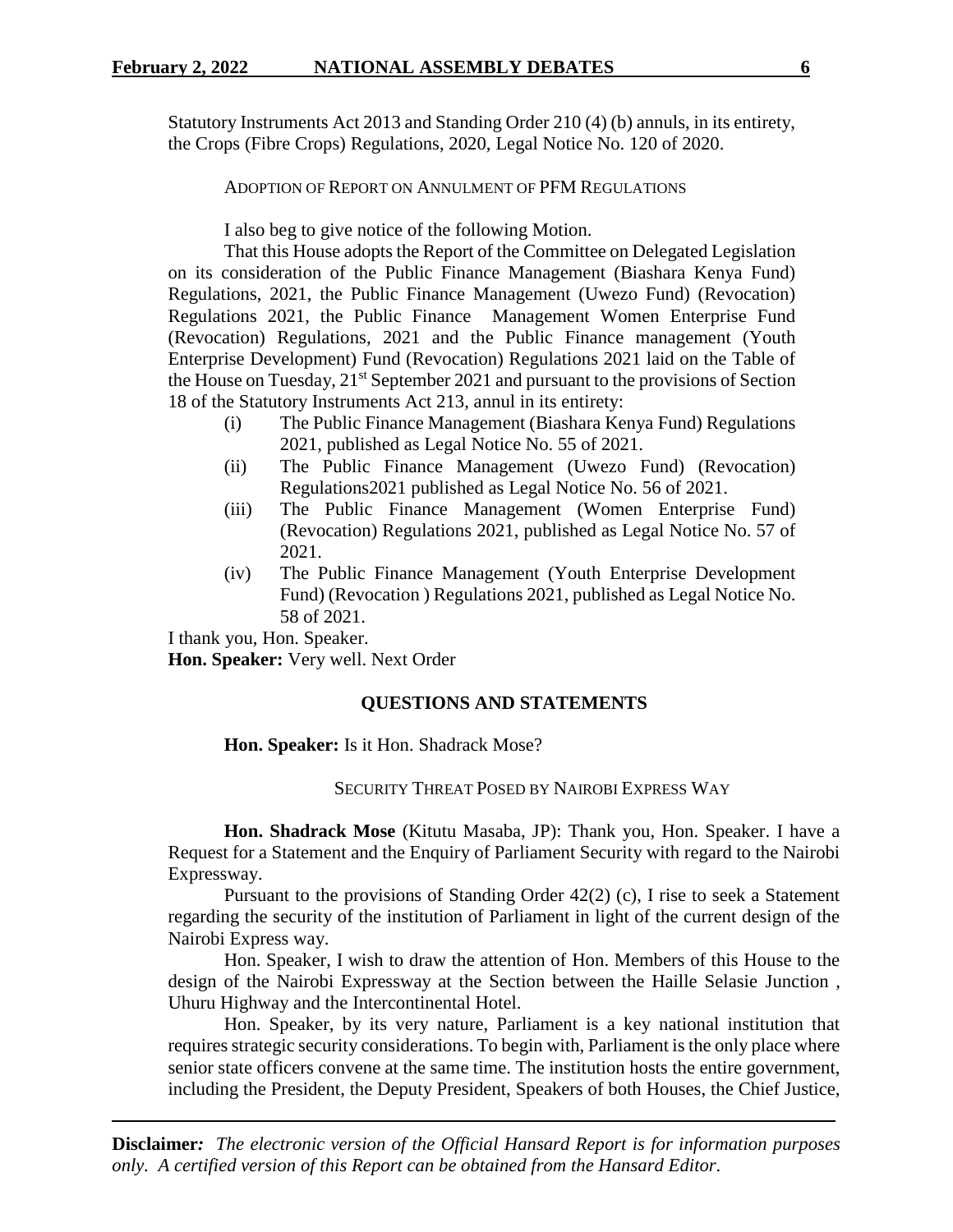the Cabinet, the top military leadership and other leaders during the State of the Nation Address by His Excellency the President and other national functions.

In addition, Presidents and Heads of State of various countries visit the mausoleum within the parliamentary precincts as part of high level diplomatic programs. In view of these concerns, Hon. Speaker, considerable security arrangements ought to be accorded priority and forethought when executing infrastructural developments near Parliament precincts. This is, indeed, the practice in the United States Congress, the UK Parliament and in virtually all parliaments world wide.

Whereas we are not opposed to the Nairobi Expressway, given its huge economic potential to the country and are at the same time not seeking for a deviation of the aforementioned section, I nonetheless seek your indulgence to invoke Standing Order 218 (2) and direct the Departmental Committee on Administration and National Security and the Departmental Committee on Transport, Public Works and Housing to urgently inquire into the matter in order to:

- (i) Verify the security arrangements, if any, that have been incorporated into the design of the Nairobi Expressway with regard to parliamentary precincts encompassing the Junction of Haille Selasie Avenue, Uhuru Highway and Intercontinental Hotel.
- (ii) Involve relevant stakeholders, including the Ministry of Interior and Coordination of National Government, the Ministry of Transport Infrastructure, Housing Urban Development and Public Works and the project contractors in building consensus on effective interventions and solutions to the aforementioned security concerns, including the possibility of constructing a reinforcement at the affected sections of the Expressway.
- (iii) Require the two Committees to jointly report back to the House within 21 days on the findings of their enquiry and the measures taken by the National Executive with regard to this concern.

I thank you Hon. Speaker.

**Hon. Speaker:** Well, Hon. (Dr.) Pukose, I can see you are raising your hand up and I thought you knew the rules.

**Hon. Dr. Robert Pukose** (Endebess, JP): Thank you, Hon. Speaker. The matter which has been raised by the Hon. Member is very key. In view of the current situation where we are facing terror threats, the Expressway is above the Parliament Buildings! Somebody can come with a bazooka and hit Parliament. That is a very critical matter that this House needs to put a lot of seriousness when addressing it, so that Parliament can be secure. We can transact business here without fear of any threat. It is a very weighty matter that we need to look into urgently as the construction is going on. If possible, a perimeter wall can be put up to make sure that security is maintained. The General Service Unit (GSU) can patrol or be placed strategically within that Expressway so that the place can be secure and protected.

Thank you, Hon. Speaker.

**Hon. Speaker**: Dr. Makali Mulu, do you want to say something on this?

**Hon. Makali Mulu** (Kitui Central, WDM-K): Thank you, Hon. Speaker. I want to take this time to thank Hon. Mose for this important request for a Statement or inquiry into this matter. Look at what is happening. The other day I was in my office, which is on the sixth floor of Continental House. I was trying to see what was happening outside along the road. I realised the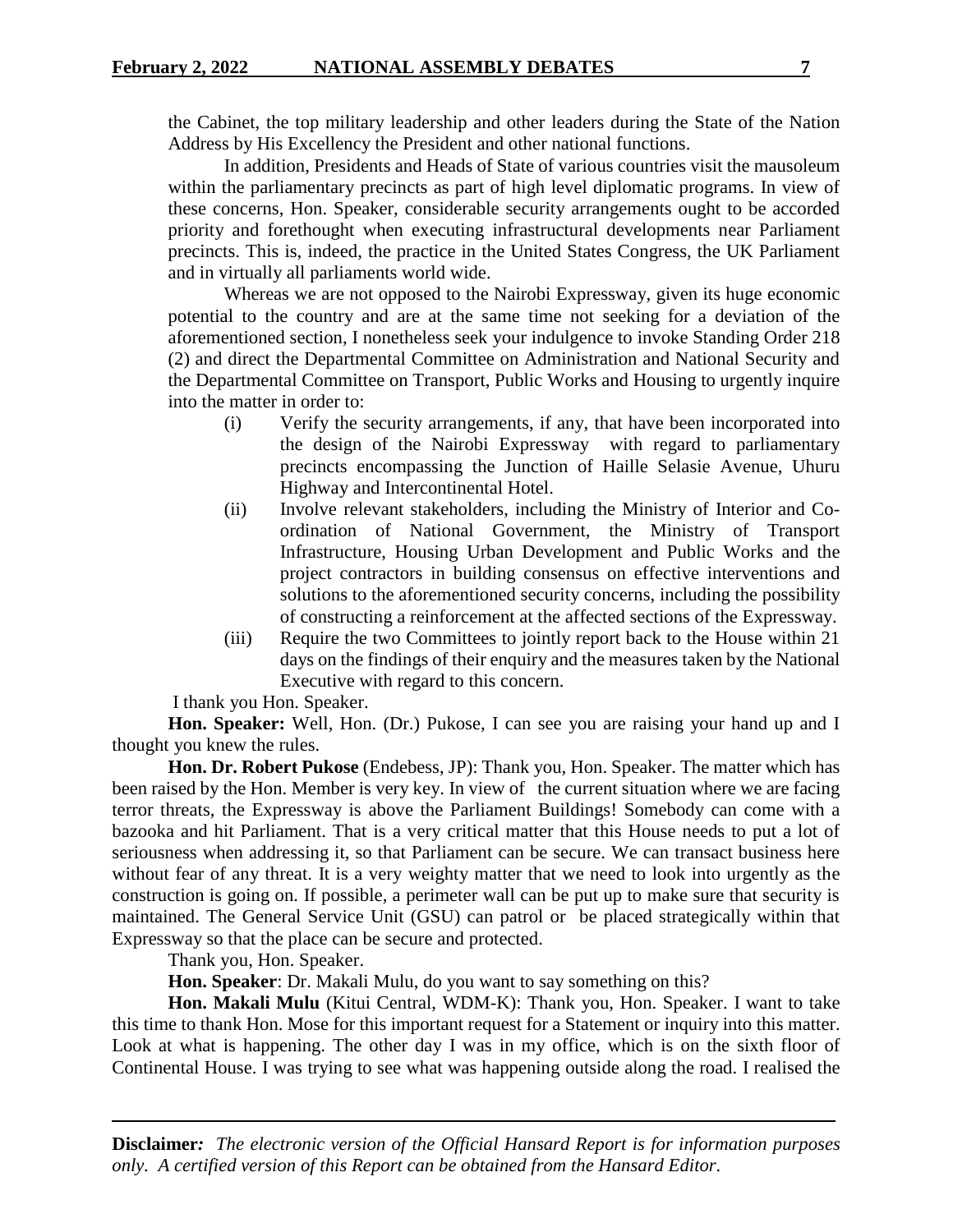site wall of the road is not high enough! You can easily stand at the chase level. If somebody stands there and targets Parliament, I do not know what can happen.

We are aware that there were attempts to attack Parliament in the past. We need to take this matter very seriously. I urge the Chairpersons of those two Committees to convene as soon as possible, summon the relevant senior officers and see how this matter can be addressed. We could have the State of the Nation Address, again, this year. If it happens, we will have the President, Chief Justice, yourself and security chiefs in the House. You can see the kind of risk that we expose ourselves to. That is not a huge request. It is a reasonable one. There is need to make adjustment either technically or I do not what they can do, but it should be done before the road is completed. That matter should be taken seriously. With regard to the area which has been mentioned, you realise that as you go further to Nairobi West and Westlands, there is no such installation like the one near Parliament. I urge that you consider time when you are giving your direction so that we sort out this matter. We are all exposed. None of us is excluded.

With those remarks, I thank Hon. Mose once more for this request.

**Hon. Speaker**: Let us not debate this matter because it is weighty. Hon. Ndindi Nyoro.

**Hon. Ndindi Nyoro** (Kiharu, JP): Thank you very much, Hon. Speaker. I listened to Hon. Mose very clearly. I have a slightly different view. When we talk about the Expressway, the concern is about the height and location of Parliament. I agree with the sentiments of the Member in so far as the House is concerned. We host many high-level delegates and in terms of the pecking order of this country... This is the House that makes laws concerning the entire security of the nation.

I believe that the genesis of the security of Kenya is neither about building perimeter walls nor isolationism. It is about having the security within the country. For example, the kind of screening that we go through in malls in Kenya may not necessarily happen in other countries. This is because they first make sure that their security is present within their borders. Therefore, I do not believe security can be guaranteed by being an isolationist. It is by making sure that our country is safe within our borders. When Kenya and every Kenyan is safe, we may never mind about being isolated in a corner. When we go to other developed countries like the United States of America (USA) and United Kingdom (UK), we do not find the kinds of neighbourhoods that we see in Kenya where everyone builds high stone walls.

**Hon. Speaker**: The debate you are engaging in is an extremely general one. I do not know where you are headed. You are headed to Kiharu Constituency.

**Hon. Ndindi Nyoro** (Kiharu, JP): Hon. Speaker, I am concluding.

**Hon. Speaker**: Please, conclude because you are lost.

**Hon. Ndindi Nyoro** (Kiharu, JP): Hon. Speaker, I am concluding. I do not think that there is any security threat by having the Nairobi Expressway here even with its elevated stature because our concern should be….

**Hon. Speaker**: Very well. You talked about being to some countries. I do not know whether you checked what happens there. You speak like somebody who has not visited some of those places. Hon. Ndindi Nyoro, I should go out of my way to sponsor you to visit some of those places. You might have earned yourself a trip to some of those places, so that you can come back with better information.

*(Laughter)*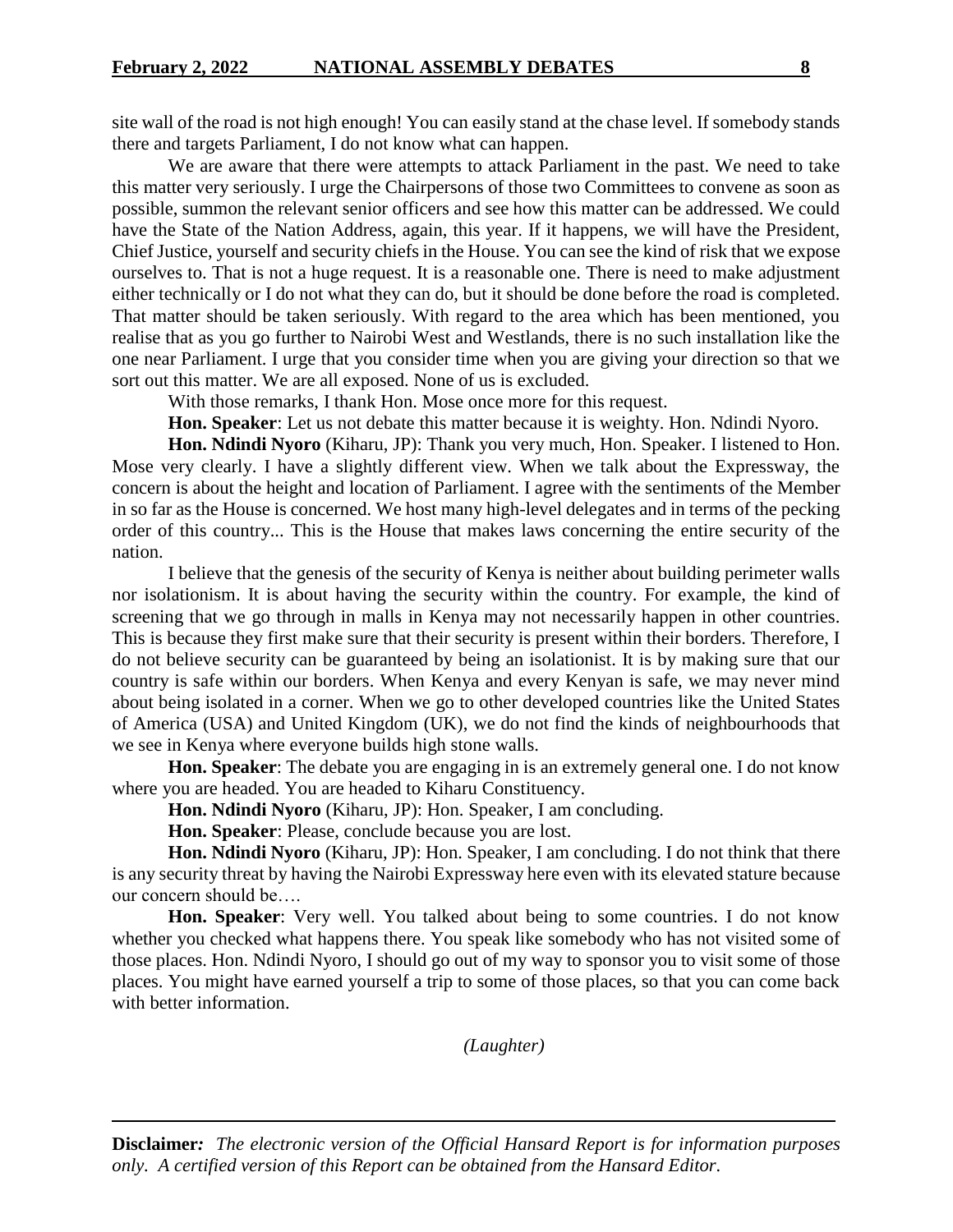Anyway, Hon. Ndindi Nyoro, you might have earned yourself a trip. Let me hear from the Chair of the Departmental Committee on Administration and National Security. The issues which were raised in that request are weighty. It is good that we hear from the experts who will appear before you so that we do not get convoluted by Hon. Ndindi Nyoro, whom I will sponsor to some places so that he can give us a good report. It is good to get some expert opinion on this matter. Hon. Mwathi.

**Hon. Peter Mwathi** (Limuru, JP): Thank you, Hon. Speaker. At the outset, I accept that this is a weighty and timely matter. Towards the end of last year, I was in UK. I was living next to Parliament. I saw the barriers that they had put up because of the security threat that was there. One time, there was a suicide bomber who tried to get into Parliament and was stopped by those barriers. It is a concern that is legitimate. I do not know whether there is any other part in UK which is not secured, especially those important buildings as alluded to by one Member.

This is a weighty matter. We cannot give solutions here. The best thing we can do is to engage the two agencies, that is, public works and security, and then bring a comprehensive report that is informed by technical advice from experts in the area. As requested by Hon. Mose, we will endeavour to bring a report within 21 days.

Thank you.

**Hon. Speaker**: Very well. Since I do not see your counterpart, Chair of the Departmental Committee on Transport, Public Works and Housing, please, take the lead Hon. Mwathi. Get those people in the Ministry of Interior and Co-ordination of National Government and Ministry of Transport and Infrastructure so that you can get something that is professional.

**Hon. Peter Mwathi** (Limuru, JP): Thank you, Hon. Speaker. I will take the lead. I will ensure that we have something to present. By the end of the three weeks, we will have a comprehensive report. I will report the progress.

Thank you, Hon. Speaker.

**Hon. Speaker**: Please, try to give us something that is definitive. Next Order!

#### **PROCEDURAL MOTION**

REDUCTION OF PUBLICATION PERIOD FOR A SPECIFIED BILL

**Hon. Speaker**: Leader of the Majority Party.

**Hon. Amos Kimunya** (Kipipiri, JP): Hon. Speaker, I beg to move the following procedural Motion:

THAT, notwithstanding the provisions of Standing Order No. 120, this House resolves to reduce the publication period of the Elections (Amendment) Bill (National Assembly Bill No. 3 of 2022) from 14 days to 5 days.

This Bill was published on  $28<sup>th</sup>$  January 2022. It is time-bound. It may have implications on the elections that we are preparing for. There are lots of debates on this matter. Members may remember that we had issues with the Chair of the Independent Electoral and Boundaries Commission (IEBC) who constantly referred to some electoral laws that were yet to be passed in Parliament.

All that discussion was taking place outside because there were drafts and intentions. This is the first time all those intentions have been captured within a Bill, which was published last week and is now five days old. Much as we expected to have the Bill running for 14 days, I just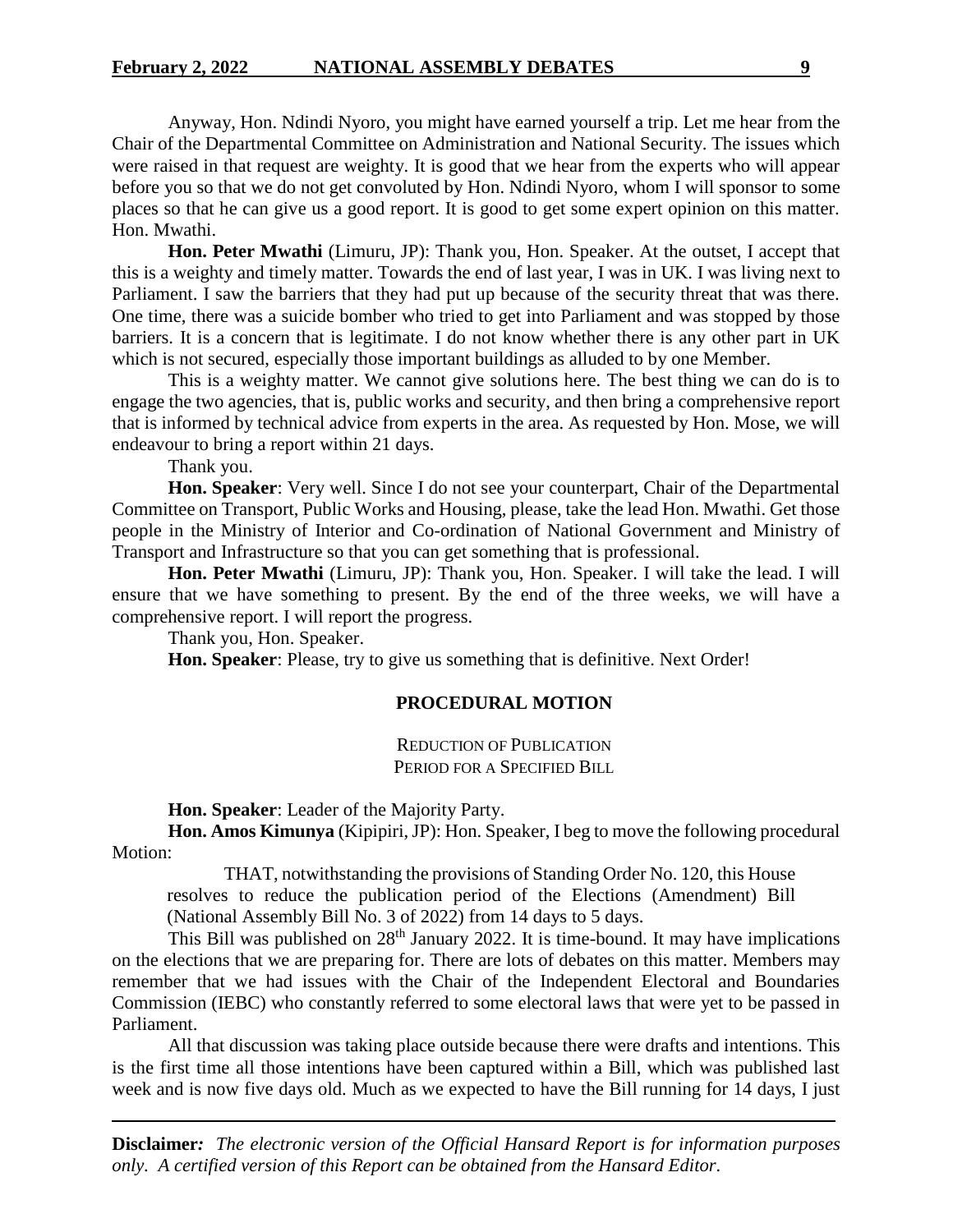want to draw the attention of the House to the fact that this was before the introduction of public participation where it was anticipated that a Bill be published for 14 days. Members of the public would know about it, then after the First Reading the House would process it with reference to the public. Now that we have 14 days of public participation, it does not make sense to have a Bill published for 14 days, then after First Reading you subject it to another 14 days of public participation. I do hope that even as we amend our Standing Orders that this will be one of the things we will be removing so that the Bill can be read immediately after publishing, then the 14 days kick off.

So, Members will lose nothing by shortening the days because we are going to have a public participation anyway, which was what was anticipated within the first 14 days. It is a Bill that I would also ask Members to pay special attention to. It is more of a clean-up of the various electoral laws because of election issues, court decisions that have been made and aligning them with calendars. It is also about issues that happened in the last couple of months, including the passage of the Political Parties (Amendment) Bill, just to ensure that matters are aligned properly. For now, the issue is just procedural. It is just a matter of alignment in terms of the reduction of days from 14 days to five days so that we can then have it read the First Time then the process of public participation kicks in and we can process this within the Sixth Session.

I beg to move and ask Hon. Wangwe to second.

**Hon. Speaker:** Hon. Wangwe.

**Hon. Emmanuel Wangwe** (Navakholo, JP): Thank you, Hon. Speaker. I do second.

#### *(Loud consultations)*

**Hon. Speaker:** Order, Members!

*(Question proposed)*

*(Question put and negatived)*

*(Several Members stood in their places)*

**Hon. Speaker:** Well, Members standing to claim for a division have the numbers. I, therefore, order that the Division Bell be rung for ten minutes.

*(Division Bell was rung)*

**Hon. Speaker**: Stop the bell. Close the Doors and draw the Bars.

*(Loud consultations)*

Order, Members! Order, Members! Hon. Members, I think we can finish this very quickly. I will put the Question.

Let us have every one log out. If you have no card, blame yourself. I cannot be babysitting adults – grandmothers and grandfathers. It is only fair that… Why do you come without your card? How is it that I do not forget mine?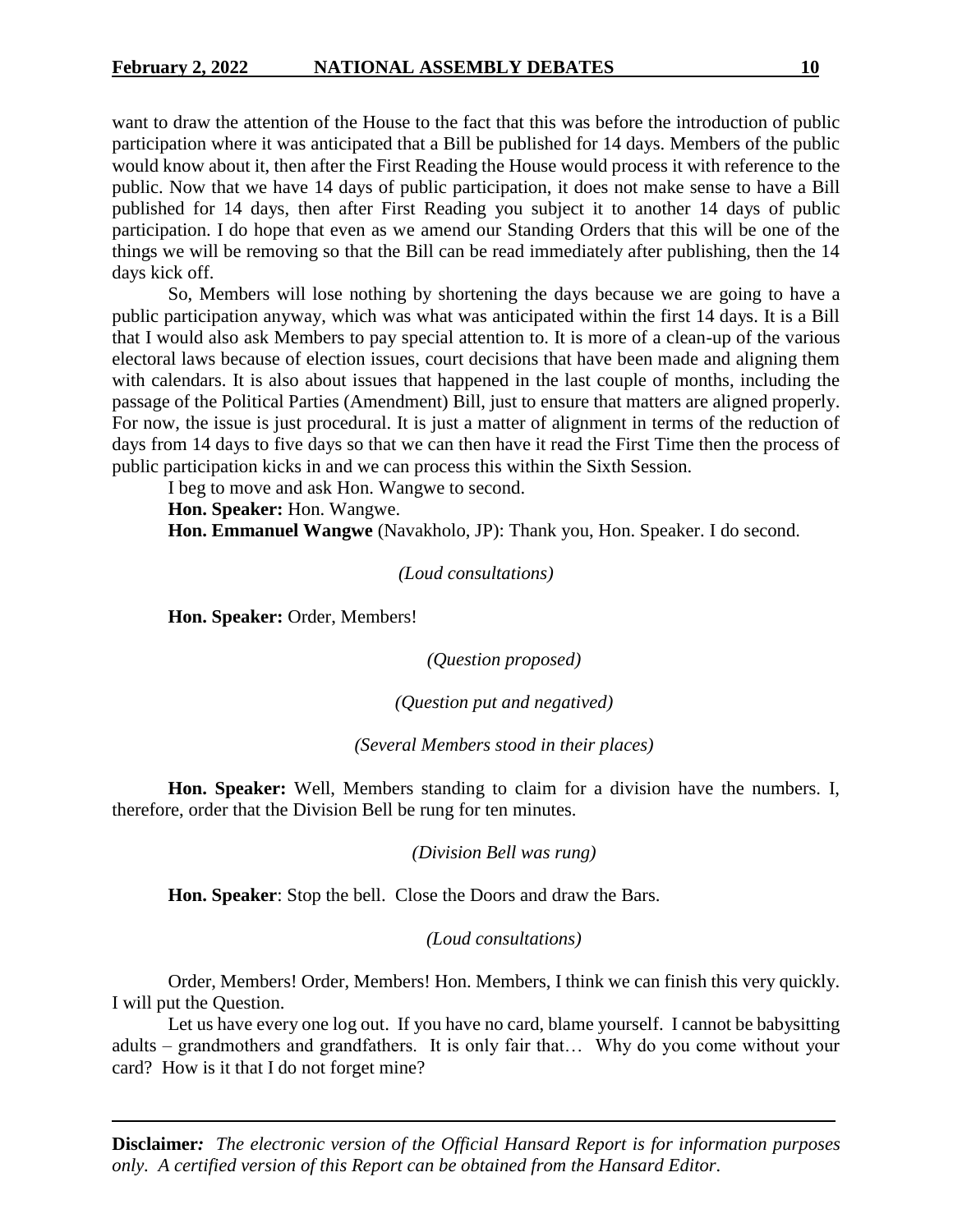Hon. Members, you are now causing unnecessary delay. How many Members do not have their cards? This could be reflective of where you spend your nights.

*(Laughter)*

If you have one fixed place of abode, you know obviously that when you are coming to the House... Nevertheless, listening to the pleas that have been made, those without cards, please... Hon. Serem may not have been in Eldoret or in Nandi. It is only the men. Hon. Hillary Kosgei! This must be Osoro. You also did not …. Hon. Fatuma Gedi, you also do not have your card. Even Hon. Rachael Nyamai. I thought the person who shouted loudest about not having cards, the Hon. Sophia... Do you have yours? So, you are screaming to help others.

**Hon. (Ms.) Sophia Noor** (Ijara, PDR): Yes.

**Hon. Speaker:** Hon. Members, the following Members have not logged out: Hon. Rono, Member for Keiyo South, Hon. Wangari Mwaniki, Kigumu, Hon. Mwadime Andrew... Hon. Mutinda Mule, yours is out. Perfect.

Hon. Members, I have already read out the Question. You may log in now.

*(Members logged in their cards)*

Hon. Members, have you all logged in?

**Hon. Members:** Yes.

**Hon. Speaker:** Are there some of you having challenges with logging in? Have you all logged in, Hon. Members?

Hon. Members, sorry. Hon. Pukose, please. Have we all logged in? **Hon. Members:** Yes.

**Hon. Speaker:** Hon. Members, vote now.

*(Loud consultations)*

*(Voting in progress)*

How is it, Hon. Members? When Mr. Njoroge helps you it means that you are sufficiently illiterate, or what is it?

*(Several Hon. Members spoke off record)*

You mean the machine is not accepting? It is not working!

*(Loud consultations)*

*(The Hon. Speaker consulted the Clerk-at-the-Table)*

**Hon. Speaker:** Okay, Hon. Members, we need to be fair to everybody because the Clerkat-the-Table has confirmed that a number of machines may not have worked.

**Hon. Members:** Yes.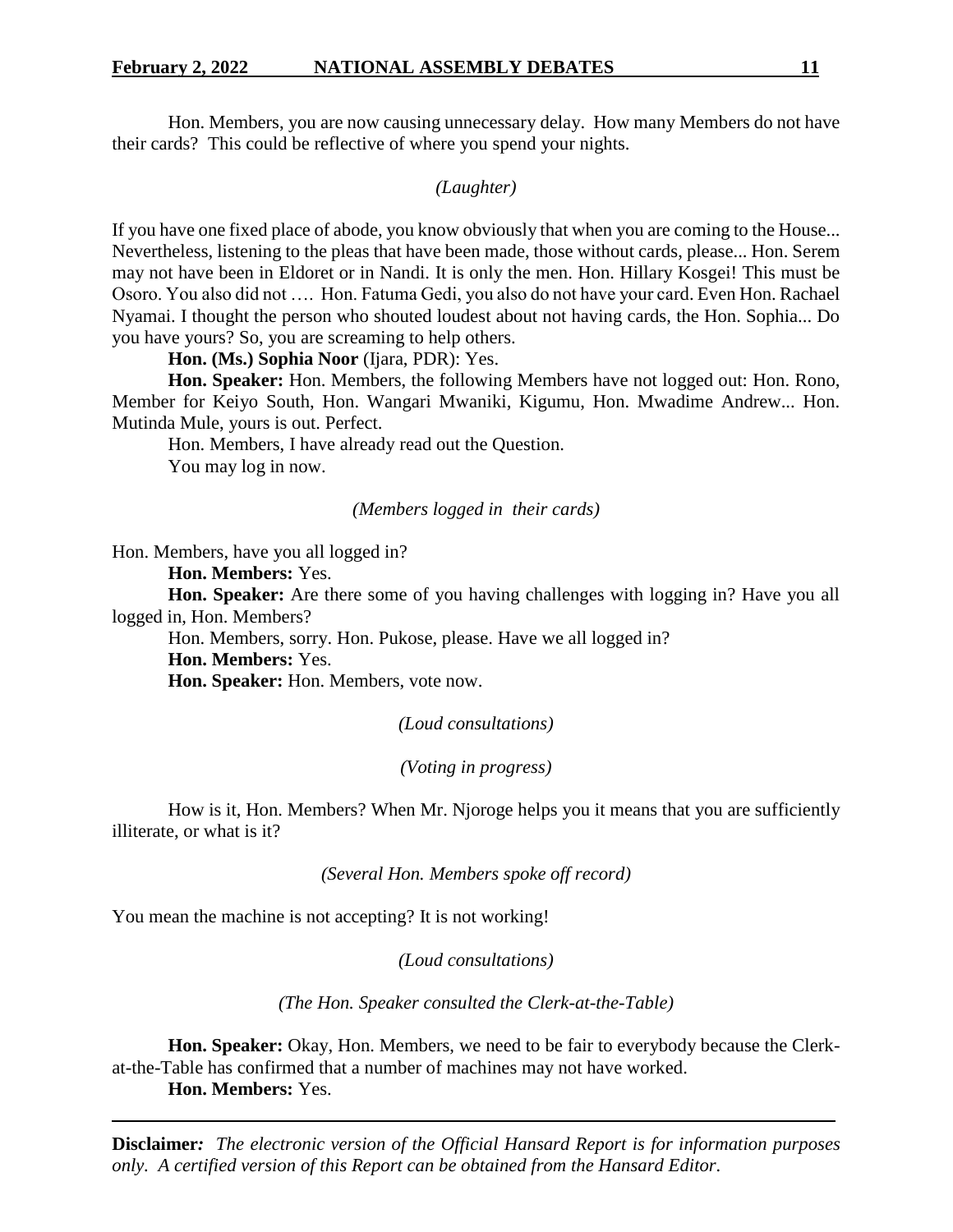**Hon. Speaker:** Can you log out again. Log out. Has everybody logged out? **Hon. Members:** Yes. **Hon. Speaker:** Log in. Press the microphone button twice.

#### *(Hon. Lodepe Nakara spoke off record)*

Are you sure, Hon. Lodepe? Hon. Lodepe, this one is not from Turkana Central. Vote now.

#### *(Loud consultations)*

It is not working. Okay, Hon. Members. Now that it is confirmed by most of you that the system is not working, we have no option but to vote manually.

## **Hon. Members:** Yes.

**Hon. Speaker:** So, even the ones who may not have come from their usual places of abode may now join the rest.

Now, Hon. Members, so that we clear this one, because this is a very simple matter, give us four tellers, that is, two for the Nays and two for the Ayes. There is a professional naysayer called Hon. Pukose. Hon. Osoro ….

Hon. Members, there is nothing wrong the world knowing how you have voted. To make it a little faster, we will ask the Clerk-at-the-Table to call out the names so that you vote in one way or the other.

## **Hon. Members:** Yes.

**Hon. Speaker:** There is not much secrecy about whether you are voting no or voting yes. *Si, ndiyo?* After all, it is about whether you want to reduce the publication period or not. If you vote no, you just add another nine days. If the nays win, you just add another nine days. If the ayes have it, it will still go for public participation. Either way is okay. So, there is no need of you feeling shy about which way you vote. Let even the villagers know you have exercised your right in one way or another.

The Tellers, please, check that… Hon Osoro, you know *si kusimama kama maua, ni kuangalia* when a name is called, that it is ticked where exactly the voter has indicated so that we do not hear people say: "Ooh, *yangu imeibiwa", ama "imeibiwa nusu*." So, we are ready.

(*Voting in progress)*

#### *(Loud consultations)*

**Hon. Speaker:** Do not shake the microphone. **Hon. George Koimburi** (Juja, PEP): On behalf of the people of Juja, I vote No. **Hon. Speaker:** Hon. Members, I will not allow that kind of voting. Just vote No.

#### (*Voting in progress)*

Hon. Members, I can see many of you who have no capacity to stay for more than one hour having difficulties. You should remember that we are in the middle of a Division and all doors are closed. I can see some of you appear to be taken short, but you have to be like your Speaker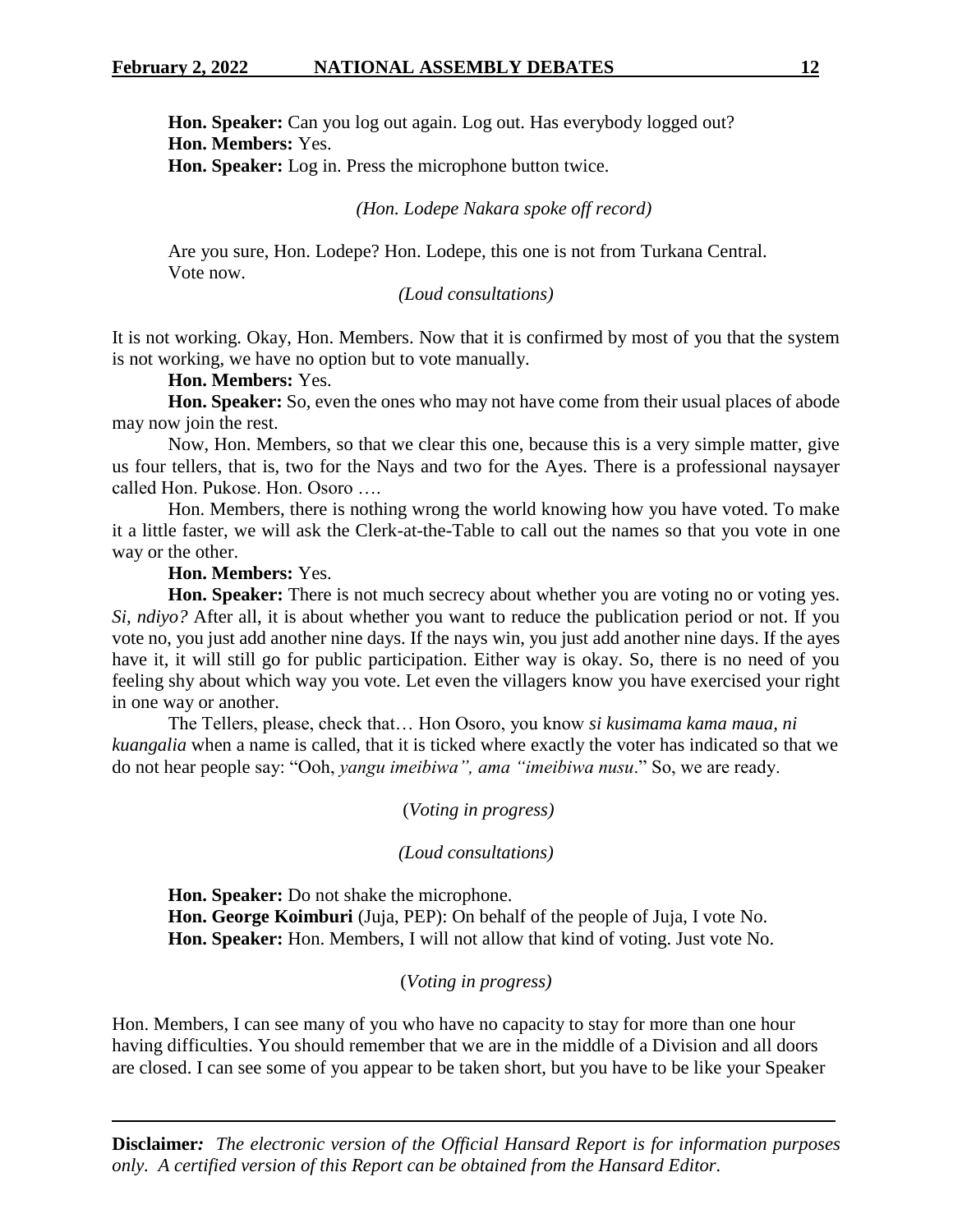who can stay for 10 hours. So, please, we are in Division and you must wait. The doors cannot be opened.

*(Voting in progress)*

Hon. Members, is there any Member who has not been called out and is in the House? Anybody in the Chamber whose name has not been read out? Silence means all have been called out. Proceed to do the tallies, the tellers are available.

## *(Tallying in progress)*

Hon. Members, let us allow the Tellers to report the results of the Division. Hon. Osoro, proceed.

**Hon. Silvanus Osoro** (South Mugirango, KNC): Hon. Speaker, the result of the voting on the Division that the publication period for the Elections (Amendment) Bill, 2022 be reduced from 14 days to five days is as follows: Ayes 43 and Noes 62.

#### **DIVISION**

#### *(Question put and the House divided)*

#### *(Question negatived by 62 votes to 43)*

**AYES:** Hon. Yusuf Hassan, Hon. (Ms.) Fatuma Gedi, Hon. Olago Aluoch, Hon. Chachu Ganya, Hon. (Dr) Lilian Gogo, Hon. (Ms) Zuleikha Hassan, Hon. Peter Kaluma, Hon. Kassait Kamket, Hon. Peter Kimaru, Hon. Charles Kilonzo, Hon. Amos Kimunya, Hon. Jackson Lekumontare, Hon. Julius Mawathe, Hon. Stephen Mule, Hon. Makali Mulu, Hon. Andrew Mwadime, Hon. Teddy Mwambire, Hon. William Mwamkale, Hon. (Ms.) Wangari Mwaniki, Hon. Peter Mwathi, Hon. Abdullswamad Nassir, Hon. Joseph Nduati, Hon. (Ms.) Sophia Noor, Hon. (Ms.) Rachael Nyamai, Hon. (Ms.) Edith Nyenze, Hon. (Dr.) James Nyikal, Hon. David Ochieng', Hon. Tom Odege, Hon. (Ms.) Odhiambo-Mabona, Hon. (Prof.) Jacqueline Oduol, Hon. Gideon Ochanda, Hon. Pavel Oimeke, Hon. Benard Okoth, Hon. Adipo Okuome, Hon. Christopher Omulele, Hon. Godfrey Osotsi, Hon. Martin Owino, Hon. (Ms.) Shamalla Jennifer, Hon. Silas Tiren, Hon. Richard Tong'i, Hon. Opiyo Wandayi, Hon. Emmanuel Wangwe, Hon. Charles Ong'ondo.

Tellers of the Ayes: Hon. Peter Kaluma and Hon. Julius Mawathe

**NOES:** Hon. (Ms.) Florence C.K. Bore, Hon. Kangogo Bowen, Hon. Kinuthia Gachobe, Hon. James Gakuya, Hon. (Ms.) Rehema Hassan, Hon. Hassan Hulufo, Hon. (Ms.) Nasri Ibrahim, Hon. Moses Injendi, Hon. (Ms.) Rehema Jaldesa, Hon. Joshua Kandie, Hon. Kuria Kimani, Hon. Julius Melly, Hon. William Cheptumo, Hon. Kipyegon Ng'eno, Hon. Moses Kirima, Hon. Nixon Korir, Hon. Hilary Kosgei, Hon. Gideon Koske, Hon. John Waluke, Hon. Leonard Yegon, Hon. Joseph Limo, Hon. Peter Lochakapong, Hon. Patrick Mariru, Hon. Sylvanus Maritim, Hon. (Ms.) Cecily Mbarire, Hon. Vincent Kemosi, Hon. Shadrack Mose, Hon. (Ms) Halima Mucheke, Hon. (Dr) Victor Munyaka, Hon. James Murgor, Hon. George Gitonga, Hon. Japheth Mutai, Hon. Khatib Mwashetani, Hon. John Paul Mwirigi, Hon. Lodepe Nakara, Hon. Christopher Nakuleu,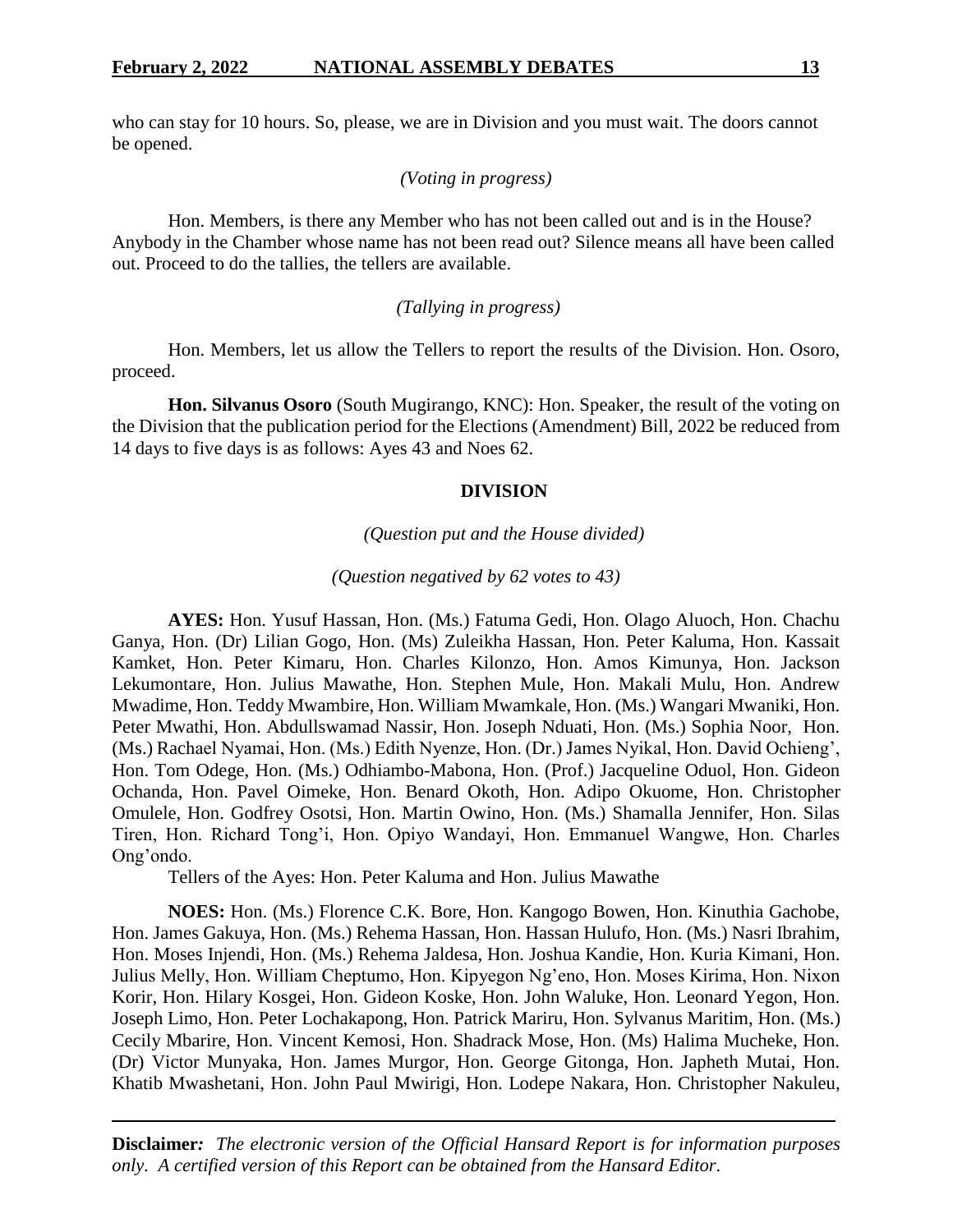## **February 2, 2022 NATIONAL ASSEMBLY DEBATES 14**

Hon. Daniel Nanok, Hon. George Koimburi, Hon. Kimani Ngunjiri, Hon. Charles Njagagua, Hon. (Ms.) Mary Njoroge, Hon. Joash Nyamoko, Hon. Ndindi Nyoro, Hon. (Dr.) Korei ole Lemein, Hon. Silvanus Onyiego, Hon. (Dr.) Robert Pukose, Hon. Ali Rasso, Hon. Daniel Rono, Hon. Cornelly Serem, Hon. Daniel Wanyama, Hon. Wilson Sossion, Hon. George Theuri, Hon. Gabriel Tongoyo, Hon. Daniel Tuitoek, Hon. (Dr.) Tecla Tum, Hon. Vincent Tuwei, Hon. (Ms ) Soipan Tuya, Hon. Ferdinand Wanyonyi, Hon. Ali Wario, Hon. Qalicha Wario, Hon. Benjamin Washiali, Hon. John Kiarie.

Tellers of the Noes: Hon. Silvanus Onyiego and Hon. George Theuri

## **ABSTENTION:** None

**Hon. Speaker:** Very well. I have another copy. On the result of the voting, I imagine there is no contestation. The Ayes 43, and Noes 62, and the result is the Noes have it. The net effect, therefore, is that the Motion is defeated. Therefore, Order No.9 is taken out and we move to the next Order. Open the doors and remove the bars.

Some of you, like the Member for Chepalungu, have no break. *Weka kidhibiti mwendo*. Members can now make their way in, including the grandfather.

## **BILLS**

## *First Readings*

## THE COOPERATIVE SOCIETIES (AMENDMENT) BILL

## *(Loud consultations)*

**Hon. Speaker:** Order Members! Order! Order! Those withdrawing from the Chamber, please, do so in silence. You do not have to interrupt business. Proceed.

THE NATURAL RESOURCES (BENEFITS SHARING) BILL

THE STARTUP BILL

## THE KENYAN SIGN LANGUAGE BILL

THE COUNTY VOCATIONAL EDUCATION AND TRAINING BILL

## THE COUNTY HALL OF FAME BILL

THE PROMPT PAYMENT BILL

THE KENYA CITIZENSHIP AND IMMIGRATION (AMENDMENT) BILL

*(Orders for First Readings read - Read the First Time and ordered to be referred to the relevant Departmental Committees)*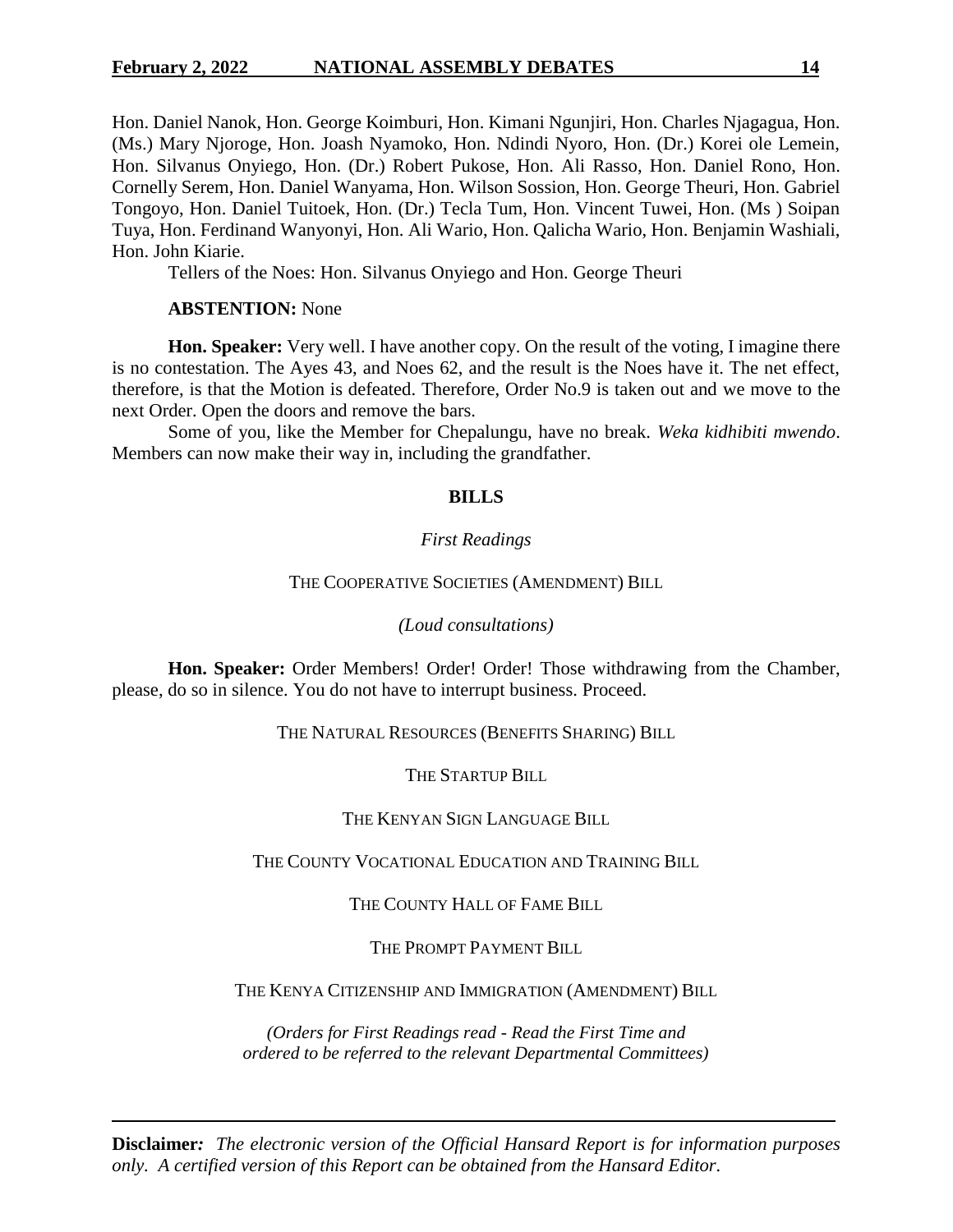#### **MOTION**

#### APPROVAL OF HOUSE CALENDAR

**Hon. Speaker:** Hon. Members, I have noticed that even those who just walked in when the doors were opened have signed in and taken off. Surely, I cannot believe what I am seeing. Let us try to be a little more accountable to the Kenyan people. You cannot just have been out there and could not even come to take part in the Division, but when you walk in, you only sign and walk away. Let us listen to this other Motion. The Leader of the Majority Party.

**Hon. Amos Kimunya** (Kipipiri, JP): Hon. Speaker, I beg to move the following Motion:

THAT, pursuant to the provisions of Standing Order 28, this House approves the Calendar of the National Assembly (Regular Sessions) for the Sixth Session (2022) as contained in the Schedule.

Hon. Speaker, Members will know that the Constitution changed the way Parliament sits. Previously, Parliament used to sit, go on breaks, get promulgated and get dissolved at the whims of the Executive. We agitated for independence. I wish Members could get off their phones. I am getting distracted. Hon. Speaker, I need your protection.

The Constitution gave Parliament independence to set its own calendar and determine when it wants to go on recess or to adjourn. The only thing that the Head of State needs to do is to open Parliament. Thereafter, until the last day, which is the day of elections, Parliament operates on its own. It determines when it goes on a short or long recess, otherwise, it is assumed to be in session throughout. The Standing Orders also provide for when we meet, what time we meet and what time we break. That is settled. What we are doing today is determining when we will go on short and long recesses and when we will go on the *sine die* recess in preparation for elections.

The Schedule is attached to the Order Paper. We have 55 sitting days between now and  $8<sup>th</sup>$ August 2022. In keeping with practice, it is expected that Parliament will break at least 60 days to elections to give Members time to concentrate on electoral campaigns. That will be Friday, 10<sup>th</sup> June 2022. We will have two recesses. The short recess will be between  $4<sup>th</sup>$  March and  $21<sup>st</sup>$  March 2022. That is a two-week break for Members to go back to their constituencies and participate in the preparation for party primaries which, as IEBC told us, will take place in April. We will come back and have sittings from  $22<sup>nd</sup>$  March to  $14<sup>th</sup>$  April 2022 to process the budget. The budget has certain milestones which have to be met from the time we start its consideration to the time we conclude. We will then go on a long recess between  $15<sup>th</sup>$  April and  $9<sup>th</sup>$  May 2022. That will be the crunchy time for party primaries. We will then come back for one month to complete remaining business, after which we will break to prepare for the elections.

We have a very short period with three Sitting Sessions and two Recesses which would, at least, give Members time to do that preparation. And since, I do not want a repeat of what happened last week when Members voted and then asked about the implication, they now have a chance to determine when they will go on Recess. If Members do not want to approve the Calendar for some reason, then the House will run until  $8<sup>th</sup>$  August 2022; and you will be expected here every day. The Constitutional requirement says that a Member who misses more than eight consecutive Sittings in any Session will face some implications. If you do not take any break between now and the  $8<sup>th</sup>$  of August 2022, and you decide to give yourself a break, there are implications. It is then important for Members to know that by the time they are voting, those breaks are meant to do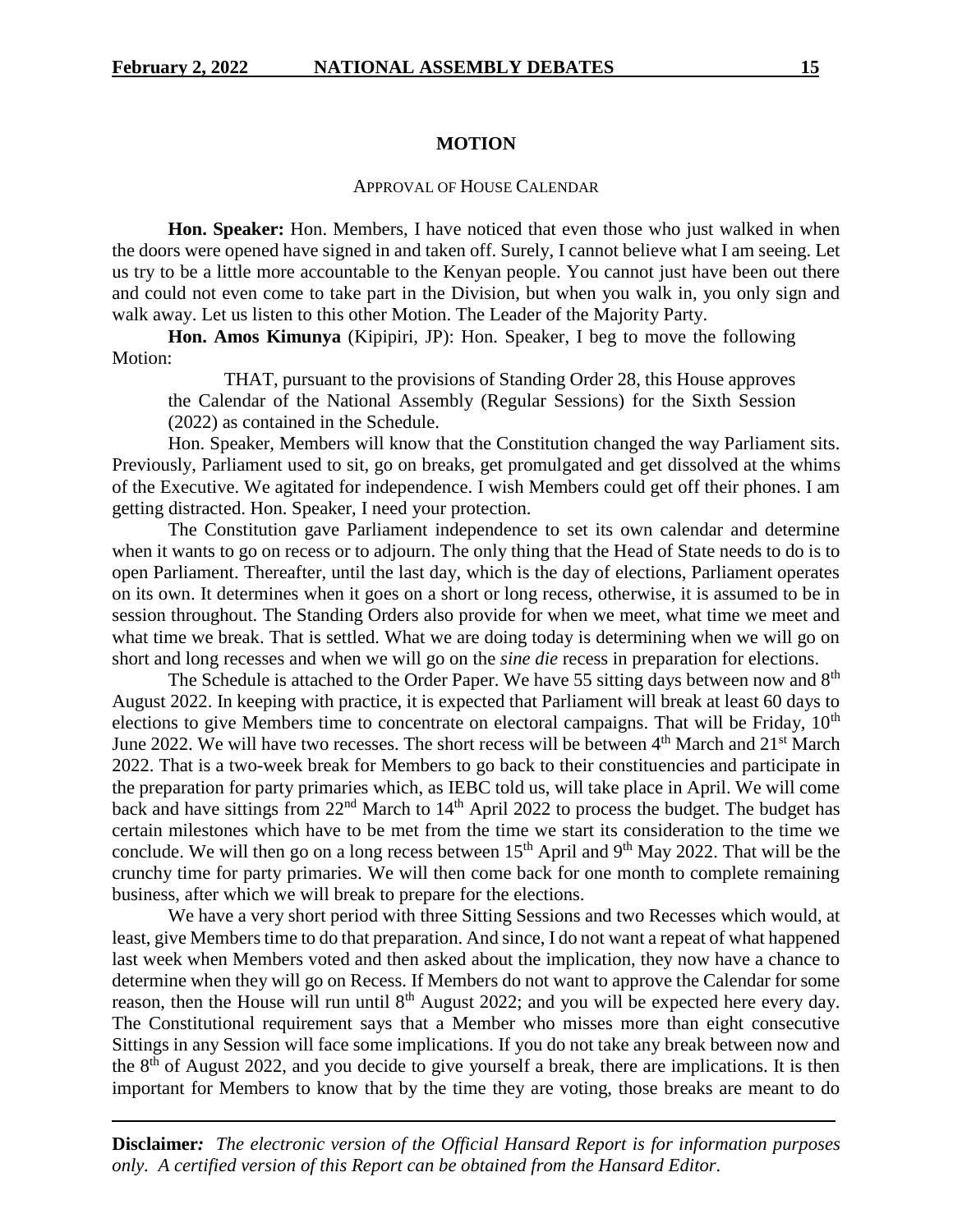those things without being required to be in the House. It means you are officially on leave. If you do not do that, then you will be expected here today until the last day of the election. Otherwise, you will in breach of the Constitution. That is important to underscore apart from the fact that there will be no break.

Again, it is a straight forward matter and I expect that those who wanted to ventilate, having done so, the judge of all these things will be Kenyans. We are here to vote and deliberate on matters of concern to the Kenyan people. Without going back to a matter that had been decided, we know that elections are critical to Kenyans. The electoral Calendar is going to affect each of us, our competitors and the Kenyans. Even as we look at this Calendar, it is good to know that the longer we stay without making decisions on the electoral cycle, it could affect this Calendar. The earlier we make some of these decisions, the better for us and Kenyans.

Without further ado, I wish to move that we approve this Calendar. I, request the Chief Whip of the Majority Party, Hon. Emmanuel Wangwe, to second.

**Hon. Emmanuel Wangwe** (Navakholo, JP): Thank you, Hon. Speaker. As well explained by the Leader of the Majority Party, I second.

*(Question proposed)*

*(Question put and agreed to)*

## **BILL**

#### *Second Reading*

## THE PUBLIC PROCUREMENT AND ASSET DISPOSAL (AMENDMENT) BILL, 2021

**Hon. Speaker:** Leader of the Majority Party.

**Hon. Amos Kimunya** (Kipipiri, JP): Hon. Speaker, I beg to move:

THAT, the Public Procurement and Asset Disposal (Amendment) Bill,

(National Assembly Bills No.32 of 2021), be now read a Second Time.

The principle objective of this Bill is to amend the Public Procurement and Asset Disposal Act of 2015 to address certain challenges faced by procuring entities in the implementation of the Act, and especially with regard to awarding of contracts. These are issues that have come up, lessons learnt from petitions that have been taken to the Disputes Tribunal, issues that have come from the courts and petitions to the various committees.

As Members would appreciate, the main objective of the amendment to the procurement law of 2015, which amended the earlier law that had come ten years before, is to create that governance framework on public procurement to drive the behavior towards achieving some certain public procurement objectives. These include better transparency, good management, accountability, control among other things, and put value for money principles that have been captured within our Constitution.

This Bill introduces various amendments that are geared towards streamlining this. If I just enumerate a few, first it proposes to amend the definition of procurement profession by expanding that definition to include other institutions which offer membership and professional qualification in procurement and supply chain management. Additionally, it also proposes to introduce the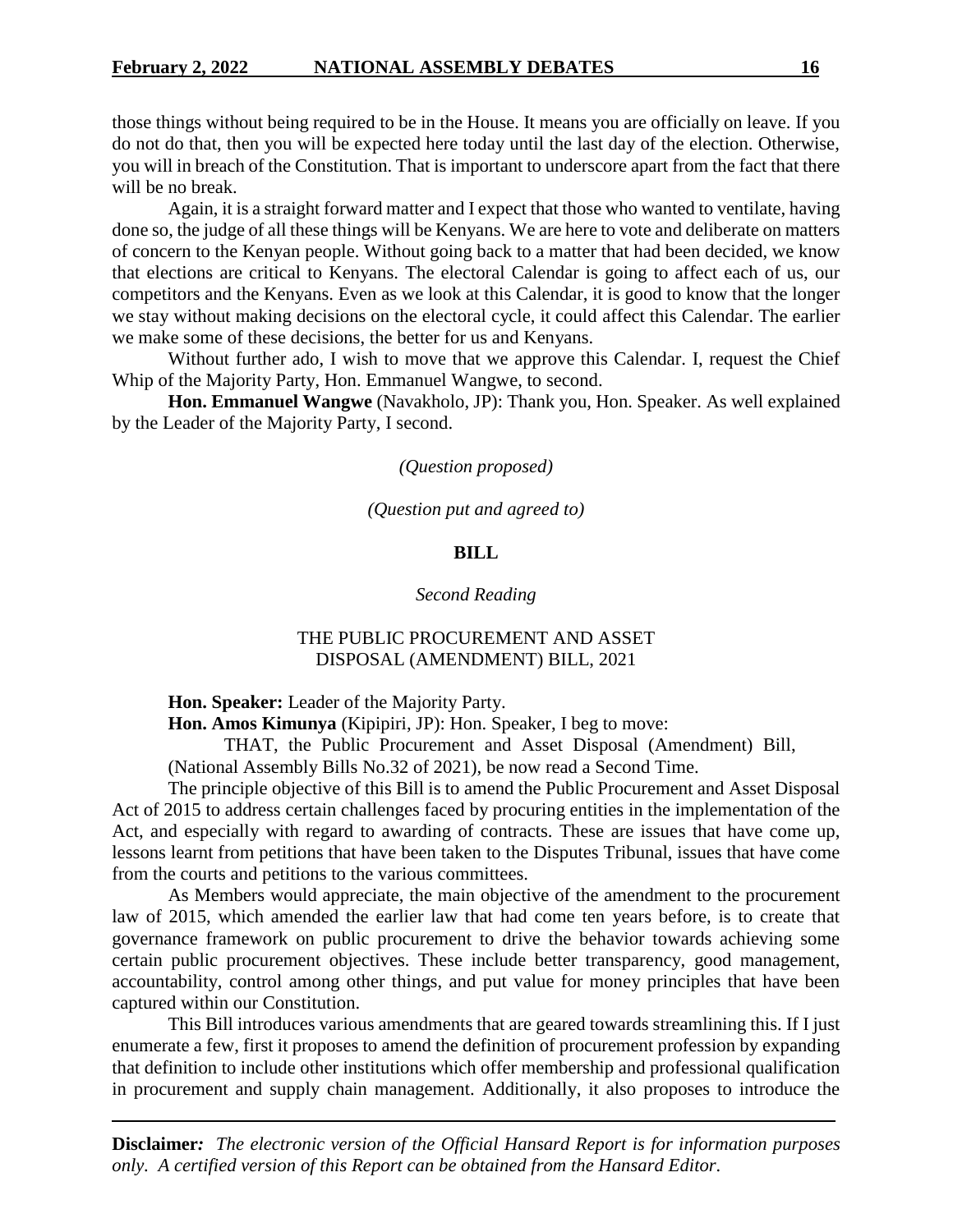definition of who is a local contractor into the Act, which basically paves way for inclusion of categories such as sole proprietorships, which are now defined as contractors, partnerships, corporate societies, individual consultants, associations and groups that are registered in Kenya. This basically gives more opportunities and prudence to access public procurement opportunities to as many citizens as possible who can now apply to offer those services or supply goods to their Governments and agencies.

The Bill also introduces the idea of training of non-procurement professionals who, incidentally, are involved in procurement processes such as the user departments, disposal and contract implementation teams and suppliers.

Additionally, the Bill proposes to amend Section 26 of the Act which speaks to the publication of the draft annual report by the Procurement Authority to require the Board to publish the final report as opposed to the draft. The Bill further seeks to amend Section 43 of the PPDA by adding a new provision that is aimed at enhancing transparency in procurement and provision of information to the potential bidders. This is to allow them to plan and organise to respond to procurement opportunities. As Members will appreciate, transparency is one of the cardinal principles by which procurement law is meant to operate and, as such, any amendment to the Act that is calculated to enhance transparency should be a welcome provision to enhance the PPDA.

Another far reaching proposal of the amendment is that it seeks to amend Section 43 of the Act to empower the head of procurement function to carry out some market survey to inform the placing of orders or decision making on the relevant procurement Authority. This is to avoid purchasing items at inflated prices. I believe Members have all experienced through the comparison of what they do in terms of the contract they offer on NG-CDF *vis-à-vis* the contracts that are awarded through the public procurement; even on the simple issue like construction of a classroom. You will find that the NG-CDF may be able to complete that procurement for classrooms at less than Kshs1 million, but when it comes to schools being given money through the infrastructure grants, the value could go up to Kshs.1.5 million. This market survey would include, for example, if the NG-CDF can do it for Kshs1 million, why is the Government procuring it at Kshs.1.5 million? These are some of the things that would help drive down the cost of public procurement, reduce the wastage of funds, give better value to the Kenyan people, and as part of the bigger war on corruption which can only be better for this country.

The public procurement systems are at the centre of the wider strategic management of public funds to promote that overall value for money. Any changes we make on this Floor, we just make sure that whatever amount we appropriate in this House, will go a long way in achieving better outcomes than we have been doing in the past. We have had quotations and citations that we lose up to about 30 per cent of budget through procurement-related corruption. That could be going towards even what His Excellency the President calculated for us in terms of what the 30 per cent means; almost like Kshs.2 billion daily. If you are talking about Kshs700 billion being lost to procurement losses, then any tightening up that we do to bring that figure down will only mean that we can have more money cascading to the people, whose lives we really need to uplift for them to get out of poverty through the social investment that we make by ensuring value for money. I would not see why we would not want to support such.

This Bill – and Members will remember - is important that we get on with it given the urgency of trying to reform procurement infrastructure and hence the earlier we approve it, the better, so that as we go home later in the year, then the  $12<sup>th</sup>$  Parliament can stand tall and say that it helped in sorting out the public procurement losses, thus giving Kenyans value for their money. I do not want to belabour the point. The matter is straight forward. The Departmental Committee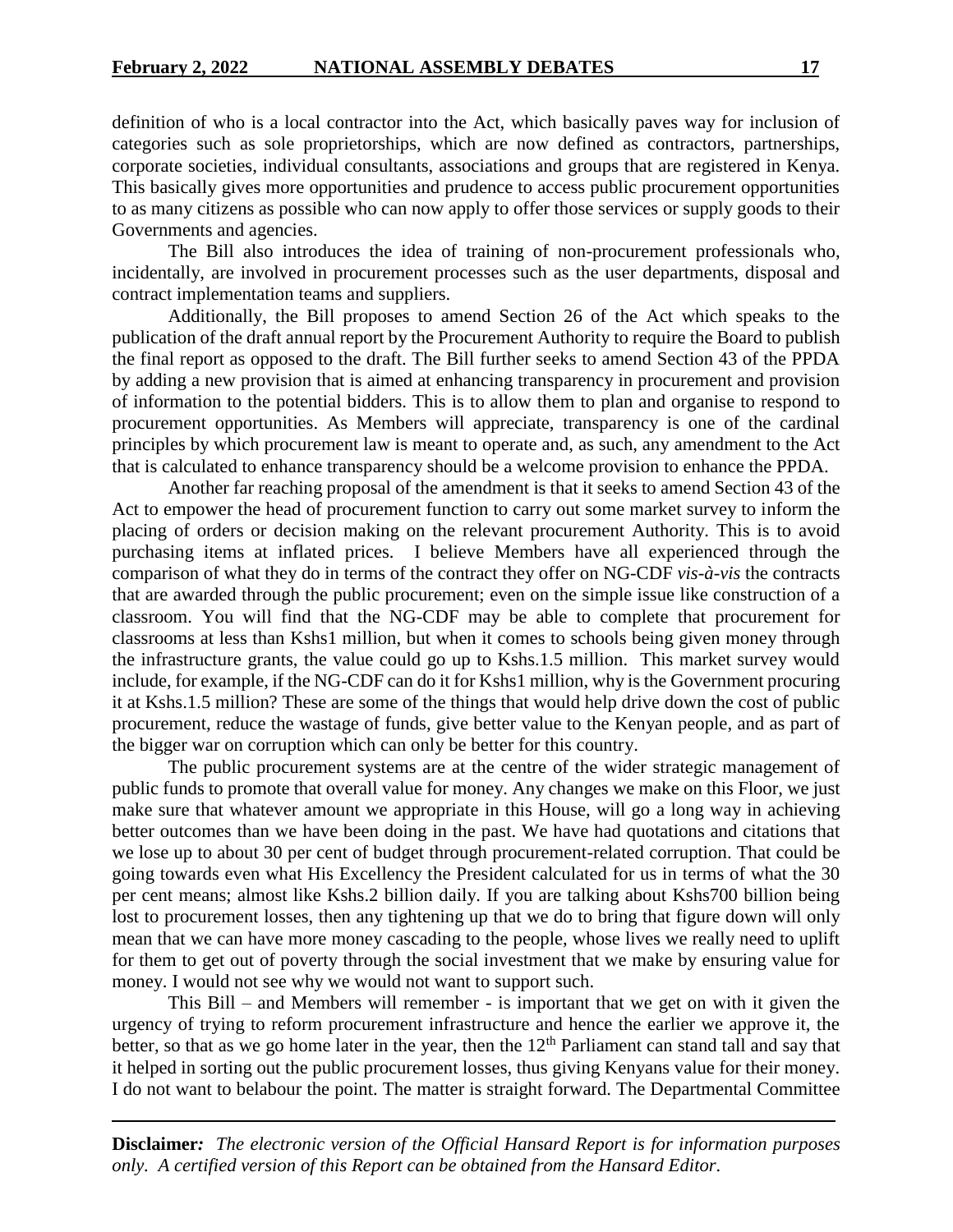on Finance and Planning has looked at this Bill and gave us its Report, which is in total concurrence. I expect that Committee members will be speaking to this Report at some point when they are ready to share with us on the experiences on what they did in view of this Bill.

I want to just summarise and conclude by saying that the overarching objective of the Bill is to change the public procurement and asset disposal to the attainment of the very objectives of public processes that have been articulated by the World Bank between the Organisation for Economic Co-operation and Development (OECD) countries and just taking on the best practices across the region and beyond.

I know the Committee has also drafted some amendments that I have looked at, and quite agree with because they contribute towards making the Bill better. Members are also at liberty to review the Bill and bring any amendments that they would want so that we can take it together to get a better law for all of us.

Hon. Speaker, with those few remarks I beg to move and ask Hon. Wangwe to second. Thank you.

**Hon. Emmanuel Wangwe** (Navakholo, JP): Thank you, Hon. Speaker, I rise to second and just reiterate what the Leader of the Majority Party has said. The first thing to note is that we have 44 Clauses in this Bill, and there are quite a number of new proposals. I would want to highlight a few out of the many that have been proposed.

*[The Speaker (Hon. Justin Muturi) left the Chair]*

*[The Temporary Deputy Speaker (Hon. (Ms.) Soipan Tuya) took the Chair]*

 To begin with, the Bill seeks to include other persons that are not regulated under the Kenya Institute of Supplies Management, which is a statutory body that is established by the Supplies Practitioners Management Act No. 17 of 2007. If this proposal goes through as a Bill the way it is, it will proffer to procurement professionals the mandate to regulate the practice of procurement and supply chain management in Kenya. There are quite a number of agencies or persons who have not been captured under the KISM Act. Therefore, this Bill has brought on board quite a number of them, and it will be good that we pass it the way it is so that the many that have been causing confusion or those who have not been working in tandem with the law can now submit to the law.

Another proposal which is coming out very clearly in the Bill is to debar the requests of entities that sound or feel frivolous at the Review Board. This proposal is quite welcome as it will provide a consequence for numerous review requests that are not merited and in effect speed up procurement processes. Herein referred are frivolous issues that come up in the procurement processes which then require that a procurement officer makes some stopovers or stops the procurement process to continue. These have been identified, have been dealt with in the Bill and they will make the procurement process seamless and faster.

This Bill also introduces a provision, for instance, where a procuring entity lacks the capacity to comply with any provisions of the Act, and the National Treasury is mandated to ensure it offers assistance. This kind of introduction has not been there in the current Procurement Act. Therefore, it is giving latitude that, at the end of the day, it is the National Treasury that will be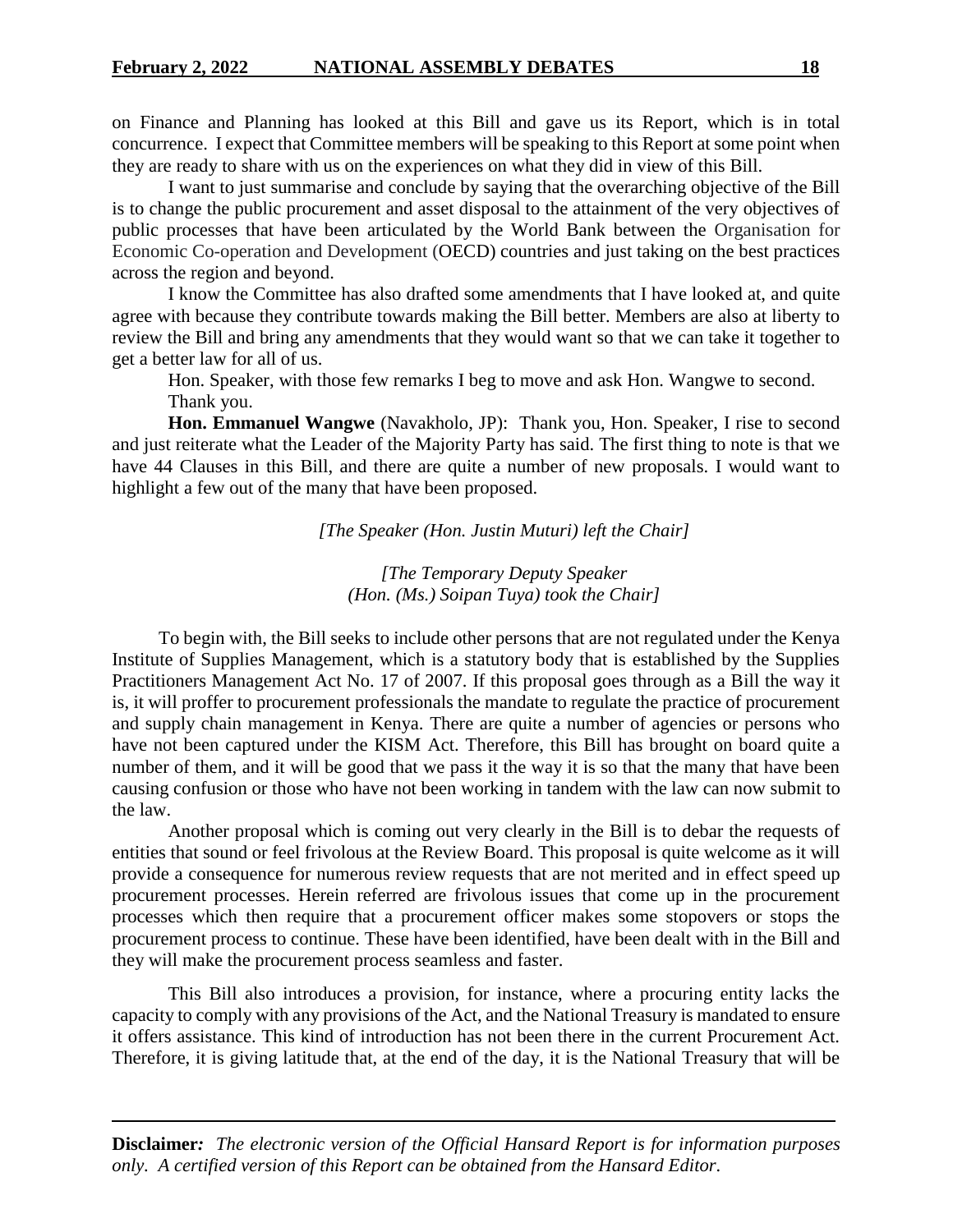overseeing the procurement process. Therefore, it should be allowed to come in so that it can take over, should a procurement process stop.

The Bill also seeks to obligate the head of procurement functions to carry out market surveys before making a procurement decision. That will guard against inflation of prices. You will find that the head of procurement is required to verify what is happening in terms of the prices and he goes as per the schedule that would have been provided quite a number of times before. I want to cite an example where in the committee of JLAC, we were questioning how a biro pen could cost Kshs800 and yet, we know the cost of a biro pen. The issue was the list that is provided under the procurement in the schedule of procurement by the Public Works costs Kshs800; but no other head of procurement can vary that price. Therefore, from this Bill, the head of procurement shall undertake market survey to verify and confirm that, at least, the decision he is making in terms of procurement is not solidly binding to the other end, instead it is giving value for money.

Hon. Temporary Deputy Speaker, there are many proposals which I will come up with in the Bill. However, I will leave the rest to my colleagues to also make their contributions and submit what they feel. The Committee has made some numerous proposals that they will undertake in the Committee of the whole House. They are in the Report. I am proud to say that this is a good Bill. I seek my colleagues to support it so that we get a new legislation which can support procurement processes.

With those remarks Hon. Temporary Deputy Speaker, I beg to second the Bill.

#### *(Question proposed)*

**The Temporary Deputy Speaker** (Hon. (Ms.) Soipan Tuya): Let us start with Hon. Kipyegon Ng'eno. He is not here, but his card is logged in. Hon. Chachu Ganya.

**Hon. Chachu Ganya** (North Horr, FAP): Thank you, Hon. Temporary Deputy Speaker. I stand to support the Public Procurement and Asset Disposal (Amendment) Bill. We face many bottlenecks in the procurement process in this country. Many people argue that it is a big source of corruption in our country. Streamlining this law and amending the bottlenecks that are there will go a long way in enabling us to have a very efficient procurement process in this country.

It is really important that we get value for money for whatever we transact in our procurement processes. The few amendments that have been made to the parent law will enable us to achieve that. I like the idea of the procurement entity doing market feasibility to ensure that whatever we procure is accessed well as per the current market price. This will ensure that Kenyans get value for their money.

In addition, there are a number of predicaments that are in the parent law. This Bill will enable the procurement process to be more efficient and effective in terms of the duration that it takes for it to be completed.

With those few remarks, I support this Bill. I thank you.

**The Temporary Deputy Speaker** (Hon. (Ms.) Soipan Tuya): Member for Seme, Hon. Nyikal.

**Hon. (Dr.) James Nyikal** (Seme, ODM): Thank you, Hon. Temporary Deputy Speaker for giving me this opportunity to contribute to this Bill. The role of procurement in Government expenditure is massive or huge. This is the route through which services are rendered and developments are undertaken. All Government expenditure is done through a procurement process. The cost of Government projects depends, to a large extent, on the procurement process. It can be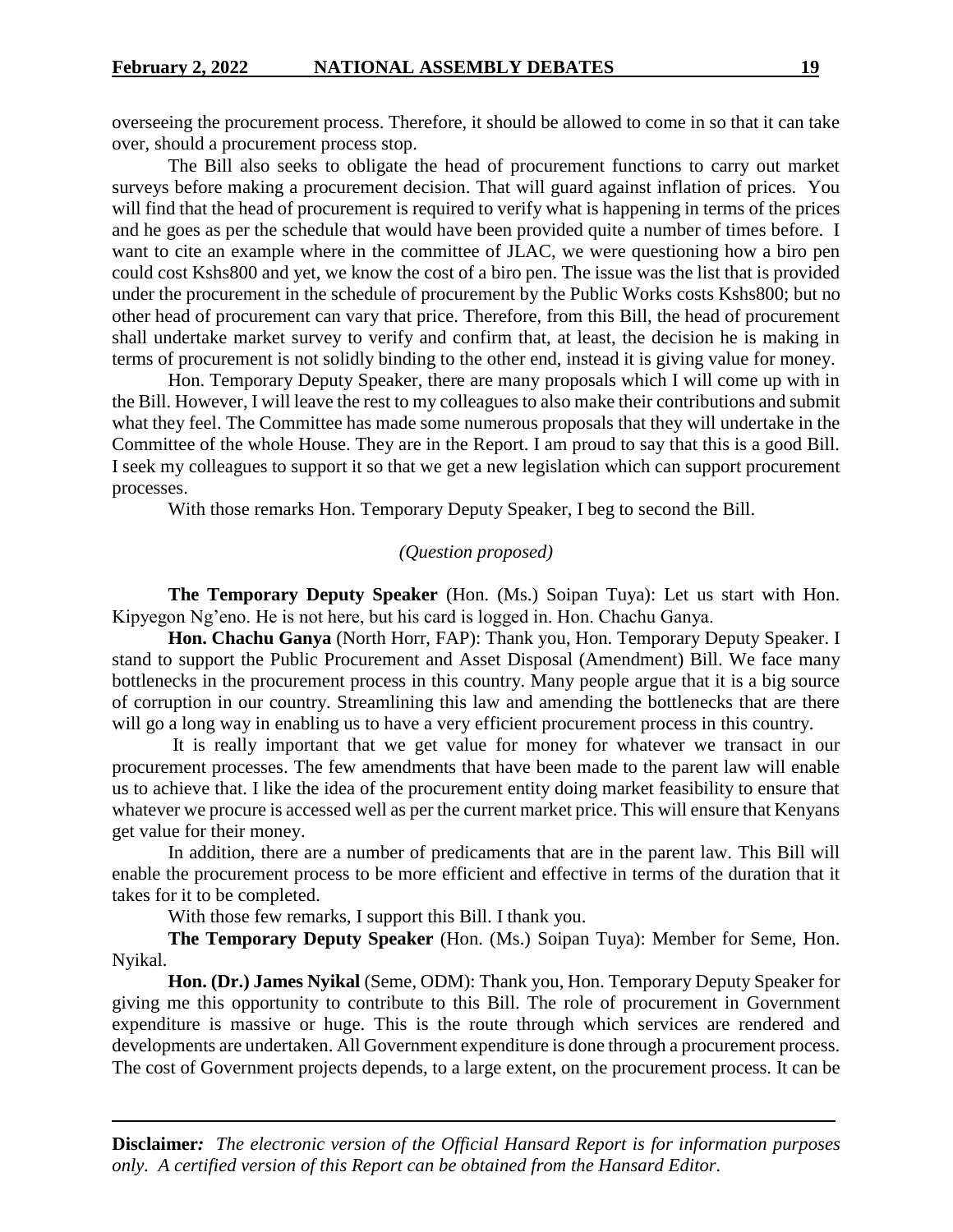escalated to unimaginable levels by just using the procurement process. Therefore, I support the need to look at this law again and make these provisions.

I have looked at some of the provisions which are really important. For example, defining the professional procurement process clearly, the training institutions and the membership of the institutions that would, in some way, regulate the profession is extremely necessary. We may have to add sanctions there that can be made by those organisations or bodies to bring some regulations to the procurement provision.

There is also the definition of a contractor. Those of us who use National Government-Constituencies Development Fund (NG-CDF) sometimes find ourselves very limited because there are people who do not qualify to render services. Defining the local contractor to include proprietors, partnerships, associations and co-operatives is very important. This will include many people in the procurement process, particularly at the local level. I believe that if this law passes in the Senate, the county governments have many procurements that need to support local people who are not organised to get companies that are registered and have all those very difficult certificates and things to get. That will enhance support to local people where those procurements are concerned. Without that, we limit procurement to big institutions and many local people who may benefit are excluded.

It is very important to draw from that. There are many people who find themselves in the need to be involved in the procurement process. For example, I started with the NG-CDF units. Secondary and primary schools are involved in procurement, which is necessary. The people who do this are not trained. The law is relatively complex. Anybody who is in a position to be involved in procurement, however small it is, needs to be trained.

I also support Clause 8 of the Bill, which makes provision for tenderers not to delay contracts. Sometimes, the tenderers know very well that they have lost legally. Then they appeal; which is a long process. They do it to delay the process and sometimes, to embarrass the process of rendering services. For example, if you supply drugs, they know that they will not win. However, they make appeals during the last day when you should award the tender. They know that it will take months and they will lose. However, they will delay the process of rendering services. While you are still going through that process, people suffer a lot. I find that very important.

Clause 15 talks about conducting market surveys by the head of procurement units. This is important. As a colleague said, the tenders are given to the lowest bidder. You know very well that half a litre of milk is Kshs40. However, when they bring it, it is Kshs100. The procurement officer says very boldly that the lowest bidder is Kshs120 for something that you know that you can get in the market for Kshs50, which is illegal. That is why people exaggerate a lot of items that the Government uses. Somebody says that a pen costs Kshs80 but you can get it at Kshs10. They say that is the lowest bidder. They can do it. Any head of procurement unit can do a market survey and decide to reject all the bids because he knows that he can find an item in the market at a certain rate.

The definition of a secretariat can be very difficult in small procuring units. You need very technical people to constitute it. Sometimes there is a delay in the counties, sub counties and departments in the national Government because you have to wait for a few people who want to compose the secretariat, so that the procurement process can go on. If the head of the unit is allowed to constitute the secretariat, the process will be much faster and services will be rendered.

With those few areas that I have noted in the Bill – and I think that there are a lot more  $-I$ support this Bill.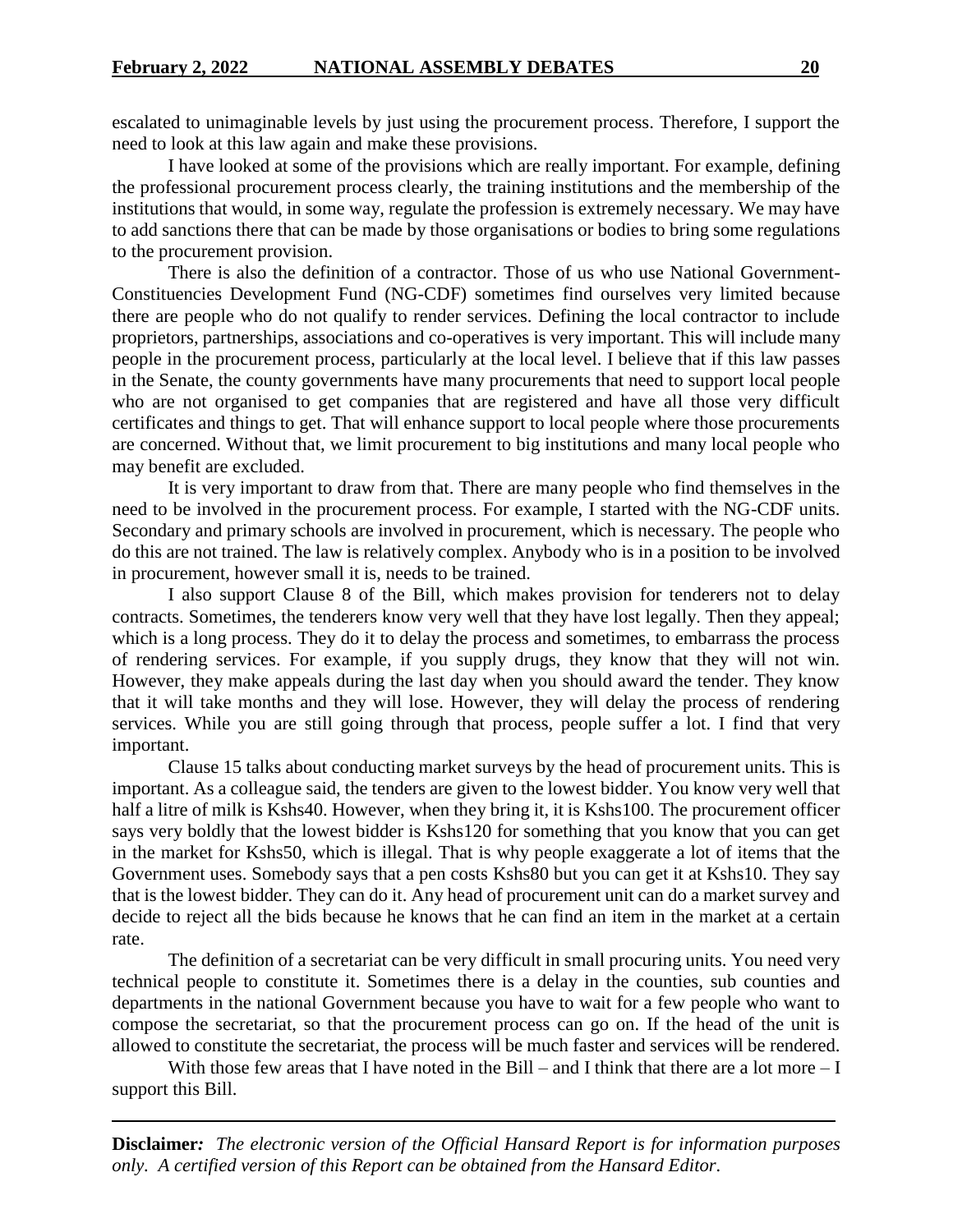**The Temporary Deputy Speaker** (Hon. (Ms.) Soipan Tuya): Member for Molo, Hon. Kuria Kimani.

**Hon. Kuria Kimani** (Molo, JP): Thank you, Hon. Temporary Deputy Speaker, for giving me an opportunity to contribute to this discussion. At the outset, I want to say that these amendments are very crucial at this time in the country, as we are trying to make gains against corruption. Stealing in this country is planned at the procurement level. It starts when the budget for a particular ministry or Government agency is being done through procurement and through the awarding of tenders. Every time we are on the streets, the first thing people tell you when they realise that you are a Member of Parliament or Government official is: *'Nisaidie kupata tender'*. When you ask the kind of tenders they would like, they say, any kind of tender. In this country, you cannot be supplier of everything and you cannot be someone who can give any service or supply any goods. This is what is happening in the Government. Anybody, irrespective of whether they have the capacity or not; irrespective of whether they are in that business or not, they are able to supply products and services and, therefore, become rich at the expense of many other qualified or competent people who would have been awarded those contracts.

Most of the Members of Parliament can bear me witness that when the rollout of the provision of desks came from the national Government to our constituencies, it became difficult for us, through the NG-CDF, to buy desks from local suppliers because the cost which the national Government was buying those desks was almost double the price that we used to purchase those desks at the NG-CDF. The infrastructural funds that come to schools in my constituency can be able to build a class at a cost of Kshs.1million. That is the most amount of money we have used. However, when the same school receives money from national Government through the Ministry of Education, that same class is awarded Kshs1.6 million shillings; a difference of a whole Kshs600,000. This is just an example of the theft that happens through procurement processes, not to mention our county governments. To build an ECD class in my county costs around Kshs1.7 million. To build the same class in the same school with NG-CDF costs us about Kshs1million. Therefore, the changes in the pricing that are going to be cured through the amendments proposed by this Bill are good. We shall now be able to procure services through our CDF and through other agencies at a fair price through the provision that allow for market survey.

Hon. Temporary Deputy Speaker, I thought about the judgment that was done by our courts this week and the many pronouncements of people who stole money. One was asked to pay Kshs1.2 billion or go for ten years' imprisonment. I think this is a big win on the war against corruption. However, on analysing, if you steal Kshs.1.2 billion and you are told instead of paying that money back, go to jail for ten years. It means that for the time this person will be in jail, he will be earning about Kshs100 million a year. He will be earning about Kshs8.3 million a month and, therefore, Kshs277,000 a day. If that man called Tandaza of Usiku Sacco was given a chance to go to jail or get Kshs1.2 billion, he would choose to go to jail for even 30 years for such kind of money. Therefore, by enacting these laws from the beginning, where we are able to deter corruption from where it is being planned - at the budget and procurement levels – and also by allowing other professionals to join this field---

Procurement has also become a field for the few. If you look at the membership of the Kenya Institute of Supplies and Procurement, they are very few. You will find that our Government agencies do not even have many qualified people to do procurement. Therefore, those professionals that do these kinds of mistakes in these departments can only be transferred to other departments because we locked out many other professionals from joining the procurement processes. In any case, you find most of the procurement processes now are automated. So, the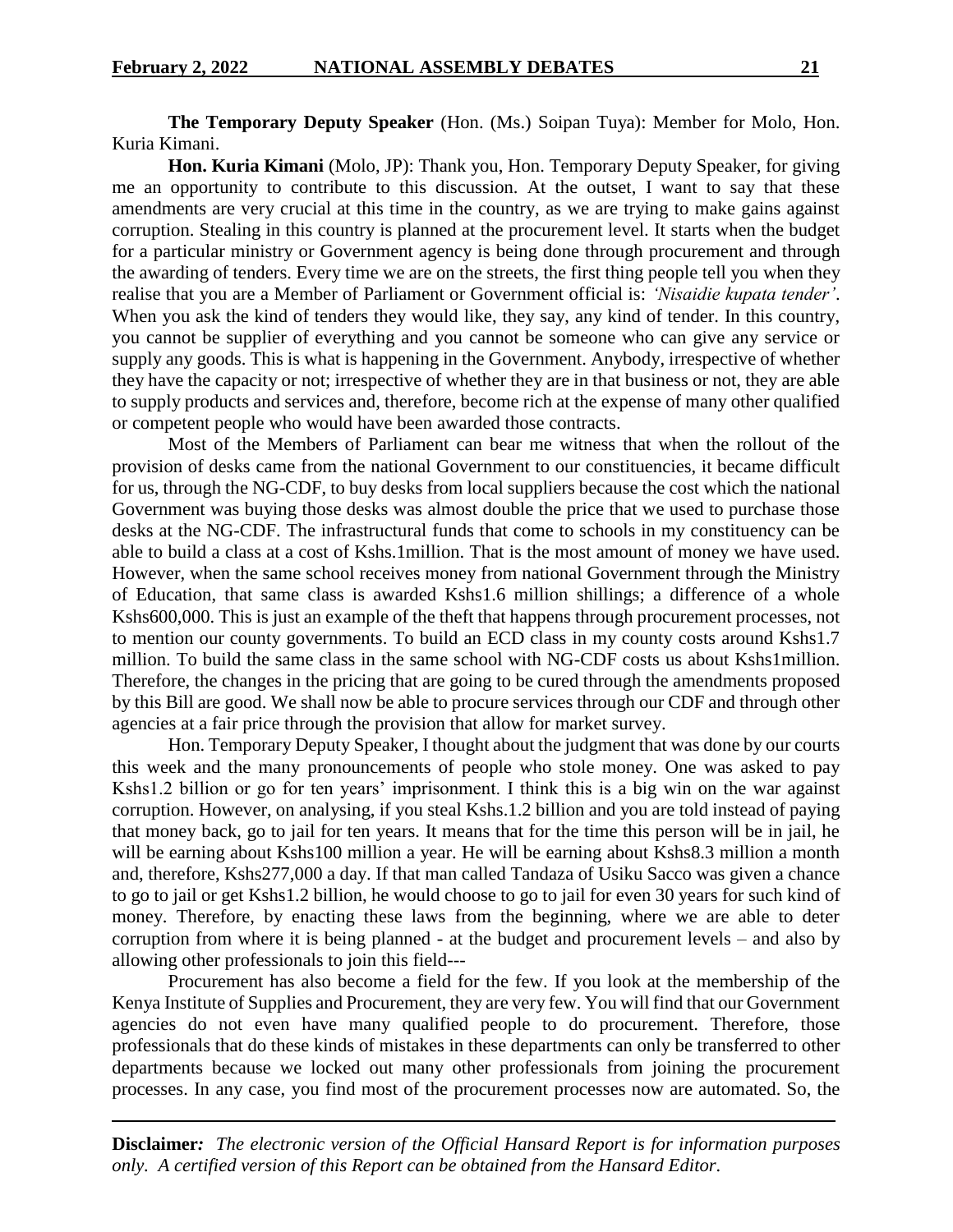work that is done by human beings or the human interventions to procurement processes actually comes at the very end during verification of the documents. Therefore, opening this profession to other people from different fields to join in this field is a big win in the war against corruption, efficiency in Government and making sure that things are done correctly.

So, as I wind up, the best way to end this corruption, where a product is bought by the Government at ten times the market value, is what informs the amendments that we are proposing here. We are hoping that the amendments proposed in this Bill will not just be there as an Act of Parliament, but that they are going to be implemented and followed to the letter. That way, we will ensure that this country is prosperous and we shall offer our people services at the right time and at the correct place efficiently.

With those remarks, I support.

**The Temporary Deputy Speaker** (Hon. (Ms.) Soipan Tuya):Member for Funyula.

**Hon. (Dr.) Wilberforce Oundo** (Funyula, ODM): Thank you, Hon. Temporary Deputy Speaker. As we have always said, the source of corruption is normally at the budgeting level. That is where the money to be stolen is normally inserted. Most importantly, corruption is initiated at the tendering stage; the so called procurement stage. This country has made a lot of progress in terms of reviewing and underlining the procurement laws and regulations with the changing circumstances and with the changing international practices. As we have always said, a good idea must always give way to a better idea. Any time there is an opportunity to review legislation, that opportunity should be embraced so that we keep on aligning our laws and bring them to reality in respect of the feedback we receive from practice and from all over the world.

When I was elected as a Member of Parliament and got involved in overseeing the CDF, a few shocks were evident. That is why some of the amendments being proposed here are critical and extremely progressive. The first shock of my life was that many of the people, the so called the local *mwananchi,* could not participate in the procurement process because the definition of an entity to participate in a procurement process was very clear and excluded quite a number of recognised groups in the villages. It became difficult and impossible for many groups to participate in the procurement process and it became impossible for local contractors who could not meet certain standards to participate in any procurement process. That is why the inclusion of a proper redefinition of local contractors under Clause 2 of this Bill is timely and it is a progressive idea.

Not many of our local contractors can have all the documents of a company that would be listed in the Nairobi Stock exchange. So, a redefinition to allow for small groups, for companies registered in the Companies Act or under any other written law and whose operations is based in Kenya, is a big relief for the local contractors and upcoming businessmen in our local areas.

The second most important amendment that is being proposed in this particular Bill, in my opinion, is the issue canvassed under Clause 15; that now allows a procurement officer or a procurement entity to undertake market survey. Sometimes back, we used to have an arrangement called 'the engineers estimate' that used to be the benchmark for evaluation and decision making. For some strange reason, that particular approach was deleted from the procurement processes and that is why you find, many at times, many goods and services are procured at inflated prices. We believe that with the return of the market survey in the procurement process, we will put a stop to the exorbitant pricing of goods and services which are basically geared at lining pockets of corrupt public officials always involved in the procurement process.

As my colleagues have indicated, national Government and county government projects are actually being executed almost double the cost of the NG-CDF projects. Many are times you are at a loss to explain to a local contractor why an ECDE classroom procured by the Busia County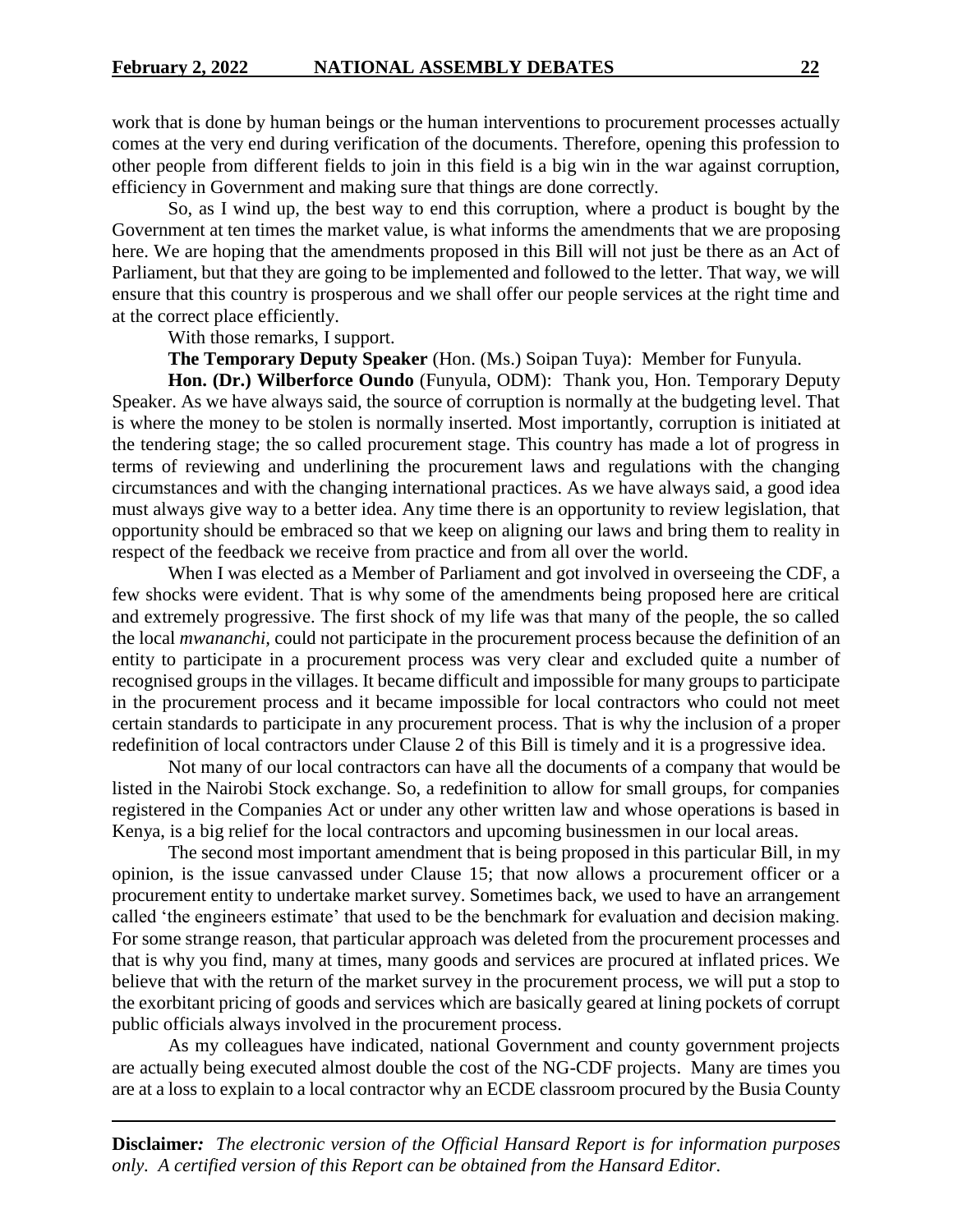Government is being undertaken at Kshs1.7 million and yet, a similar classroom under the NG-CDF is being procured at Kshs950,000. Many are the times you clash with the locals to an extent that they believe that you want to damage their businesses.

We do believe that with those market surveys, any procurement decision will be based on prevailing rates of construction or service deliveries. We do believe that market surveys will be objective enough. We might probably have to make an amendment so that we provide the mechanisms on how to undertake market surveys and any form of a review process to ensure that market surveys meet the typical standards of any survey.

Hon. Temporary Deputy Speaker, the other issue that has been a bone of contention is the tender evaluation process and the entire procurement process. Generally, you cannot conclude any procurement process nowadays until after 28 days. Some days are for tender evaluation and another 14 days to give those who participated a notice that they have not been successful. This delays the implementation of projects, especially where an emergency case arises. If a roof is blown off in a primary school, it takes so long to procure a contractor to go and undertake those repairs. Where floods have washed away roads and bridges, it takes too long to procure the service of a contractor. The reduction from 21 days to 7 days will, indeed, support speedy implementation or execution of the projects in our country. Of course, every story has another side. The only danger is that many of those tenders will be pre-arranged. It is only those who are aware that will be able to procure. Over time, even though there is a provision that if it is complicated, the procurement officer can look at it in a different way.

Under clause 10, it provides that a procurement entity that is unable to implement the Act on their own can seek the assistance of the National Treasury. This is also a very progressive approach. Since procurement is not an everyday activity in some organisations, there is really no need to establish a fully-fledged procurement department. However, this is a double-edged sword. The National Treasury or the Public Service Commission (PSC) can simply deny a procurement entity that is suspected to have a lot of funding proper structures so that the same is taken back to the National Treasury to perpetuate the ordinary cartels.

Hon. Temporary Deputy Speaker, as I conclude, it is important to note that many of the corruption cases emanate from the procurement process. Some of the cases that are negatively cited in any audit process are those where the process was not followed to the letter. The issue of capacity building is important. It is important to expand the so-called procurement professionals to allow as many members as possible to participate so that we are able to get the process right from the inception to the conclusion stage.

We also believe that these amendments will go a long way to address corruption cases. I am happy and many Kenyans are happy with the heavy sentences that are being meted out by the various courts in this country for those who have been found culpable of embezzling public funds. The next Government of this country must borrow a leaf from President Uhuru Kenyatta for his fight against corruption. We must also laud the Judiciary for taking up that mantle and punishing heavily the people who are involved in corruption. Corruption has denied this country development and it is time we must talk carefully and take hard decisions on it.

With those few remarks, I support and will of course bring amendments at the right time. Thank you.

**The Temporary Deputy Speaker** (Hon. (Ms.) Soipan Tuya): Hon. Nduati.

**Hon. Joseph Nduati** (Gatanga, JP): Thank you very much, Hon. Temporary Deputy Speaker, for also giving me an opportunity to make my contributions. From the onset, I support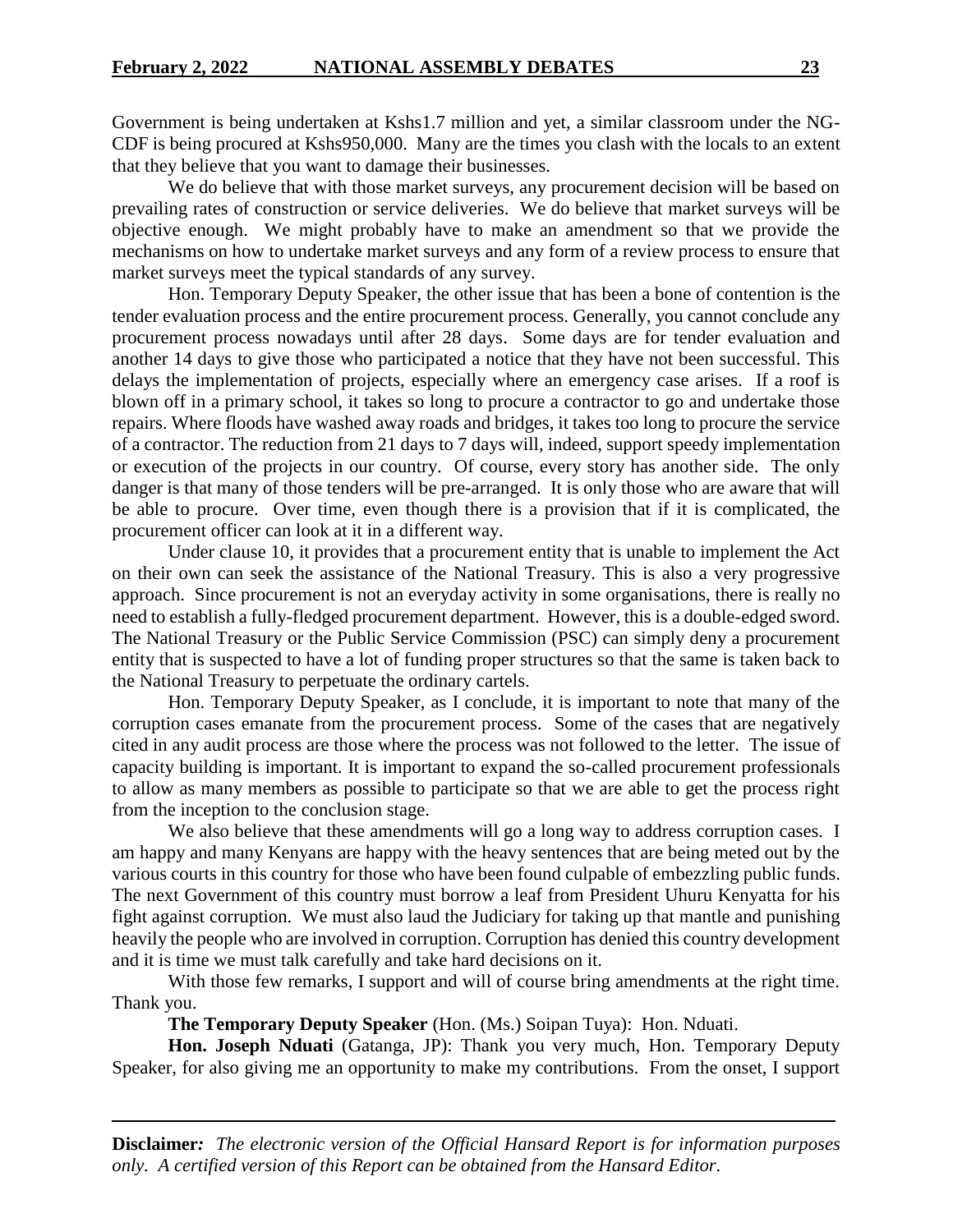the amendments. This is going to provide us with an opportunity of correcting the wrongs which happened when the laws were made in 2015.

Hon. Temporary Deputy Speaker, the Public Procurement and Disposal Act of 2015 went in with so many mistakes. One of the major mistakes which really affected this industry is a clause which gave power to the tenderer or the contractor to have authority over the owner of the project. I am a Member of the Public Accounts Committee (PAC), and there was a time we were auditing a building and I could not understand why the main contractor could not let in the sub-contractor. When I read the Act, I realised that we made a mistake and allowed the contractor to have authority on the usage of specialised works and contingencies. This is not a normal practice in the industry. This is a golden moment to correct that.

Reading clause 2, I am very happy that we are redefining who a procurement professional is. When this Act was made, we created someone who we called 'a procurement professional;' someone whose training is not well known. This amendment will now allow engineers, architects and quantity surveyors to participate. Previously, many mistakes have occurred because works have been done by engineers and quantity surveyors who take the documents to the procurement professionals who normally delay the executions of the works. I am happy that now we are going to bring them on board.

Again, it is good that the local contractor has been defined here; it is good for this country. It has been Government policy that 30 per cent of all major procurements should be given to local contractors. However, this has not happened and it will not happen until we correct this problem. Unless the procurement departments come up with a clear criterion and define that 30 per cent in the documents and make a provision of paying that 30 per cent directly, these foreign contractors are still going to undercut our local people. We have seen many Chinese who are doing major projects here. Despite having these provisions in the contract, most times, they do not give our local people anything. It is high time for the procurement department to come up with a clear criterion of how that work will be shared out.

Hon. Temporary Deputy Speaker, clause 12(a) is a good amendment because it says that we must conduct market surveys to inform the pricing of orders. This is very important not only for biro pens and these minor things. We are suffering in this country because the Chinese are pricing our work, yet we do not even have a document to compare against. A majority of them are underpricing works such that you find that most of our roads have stalled. You cannot come from China, not involve a local person and be able to price for hardcore and murram. Unless the procurement departments are allowed to come up with correct market surveys – like it used to happen at the Ministry of Public Works – where we used to have a booklet documenting all the current construction costs. This is important and it should be brought back.

Clause 82 is also a good amendment as it says that now contracts shall not be subject to corrections, revisions or any adjustment. What has been happening is that some people tender low and then when the corrections are made, the price is increased, which has been unfair to this country. That is a major amendment.

In terms of timelines, I am happy because we are reducing the evaluation period from 14 days to about seven days; the tendering period from 14 days to seven days; and the period for prequalification from 14 days to seven days, which will reduce the timelines required to implement public works because there have been major delays. When we compare a job done in the private sector and in the Government, if the private sector, for instance, decides to do this hall, it can be designed today, tendered tomorrow and the job is awarded the next day. But when it comes to the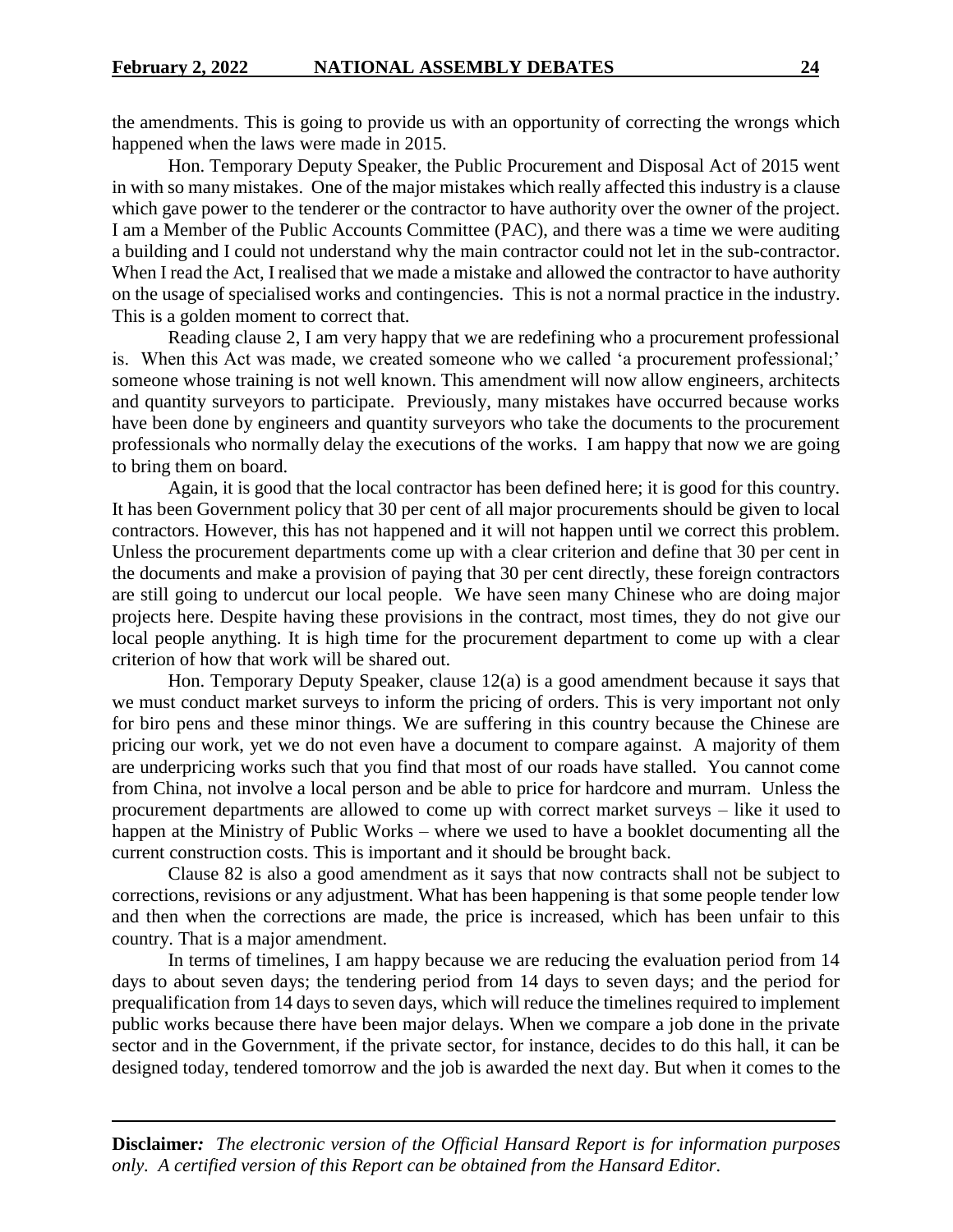Government, the same job will take about six months. I am happy that the period is being reduced. It will go a long way in making sure that Kenyans get the right services.

I have heard Members here saying that the jobs which are being given out by the Government are expensive. But I dispute that, especially classrooms which are being done under Competency Based Curriculum (CBC). In fact, I wonder how the contractors are going to be able to achieve those jobs. When you give a contractor a job and you have not done enough market survey, and you tell the contractor it is going to cost Kshs788,000, the same contractor is going to pay tax. So, he will deliver the class at Kshs600,000. We are going to make our people suffer. That was a big mistake from the Government and it is something we need to correct in future.

Another important thing is payment. We are talking about procuring jobs, awarding and evaluating the jobs, but the critical thing is payment. We have seen most of our people suffer because Government awards jobs, but do not make enough provisions to pay for the jobs. I have always proposed that a good model is the NG-CDF where when awarding a job, the money is there and one is paid on time. This is something we have requested the Government to do. If we use the NG-CDF formula, people will not suffer. We will create great businessmen and we will not need the Chinese here. Our local people are also able to perform very well. They can perform but when they are not paid, and the Chinese are paid by their bank, how do we expect our local people to provide the services? In the 1970s, our local people used to perform very well until something happened in the 1990s and the 2000s, where we find that a majority of our people doing even small jobs were not paid on time. This one has demotivated many of them. We cannot be talking about Technical and Vocational Education and Training (TVET) and encouraging our young people to join TVETS to do masonry and welding so that in future, they can become contractors. But in the villages they see people who started well but have become broke. How are we going to take them there? That is why we see a majority of our young people are not willing to join the polytechnics.

In conclusion, I support these amendments and I am going to bring further amendments to this Bill. Thank you very much.

**The Temporary Deputy Speaker** (Hon. (Ms.) Soipan Tuya): Member for Kisumu East, Hon. Shabbir.

**Hon. Shakeel Shabbir** (Kisumu East, Independent): Thank you very much, Hon. Temporary Deputy Speaker. I have been listening with great interest the concerns my colleagues have raised. Firstly, I declare that I am the Chairman of the African Parliamentarians against Corruption. Many parliamentarians belong to our caucus; I see Hon. Chachu and many others. We are most concerned about procurement laws. This Bill is here to try and solve some of the problems. I know that one of my colleague who spoke before me dwelt a lot on the issue of the Chinese. We are getting away from the actual fact. The issue is that the procurement law had many flaws which are taken advantage of by the 'tender-preneurs.' These guys are professionals. We, the anti-corruption brigade, went to Egypt where we talked about some of these issues and brought out the issue of budgeted corruption. Presently, people budget for corruption five years from now. They put together pre-thought out contracts so that they budget for them. They then effect the tenders and put designs of stuff that is not available in this country and go and compromise our local engineers and our local contractors who are sub-contractors. They force the sub-contractors to do their bidding. We do not have to go very far away. This building of ours has taken nearly ten years. The biggest problem it had is the sub-contractor was being frustrated by the main contractor, and the sub-contractor was also not able to put his part and everything was negotiated by the building contractor. The main contractor held everyone at ransom. That is the one major thing that we need to deal with. Procurement fraud has resulted in one of the major international efforts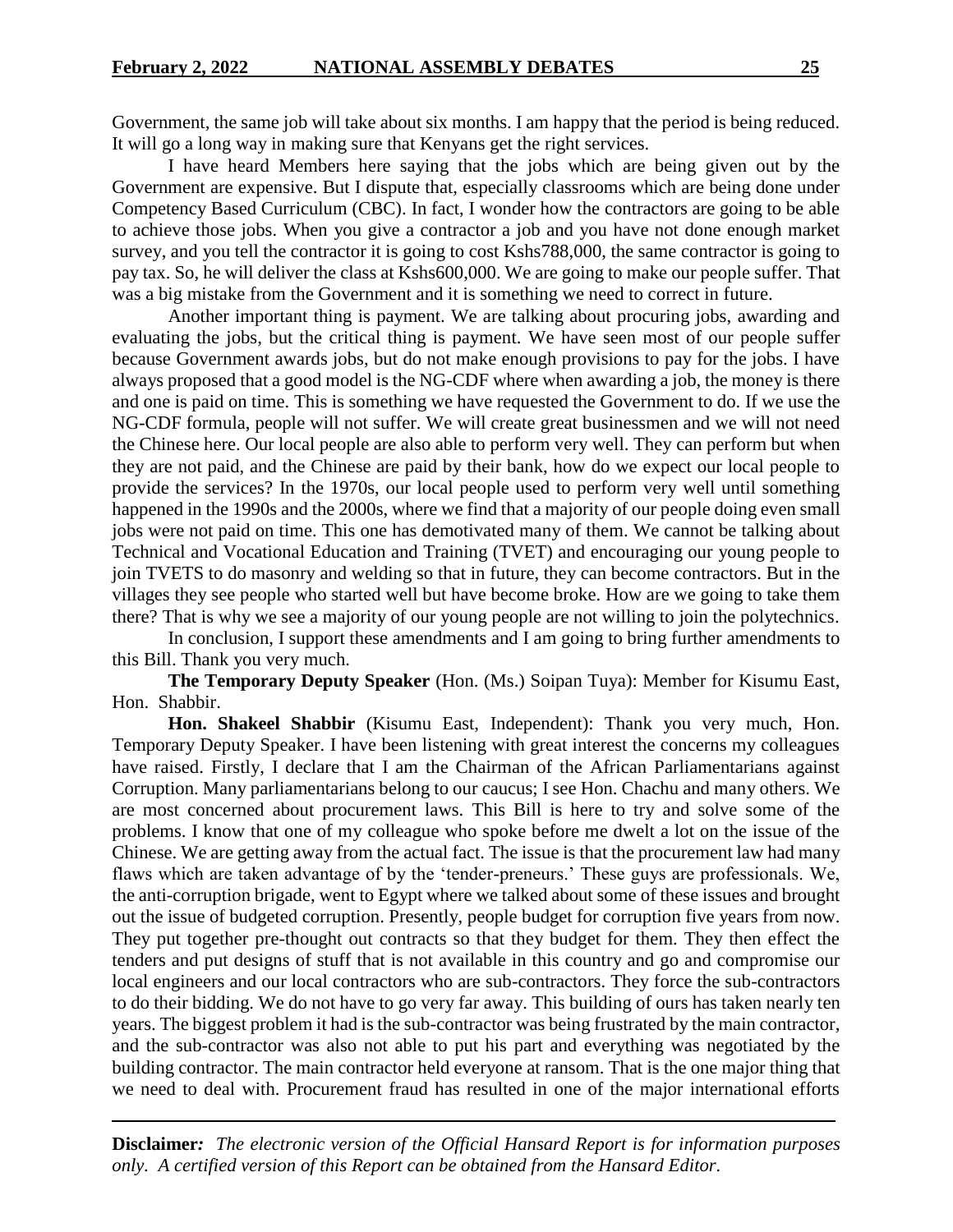against corruption as well as illicit funding. This goes hand in hand and it works in a funny manner.

We were in China at the Institute of Governance with 20 Members of Parliament. It was a very secure environment and others could not enter without going through detailed security check. Guess what happened? By the second day, there was a lady from Hong Kong who somehow broke through the system and was talking to our Members of Parliament about wealth management. That is the sort of thing which turned out that what the guy was doing – and they are very sharp - when they tender, a person comes to a governor and tells him that he needs a stadium, and the governor will agree that they need a stadium. So, they tell him that they will build the stadium. When asked how much it will cost, they say about Kshs300 million or Kshs400 million. So, the governor will say: 'Put it at about Kshs800 million.' So, the county will put a request and it will come through the system to our co-operation here with the Chinese. The actual amount is Kshs300 million, but the figure put in place is Kshs800 million. The 'tender-preneurs' have sliced off Kshs500 million even before the thing works! So, the contractor who is given the contract is given Kshs300 million. I am talking on behalf of the Chinese contractors. They are not given the Kshs800 million. And then they also now tighten down.

So, Hon. Temporary Deputy Speaker this is a very important Bill and we wish to support it whole heartedly. I wish to say at this moment that having fought for the Procurement Act against illicit funding, which was assented to by the President, there are one or two rogue lawyers who are trying to pull this country back by fighting that particular law. I want to tell this House that we were close to being grey-listed. That would have greatly affected the financial transactions of this country, and guess who would have benefitted: the people who were working on the Goldenberg foreign exchange scam. They were hoping and praying that our country would be put on grey status. This is what is called "budgeted corruption." It is a major issue. I am pleased that after 10 years, the NSSF has finally charged those guys.

There is another case whose report was even tabled in this House some years back when I was the Chairman of the defunct Local Authorities Fund Accounts Committee (LAFAC). The Report mentioned four people of interest and the Ethics and Anti-Corruption Commission (EACC) agreed that the four were people of interest. There was a Cabinet Secretary for Local Government at the time, the Permanent Secretary (PS), former Mayor Majiwa and others. That Report never surfaced again. When I tried to bring it back, I was frustrated. One of the best Town Clerks of Nairobi City then, the late Gakuo, was arrested. He died a bitter man in prison. There was another gentleman – a Permanent Secretary whose name I cannot remember – who was imprisoned yet others got away with it. So, what we want is this impunity to end. I pray that in the next Parliament, the Government that will take over will continue with the fight that President Uhuru Kenyatta has started.

We have a very good name abroad. It is only here that hooligans are spoiling our name. I am a sad person because people of my colour, and not of my inclination, are the ones who have been involved in these scams. Whether it is Pattni or Somaia, why are they walking around freely while the Government is doing nothing? Why can we not take them to Uhuru Park and hang them? Why can we not do what President Duterte does in Philippines? We need effective action – and we want it now – against people who are found guilty.

Thank you.

**The Temporary Deputy Chairlady** (Hon. (Ms.) Soipan Tuya): Member for Emurua Dikirr.

**Hon. Kipyegon Ng'eno** (Emurua Dikirr, KANU): Thank you, Hon. Temporary Deputy Speaker for giving me an opportunity to also contribute to the Public Procurement and Disposal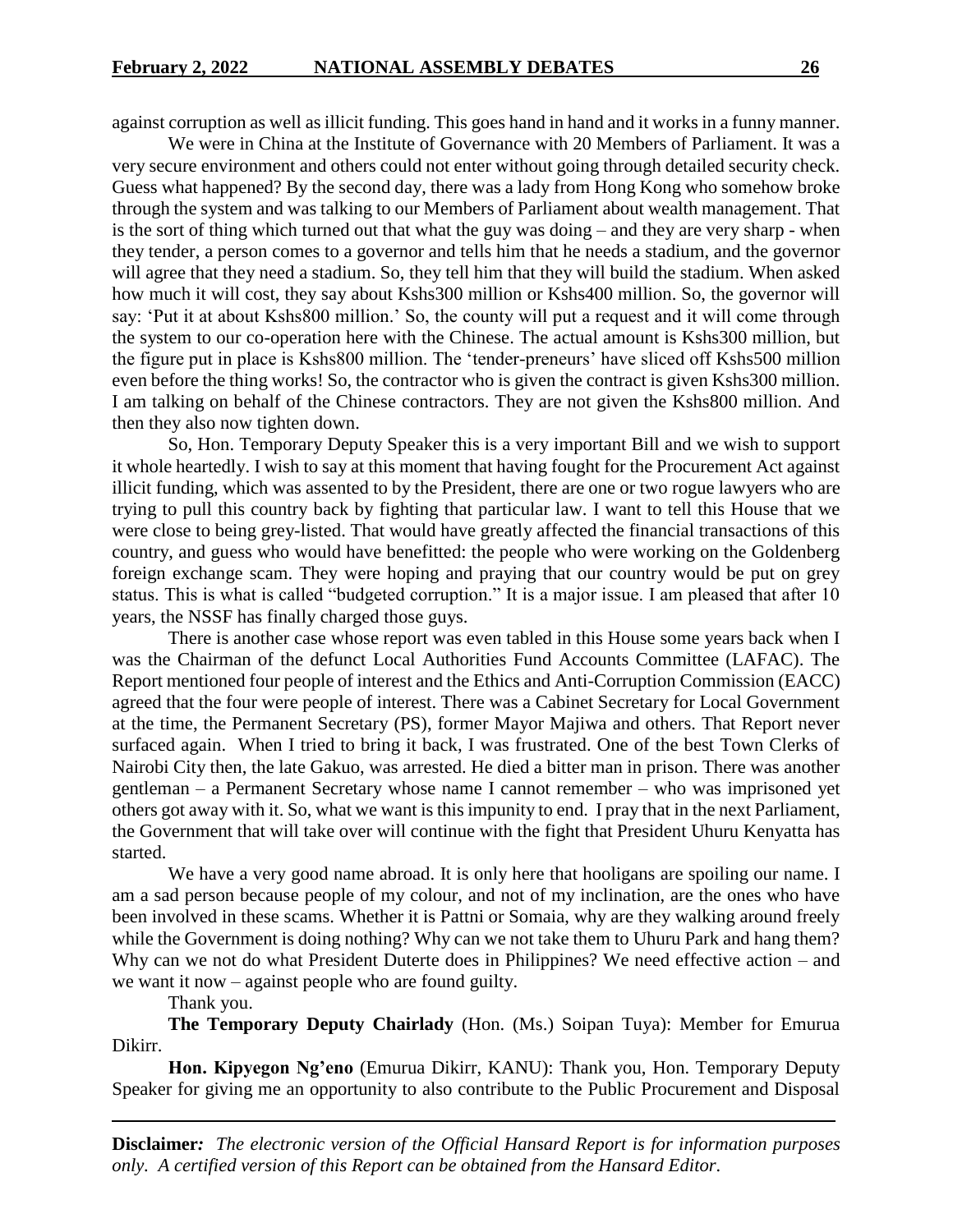(Amendment) Act. It is intended to cure some of the bottlenecks that make the procurement process strenuous in our country. I do not want to speak much about it but I will look at a few amendments that have been proposed. I support them. They are geared towards making the procurement process easier. I want to speak on costing, which is part of the amendments. I do not know if it is Clause 5. It talks about a survey that is to be done by the head of procurement, especially on supplies and costing of materials that are supplied, procured or tendered. Remember, the prices of most of the things that are procured are exaggerated. For example, a product that costs Kshs200 in the market is costed at Kshs800. That is almost triple the market price. So, I support this Amendment Bill. It will ensure that whatever costing is done – be it for building roads and houses or for buying and supplying equipment – will be as per the exact pricing in the market so that if there is any variant, it will be a small variation.

I also support sub-contracting. If a main contractor fails to complete a project he is undertaking, it should be easier for the relevant Government entity to sub-contract that project so that it does not stall. We have had many situations where projects stall because the contract prices were exaggerated. Instead of cancelling such projects and going through another serious procurement process, we should look at the sub-contracting alternative.

On inclusion of other bodies that may not necessarily be registered contractors, I suggest consideration of local contractors, sole proprietors, partnerships and cooperative societies. These bodies should also be considered when giving out contracts so that we do not just deal with limited companies alone. We need to give opportunity to people who may not qualify for registration as limited companies but are registered as cooperative societies and sole proprietors. These are people who are deep in the villages and they qualify to undertake some of these contracts. The law should not deny them the opportunity of accessing these contracts.

I also want to speak on cancellation of contracts. It is part of the amendments in this Bill. The problem that we have in this country is that the process of cancelling a contract is long. It takes ages. If somebody fails to complete a project, we should not have stringent rules that make it so difficult to cancel the contract. There are so many projects in this country that have stalled for between 20 and 30 years. The projects are not complete because the procuring entities fear cancelling the contracts. They are sure that it will take them a long time to complete the cancellation and retendering processes. We need to bite the bullet and make sure that we change the process of contract cancellation and its timeframe. If we do that, we will make it easier to cancel a non-performing contract and move this county forward.

I have not seen anything on persons with disabilities in this Bill. We should bring an amendment to include persons with disabilities. Looking at how their interests have been secured in the tendering process, they are only exempted from certain tendering procedures but they are not exempted from paying taxes. I believe our society has close to 0.05 per cent of persons living with disabilities. The rest of the country's population comprise of about 99.999 per cent of ablebodied people. Therefore, it should be our responsibility, as those who have no disabilities, to allow these people to participate in tendering. Sometimes we categorise a road tender as only for PWDs. That is not enough. We need to allow them to undertake the construction works without paying VAT. What is VAT? Normal people can pay VAT. Why should we force PWDs to pay VAT and yet they are few and they have problems? They have families and they need all this money to provide for their day-to-day necessities. We should not be mean to deny these people access to their contract money.

Lastly, I want to speak to the question of reduction of the procurement period. Providing for 14 days or 21 days or 28 days is to prolong the process. I think we should go further and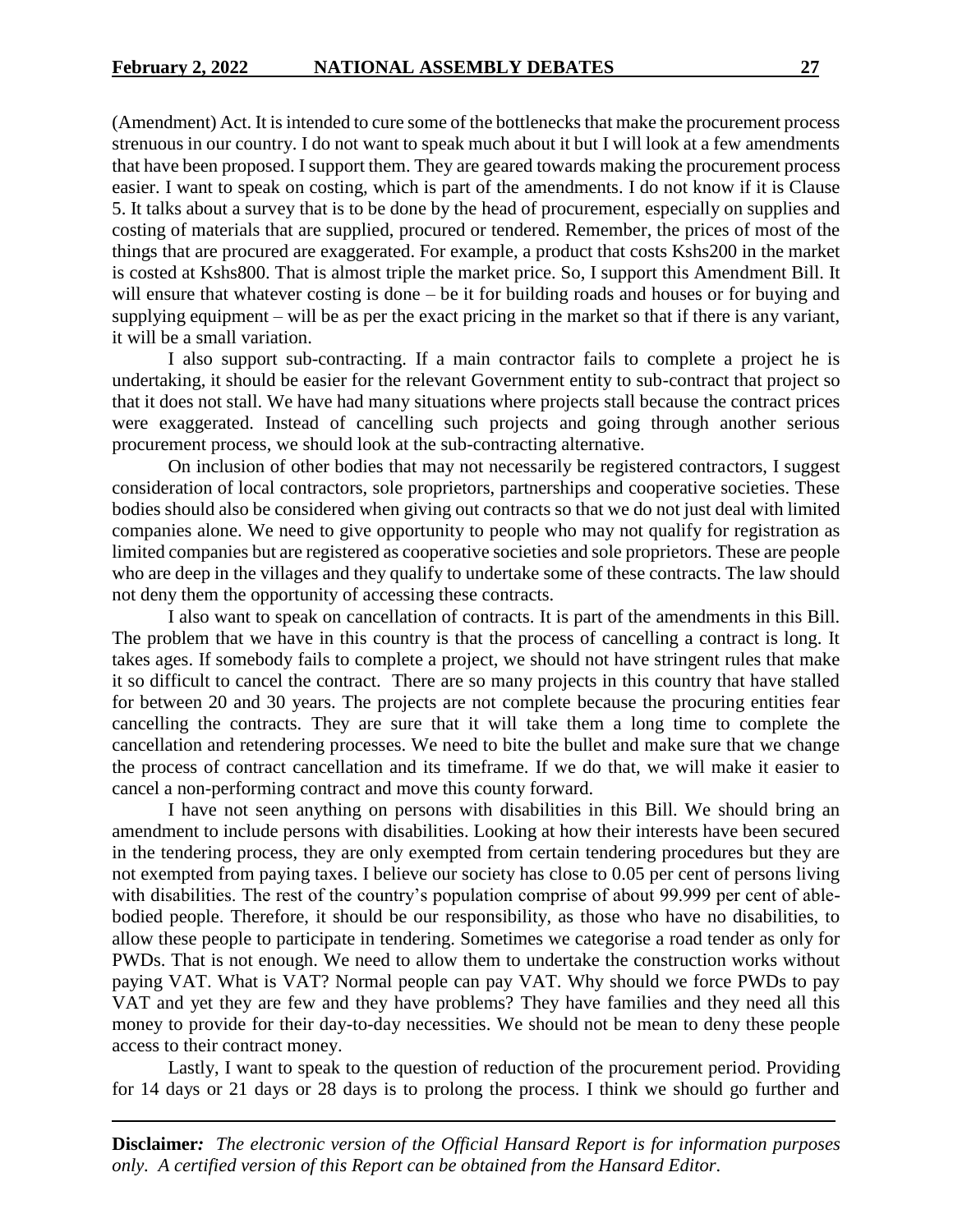introduce an amendment that ensures that the period for undertaking a particular project is standardised. We know the time it takes to build a classroom or to construct a road. We should provide timelines. I appreciate how the Chinese undertake projects. The only problem with the Chinese is that when they come to our country they become corrupt. When they are in their country, they never steal even a single cent. You know why? It is because of the stringent rules in that country; like what my friend, the Member for Kisumu East, was suggesting. He suggested that corrupt people should be hanged. That is exactly what the Chinese do. They hang corrupt people so that the country has almost a zero-corruption rating. However, when Chinese contractors come to Kenya, they tend to be the most corrupt people. I am shocked because most of the Chinese contractors who come to the country are government contractors. When they are in this country, they give kickbacks. For example, the SGR was supposed to cost about Kshs300 billion. At the end, it cost over Kshs600 billion. The Kshs300 billion on top was payment for Government operatives and maybe the Government itself in form of kickbacks. Still, the Chinese take shorter time to complete a road project. They do not take ages. I support the idea of reducing the procurement time so that if somebody cannot deliver within a particular period, then the tender should be cancelled.

I thank you, Hon. Temporary Deputy Speaker. I support.

**The Temporary Deputy Speaker** (Hon. Soipan Tuya): Well said, Hon. Ng'eno but I saw you struggling to describe a person living with disability and a person who is unable. The sensitive term to use is "person living with disability" as opposed to "able-bodied person" and not "complete versus incomplete people." It cannot be "normal" and "abnormal" people.

Given no more interest from Members, I call upon the Mover to reply.

**Hon. Amos Kimunya** (Kipipiri, JP): Thank you, Hon. Temporary Deputy Speaker. Indeed, I am appreciative of the fact that many Members had an opportunity to contribute to this Bill. It will go a long way in improving our procurement processes and mechanisms so that we get better value for money for the Kenyan people.

As I said while moving the Bill, I am aware that the Departmental Committee on Finance and National Planning had identified a number of areas for amendments. I also welcome Hon. Nduati, who said he would bring some amendments. I am not sure whether Hon. Ng'eno said he would bring amendments. It is all in the spirit of trying to enrich the Bill and make it better for purposes of moving forward. I want to thank the Members who have contributed to this Bill, particularly the Members of the Departmental Committee on Finance and National Planning who were able to give us their Committee's perspectives. I do hope that between now and the next one week or so, we will have all the necessary amendments and harmonise them. Hopefully, in the course of next week, we will process this Bill in the Committee of the whole House and conclude it.

With those few remarks, I beg to reply.

**The Temporary Deputy Speaker** (Hon. Soipan Tuya): We shall defer putting the Question until when the Bill is next placed in the Order Paper.

#### *(Putting of Question deferred)*

Let us move to the next Order.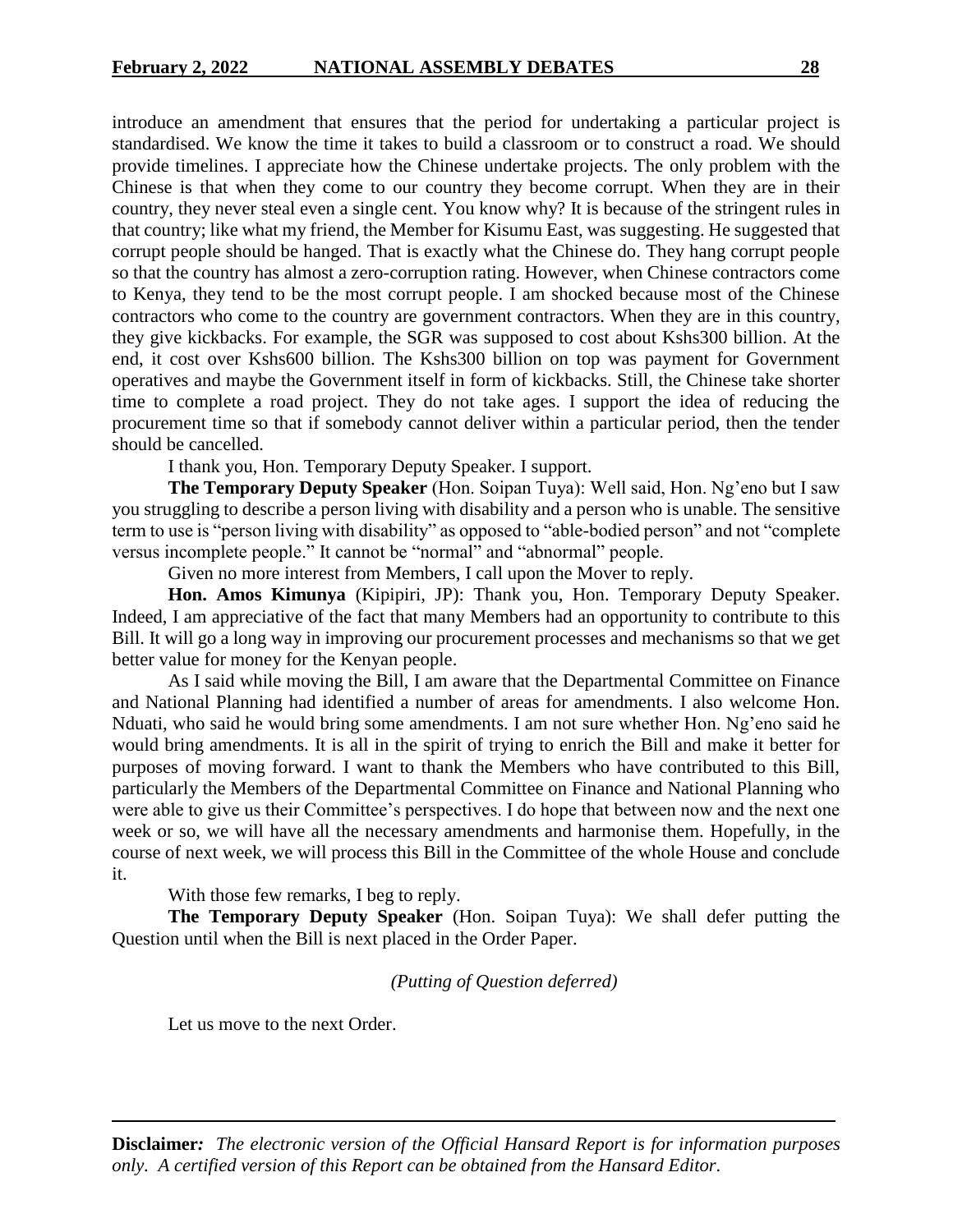#### **BILL**

#### *Second Reading*

#### THE SUSTAINABLE WASTE MANAGEMENT BILL

**The Temporary Deputy Speaker** (Hon. Soipan Tuya): Leader of the Majority Party.

**Hon. Amos Kimunya** (Kipipiri, JP): Hon. Temporary Deputy Speaker, I beg to move that the Sustainable Waste Management Bill (National Assembly Bill No.22 of 2021) be now read a Second Time.

This Bill seeks to introduce a legal framework for policy, coordination and oversight of waste management. It also seeks to provide for measures and actions necessary for waste management and to redefine the roles of the national and county governments as well as the roles of the private sector so that we avoid clashes that erupt in a situation that is full of ambiguity and without order.

The Bill also provides for the establishment and management of material recovery facilities and for the duties of private sector entities that will be involved in waste management. They will know where to procure the necessary equipment, what they need to do and the incentives they will get for the production and importation of the necessary equipment for waste management. It also provides for financial matters, including allocation of fees for county government facilities involved in waste management.

When talking about sustainable waste management, one needs to remember the stench that we used to experience on the way to the airport in Mombasa at Kibarani. It was an eyesore. If you did not have an air conditioner in your car and you had to open the windows, the stench was enough to choke you. Through innovative approaches that the county government, the national government and a few stakeholders put in place, the whole of the dumpsite has since been reclaimed and converted into a lovely park that people enjoy. You will see a lot of activities going on there. The stench is no more. These are the kinds of initiatives we are looking at in this Bill. Waste will be with us. As the population grows, waste can only grow but spaces available for treatment and disposal of waste are static. The only choice that we have is to come up with innovative ways of waste disposal.

How do you dispose of waste? At the point of disposal from the house, how do you disaggregate? What is recyclable and what cannot? What needs to be treated in a certain way so that as we dump the waste, it can be done in a way that it does not become landfills but in a way, could become a commercial activity that generates energy and livelihood? This is so that we are not just looking at waste management or waste disposal but also livelihood improvement amongst the young chaps. It now involves older persons who thrive on processing that waste by recycling it, selling it to some manufacturers and getting a livelihood out of it, but in a better organised situation as it happens in the western world. This Bill seeks to provide for that.

We are also looking at the extended producer responsibility schemes, circular economy for reduction of waste and basically appreciating that if all those things are not anchored in law, we will end up with each county government trying to do their own thing. We have seen a lot of similar situations where each homestead tries to do their own thing thus falling prey to guys who tell them that they can do their waste management. We have seen many scandals around the county governments on the same. However, in this proposed law, we have some uniform basis at the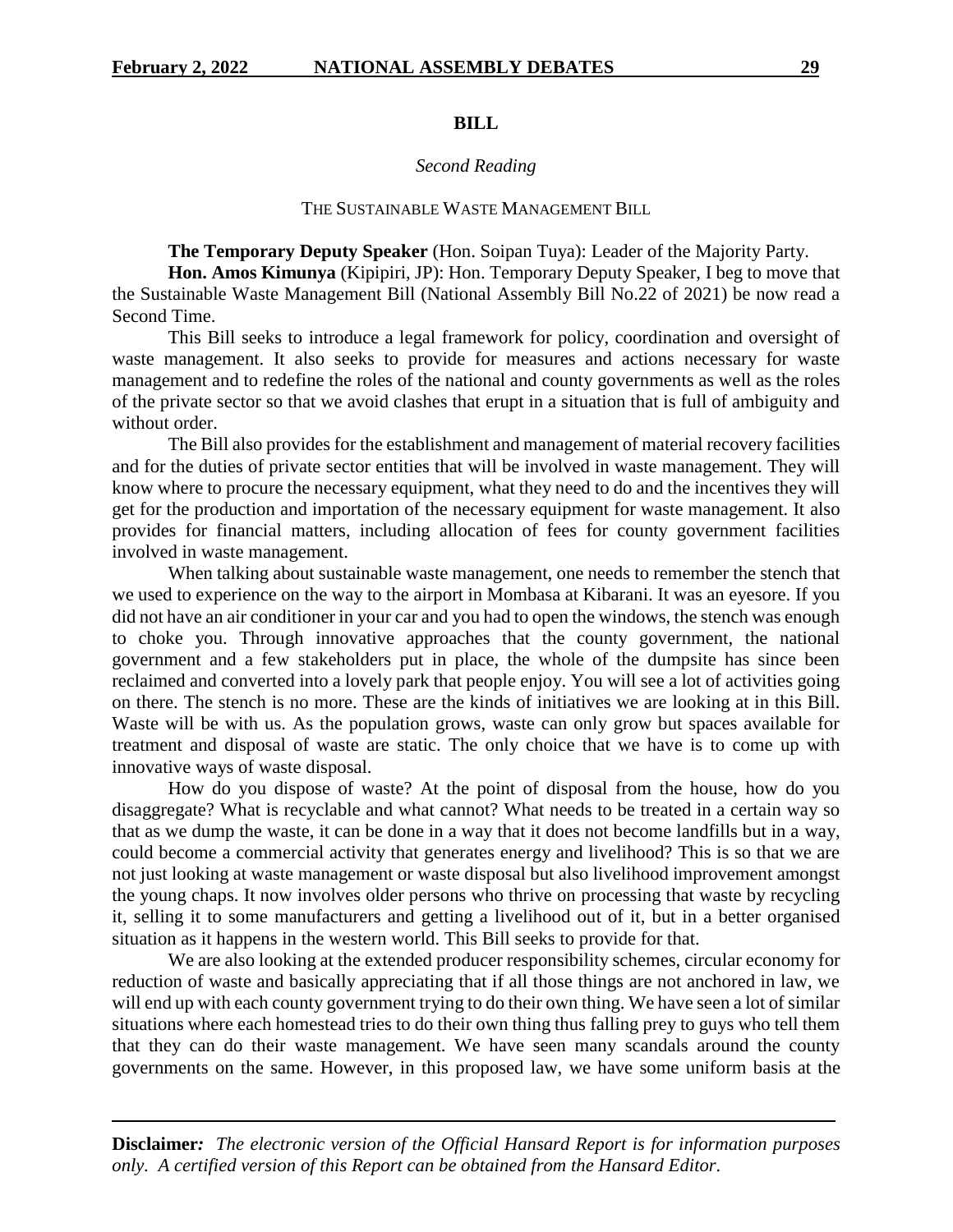national and county levels on how to handle waste more responsibly within a sustainable environment.

This Bill has also looked into some of the best practices on agreeable basis in terms of what people have done, who have done best and how we learn from them. We import the practice from them so that as we go near to doing it, we will not just be starting from scratch or re-inventing the wheel because some have done it.

What the Bill is introducing, for example, are measures that extend to a person or our first financial responsibility over any product from the design of the product, production up to the consumer point of view, and what mechanisms have been put in place to ensure that their programs minimise waste in terms of packaging materials used. That would then mean that from the factory to the consumption level, when you do away with the product, you will have minimum waste through the packaging materials. What are some of the financial arrangements as part of incentives to be used to kind of sensitise people to use green technologies that minimise waste? How do we promote recycling of some of the materials? Most importantly, after whatever cannot be re-used and has to be wasted, are there any incentives that can be given to people for recovery of waste?

Along this extended producer responsibility is a whole issue of awareness programs that aim at creating awareness amongst the public on the impacts of waste emanating from certain products on their health as well as the environment.

Hon. Temporary Deputy Speaker, as you are aware, we live in a world where effects of climate change are here with us. It is attributable to our interference with our ecosystem. Scientists can tell us that it is yet to be proved but it is becoming clear that even the weather patterns are going back to what we used to experience some years back.

I was talking to one of the scientists on what is happening, and how come we are having this climate change back. Subject to verification of findings of research that is on-going, the level of carbon emission attributable to the many flights that used to be in the air reduced over the last two years when most of the airplanes were grounded because of COVID-19. Hence, interference with the global system was curtailed and we are now able to get back to our default weather without carbon emissions in the air. Carbon emission from our dumpsites also contributes a lot to climate change. If we sort out that waste, we will be contributing to reduction of the adverse effects of climate interference and climate change. Basically, it is a bigger comprehensive program aimed at not just reducing waste and stench and reducing the number of dumpsites. It also aims at reducing the impact of such waste to the environment and mitigates climate change.

The Bill also takes into account the potential of incentives in terms of why people must use waste for productive services. Kenya is a host to the UN Habitat. Unfortunately, we did not take some of these things seriously in the past but with this law, we will be showing our commitment to the world that we not only host the UN environmental agencies in Kenya but we are also moving a step up in terms of joining the rest of the world in coming up with sustainable ways of disposing our waste and processing it.

I have taken time to look through the Report that the Committee tabled in this House. I am happy to note that they did a good job. I congratulate them. They have presented to us a comparative analysis of the various countries that have passed similar legislations on waste management. They have particularly drawn our attention to examples from South Africa and Canada, among other countries that have gone ahead to adopt laws that govern waste management.

I know that we are represented in the Committee, and they will be sharing some of that experience. However, I want to ask Members that we pay special attention to this Bill today or in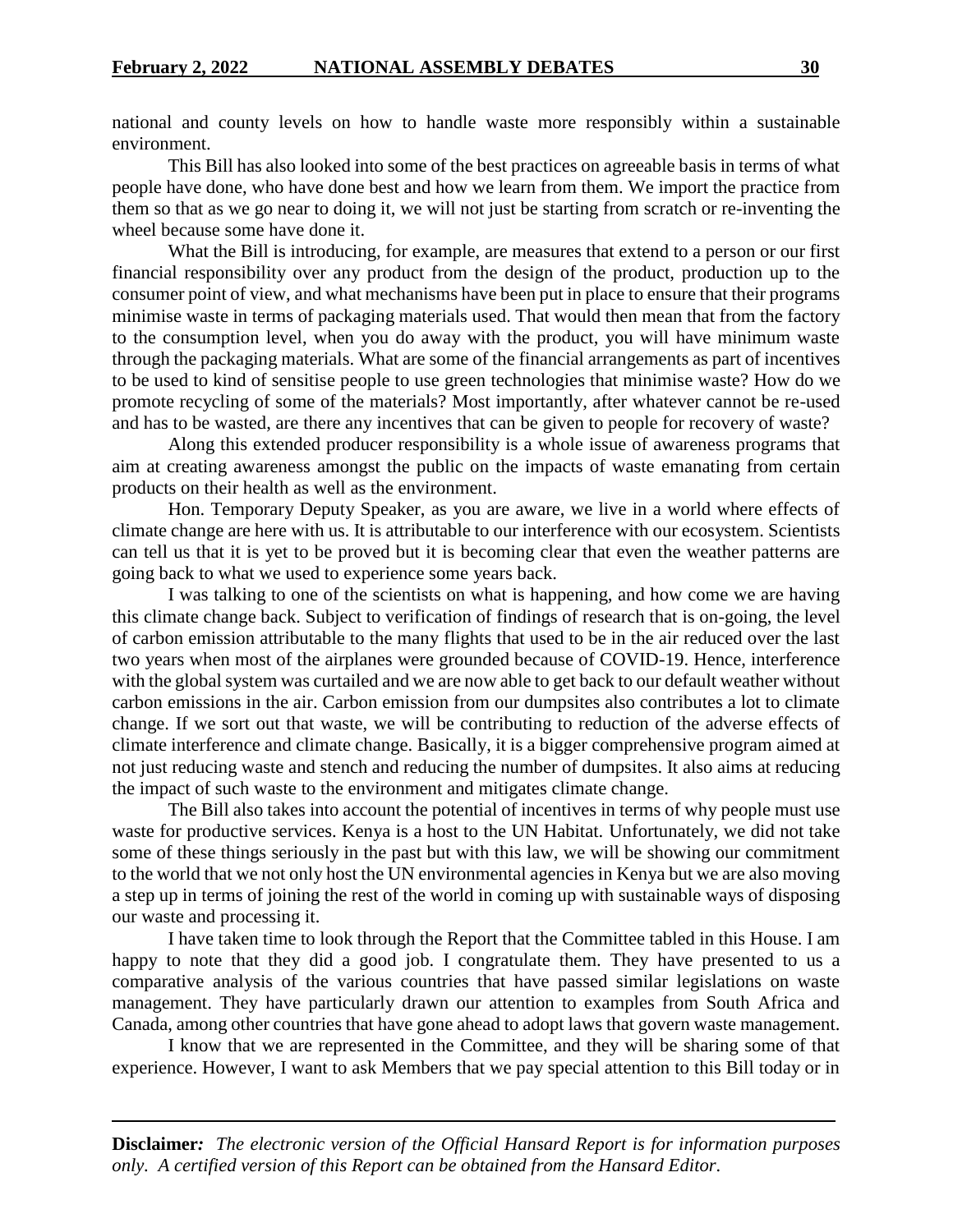the course of its processing up to the final stage because it is something we will be making an important contribution as the  $12<sup>th</sup>$  Parliament towards securing a cleaner environment.

The Bill also brings some clarifications in terms of what the National Environment Management Authority (NEMA) would do in terms of this and their role in implementation of the National Waste Management Strategy. As I said, the county governments are an integral part of this initiative. They are mandated to look at matters to do with waste management. The Bill now clarifies some of the things that happen to them. They are required to implement some waste management strategies, including providing for central collection centres for the recyclable materials and mainstreaming that management into their county planning and budgeting. So, it is not just one of those other items but would be one of the mainstream planning issues.

As I conclude, I wish to underscore the observation of the Committee that this Bill is a progressive legislation which once enacted will enable the country to have a paradigm shift in solid waste management. I could not agree with them more. I note that they have also made some proposals to enrich this Bill through amendments. I look forward to further amendments by other Members of the Committee.

With those few remarks, I beg to move and ask Hon. Chachu Ganya to second.

**Hon Chachu Ganya** (North Horr, FAP): Hon. Temporary Deputy Speaker, I rise to second the Sustainable Waste Management Bill (National Assembly Bill No.22 of 2021). It was tabled in this House on 1st September 2021 and the Speaker committed it to the Departmental Committee on Environment and Natural Resources for review and report to the House pursuant to the provisions of Standing Order 127 (1).

The Bill provides for the establishment of a legal and institutional framework for sustainable management of waste, ensuring the realisation of the constitutional provision on the right to a clean and healthy environment and for connected purposes. The principal object of this Bill is to provide for policy co-ordination and oversight of waste management. It also seeks to provide measures and actions including the role of the Cabinet Secretary (CS) and county governments regarding policies, regulations and standards, the administration of take-back schemes, extended producer responsibility of entities engaged in the production, conversion, importation of products and packaging and the establishment and administration of material recovery facilities and duties of private sector entities. Additionally, it provides for the access to information on waste management, financial provisions including allocation of fees for county government facilities, incentives for the production and importation of sustainable waste management equipment as well as monitoring, compliance and enforcement by the National Environment Management Authority (NEMA).

Hon. Temporary Deputy Speaker, the Committee undertook public participation upon placement of advertisements in the print media on  $6<sup>th</sup>$  September 2021 requesting for comments and submission of memoranda from members of the public and other relevant stakeholders, pursuant to Article 118 (1) (b) of the Constitution and Standing Order No.127 (3). The outcome of the deliberations with the ministries and stakeholders was proposed amendments to the Bill and has been taken into account while considering the final proposed amendments contained in Part III of the Committee's Report.

The Bill seeks to establish an appropriate legal and institutional framework for efficient and sustainable management of waste in the framework of the green economy; promote realisation of the zero waste goal under Article 42 of the Constitution on the right to a clean and healthy environment for all. It is important to note that waste is a resource that can be managed to achieve economic, social and environmental benefits. Addressing the waste management challenge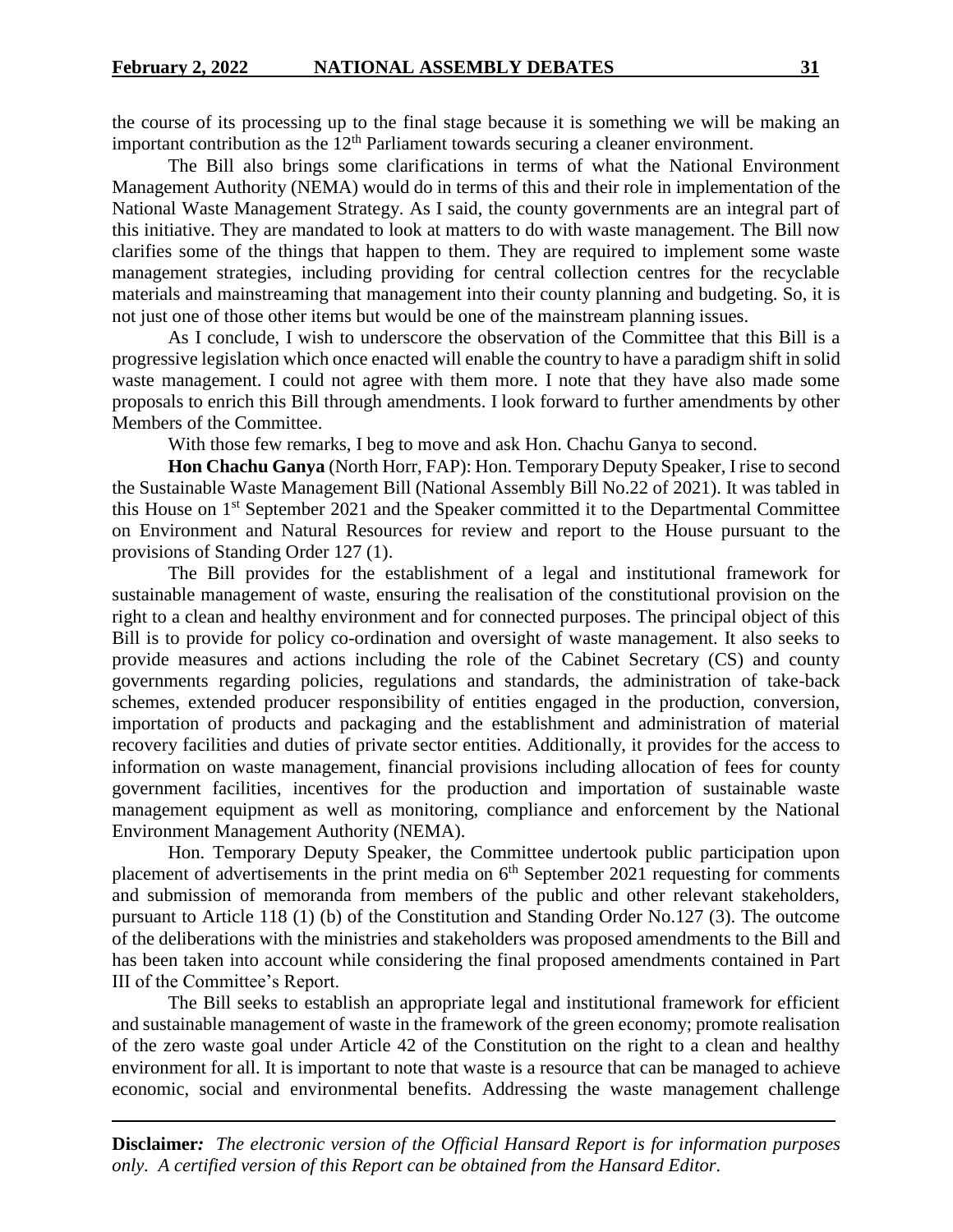effectively in Kenya is critical to delivering on Kenya's constitutional right to a clean and healthy environment, advancing the circular economy to create green jobs and wealth from the waste sector and realisation of our nation's sustainable development goals.

In keeping with the Constitution, the Committee conducted public participation, pursuant to Article 118 (1) (b) of our Constitution and Standing Order 127 (3) and received written submissions and memorandum and oral submissions from the following institutions:

- (i) Ministry of Environment and Forestry;
- (ii) Kenya PET Recycling Company Limited;
- (iii) Multichoice;
- (iv) Natural Justice; and,
- (v) Kenya Private Sector Alliance.

The Ministry noted that the Sustainable Waste Management Bill, 2021 will drive Kenya towards a sustainable circular economy. It will move the country towards realisation of the Zero Waste Principle. This will ensure that waste is separated at source, appropriately collected and transported and recycled and the remaining waste stream is destined to a secure sanitary landfill. Effective sustainable waste management will create value from the waste stream through reuse and recycling, formalising the waste…

**The Temporary Deputy Speaker** (Hon. (Ms.) Soipan Tuya): Hon. Chachu, I am sorry to cut you short. Are you reading from a script?

**Hon Chachu Ganya** (North Horr, FAP): I am not reading from a script but the Committee's Report. I am trying to ensure that the decisions are clearly stated.

**The Temporary Deputy Speaker** (Hon. (Ms.) Soipan Tuya): Do not do it verbatim. Just summarise.

**Hon Chachu Ganya** (North Horr, FAP): Hon. Temporary Deputy Speaker, I will adhere to that directive but there are some technical issues that I must cover.

Effective sustainable waste management will create value from the waste streams through reuse, recycling, formalising the waste-pickers' sector as well as to improve livelihoods of those engaged in this sector. The Bill seeks to provide for establishment of a legal and institutional framework for the sustainable management of waste to ensure realisation of the constitutional provision of the right to a clean and healthy environment for all.

The Bill provides for a policy, coordination and oversight of waste management as well as for resources and actions that are to be taken by relevant stakeholders, including the role of the Cabinet Secretary (CS) because this is a devolved function regarding policies, regulations and standards. The Bill further provides for distribution and management of material recovery facilities both at the national and county levels. The private entities will take a lead role in the process.

In addition, the Bill provides for Kenyan's information on waste management, financial provisions including the allocation of fees for county government facilities, incentives for production and importation of sustainable waste management equipment as well as monitoring, compliance and enforcement by NEMA. In considering this Bill, the Committee made some critical observations to inform some amendments to this Bill for introduction during the Committee of the whole House.

First, this Bill is a progressive legislation and once enacted will enable this country to have a paradigm shift in matters to do with solid waste management. It will ensure that we have a circular economy where waste will become raw material and hence a means for job creation.

The Bill proposes major responsibilities with veto powers for the Cabinet Secretary. As a Committee, we felt that there is need to check the powers of the Cabinet Secretary through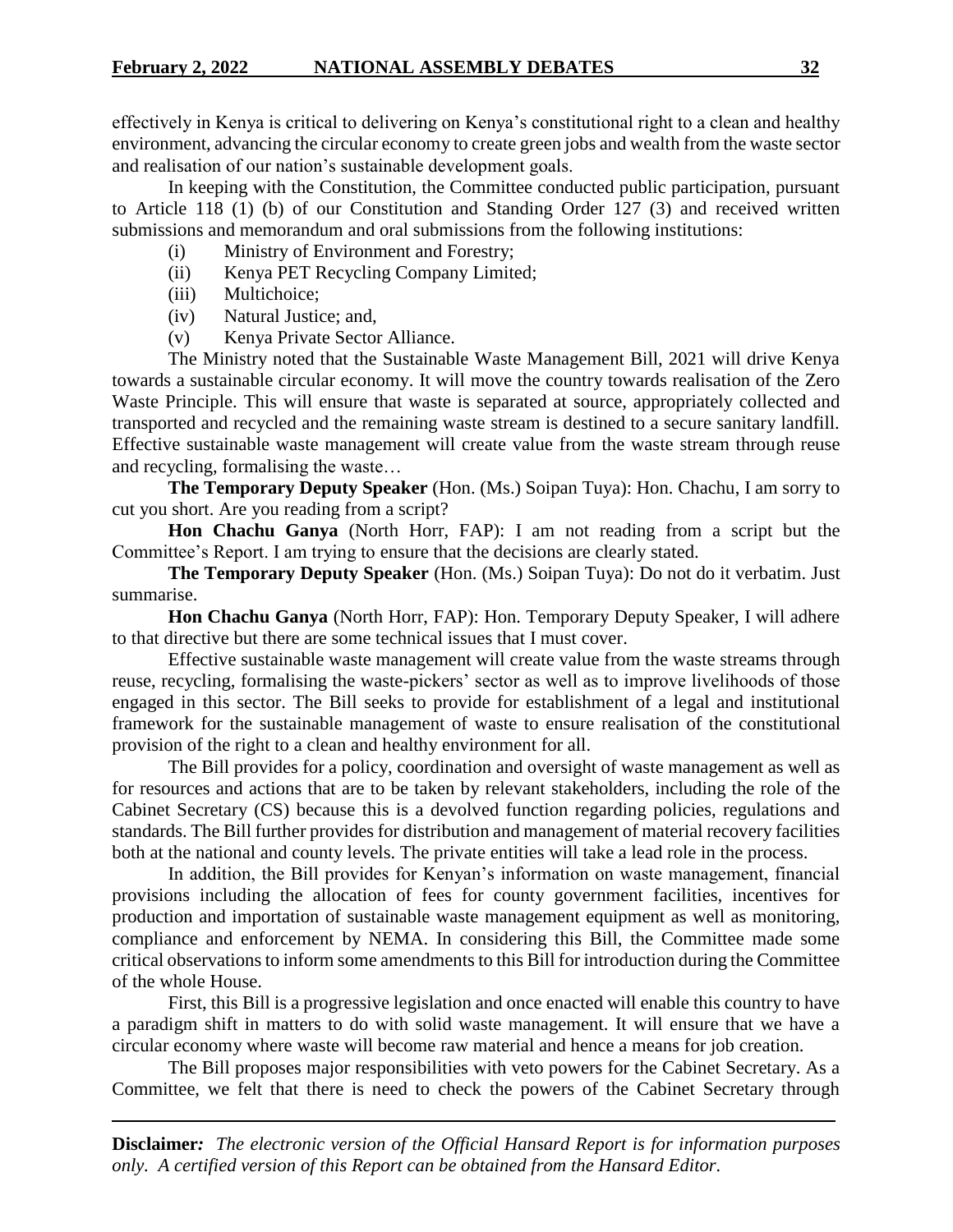consultation with the county governments because he has sweeping powers to declare anything as a waste without any consultation with the county governments' leadership. This being a devolved function, we feel it needs to be amended during the Committee of the whole House.

Also, the Bill creates a Waste Management Council whose chairperson is proposed to be the Cabinet Secretary responsible for environment. The proposed chairperson is also in charge of policy direction. As a Committee, we felt that there is need to separate the council chair from the policy making functions because there is an oversight role which is critical. So, the policy function and oversight function need to be separated. We will bring an amendment to that effect during the Committee of the whole House.

In addition, we observed that several functions of the Waste Management Council overlap with those of the National Environment Management Authority (NEMA). Therefore, we felt that there is need to provide for a platform for consultation between the national and county governments while the technical issues to do with waste management is left to NEMA as the authority charged with environmental management in our country.

Hon. Temporary Deputy Speaker, there is also the issue of the division of Extended Producer Responsibility (EPR), which has been given a very limited function in this Bill. It is critical when you understand the whole cycle of solid waste management. We felt that EPR should be mandatory and legally binding for all at consumer stage, production stage and post-consumer stage. While post-consumer stage covers waste generation and activities undertaken thereafter, globally, EPR obligation covers the full cycle, including the consumer stage, take backs and recycling. It covers the entire production from the beginning until when it becomes a waste and you need to throw it away.

The Bill is very lenient in terms of the penalties. As a Committee, we feel that there is need to ensure that they are enhanced for sustainable waste management in our country. There will be an amendment to that effect. Also, the Bill does not provide for e-waste management. Therefore, there is need to provide for it in the Regulations when the Bill goes through.

Hon. Temporary Deputy Speaker, having considered the Sustainable Waste Management Bill (National Assembly Bill No.22 of 2021), the Committee recommends that the House approves it with amendments as proposed in the Schedule contained in the Report.

With those remarks, I beg to second.

#### *(Question proposed)*

**The Temporary Deputy Speaker** (Hon. (Ms.) Soipan Tuya): Hon. Wangwe, do you want to speak to the Bill?

**Hon. Emmanuel Wangwe** (Navakholo, JP): Thank you, Hon. Temporary Deputy Speaker. I rise to support the Sustainable Waste Management Bill (National Assembly Bill No.22 of 2021) by the Departmental Committee on Environment and Natural Resources. The Bill seeks to establish a legal and institutional framework to promote sustainable waste management, improve the health of all Kenyans and ensure that we have a clean and healthy environment and reduced air, land, water and marine pollution.

In the computer world, people say garbage in, garbage out. In terms of waste management, anything you produce must have a waste colour on it. According to the way the Bill is structured, waste management is a key component of any manufacturing or well-being in our society. The Bill seeks to promote and ensure the effective delivery of waste services, create an enabling environment for employment in the green economy and inculcate responsible public behaviour on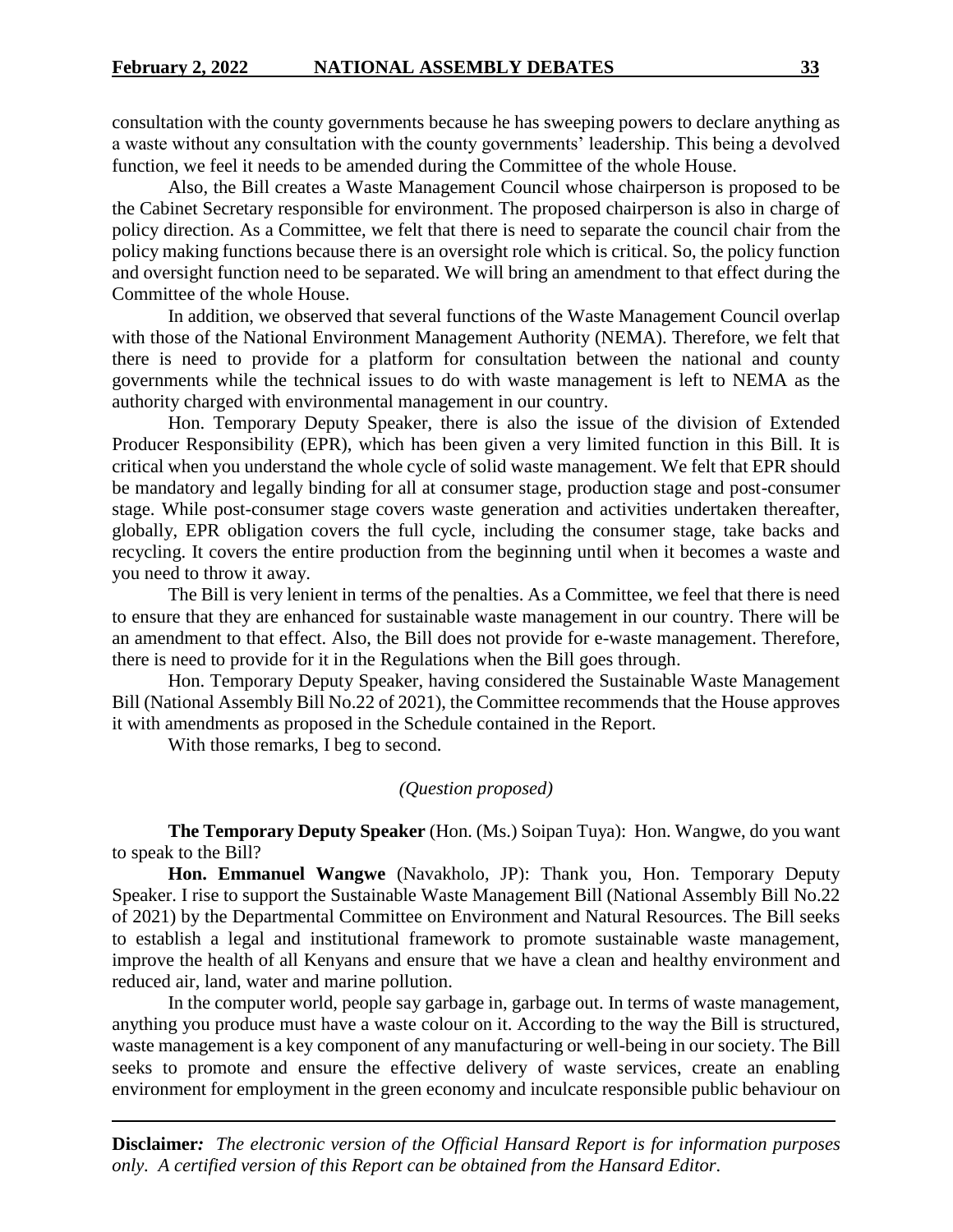waste and environment. People are employed in the waste management to collect waste but they are not well taken care of. Therefore, this Bill will compel employers to take care of the employees. Anyone who is employed in this industry shall be taken care of in terms of how he handles waste products.

This Bill has also tasked the devolved units to ensure that they provide centres for collection of materials that can be recycled. It affects county governments by ensuring that they provide central collection centres for materials that can be recycled. The Bill talks about the penalties against those who will obstruct the NEMA and even those who will not separate materials in terms of degradable and non-degradable materials. The county governments shall establish waste management infrastructure to promote source segregation, collection, re-use and set up of materials recovery. They will be responsible for implementing the devolved function of waste management and establishing the financial and operational conditions for effective performance.

This Bill also calls for the establishment of a Waste Management Council, which is a key issue. It shall have an effect in financial management, which is a good thing. It will be chaired by the Cabinet Secretary (CS) of the Ministry of Environment, who will be responsible for coming up with the policy on sustainable waste management in consultation with the county governments and the Government regulations in consultation with NEMA.

This Bill enjoins various components of the environment. It brings on board NEMA and the county governments. However, it leaves the Regulation at the apex of the Ministry. This means you can equate this Bill to the Irrigation Bill in agriculture, which we passed at the beginning of this Parliament. The sustainable wastage management policy will be made at the national Government level but it will be equally implemented by the county governments. This is a good Bill that enriches our Constitution in terms of how we can make use of both devolved units and the national establishments by bringing on board NEMA and allowing the policies that are developed by the national Government to be effected by the county governments.

The NEMA shall develop standards and guidelines on sustainable waste management; and generate and disseminate waste information for the public, in consultation with the county governments. Therefore, this Bill will not infringe on the rights of the county governments. Instead, the county governments will use institutions like NEMA to develop policies. This is how to make use of county governments in terms of association between county governments and the national Government. The Authority will also enforce waste management legislation in consultation with the county governments. This is a good thing. This Bill will work well for both the national Government and county governments.

In this Bill, the county governments will establish waste material recovery facilities. We leave the licensing of the materials recovery facilities with NEMA so that we make them uniform. Kenya is for all of us. For example, the waste management practices in Kakamega County should be similar to those in Mombasa County so that in terms of administration, the national policies shall apply across the country. Materials recovery facilities shall be used for final sorting and recycling of waste generated or transported to the country and put the residual waste into a longterm storage or disposal facility. This is an explanation on how the set-up of the facility will work.

This Bill also says that a private sector entity will prepare a three-year waste management plan. This will help us not to have a case like the one which was in this House by the Committee on Implementation and the Departmental Committee on Environment and Natural Resources. About two months ago, the Departmental Committee on Environment and Natural Resources was overseeing the waste management of a company in Industrial Area which has a housing estate. We have just passed that Report by the Committee on Implementation. This Bill compels a private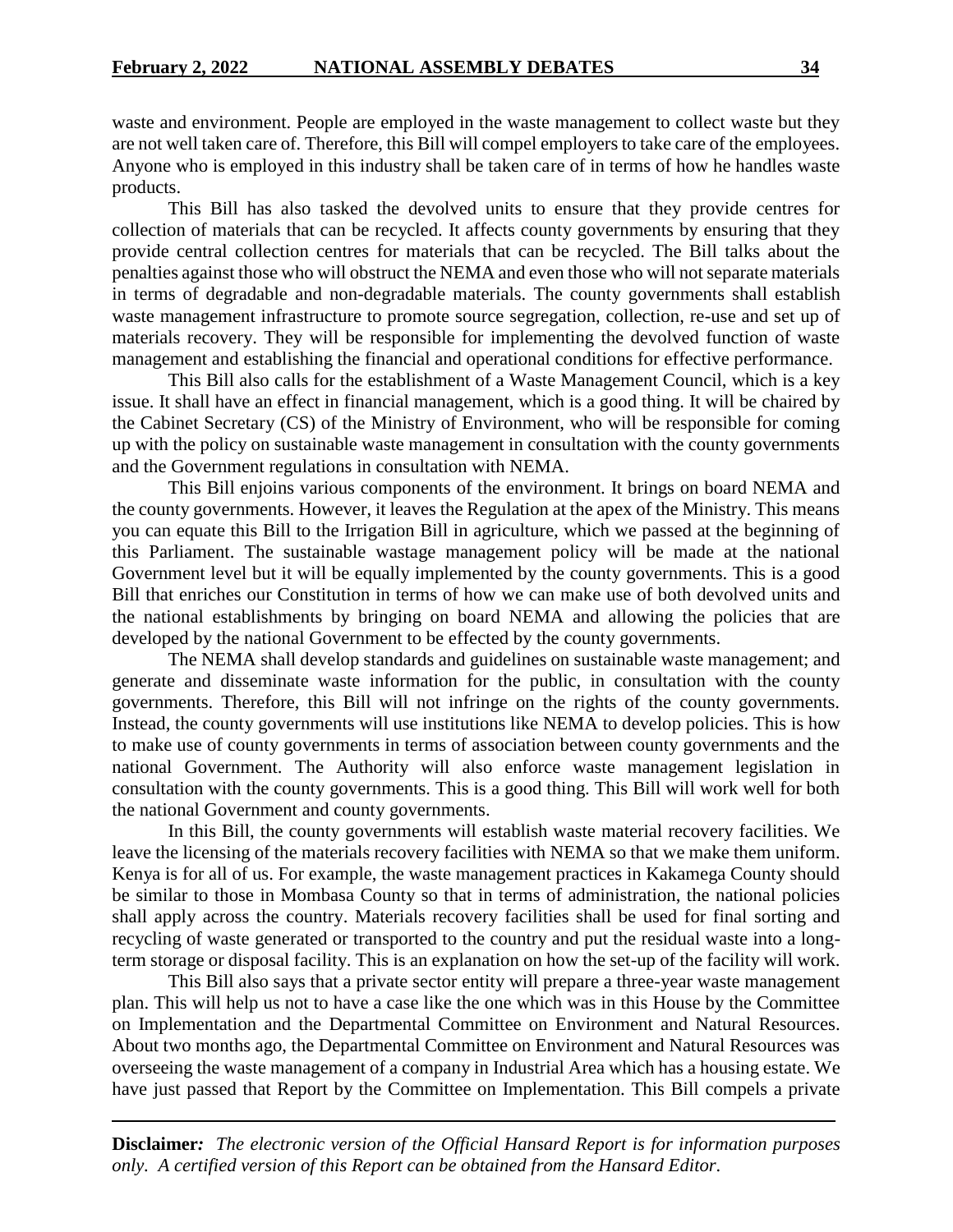entity to prepare a three-year waste management plan and submit an annual monitoring report to NEMA, specifying the actual quantities of waste generated by the entity, the waste management methods applied by the entity and any other information that NEMA requires.

Had this law been there before, the case that the Departmental Committee on Environment and Natural Resources was following up until it brought a Report to this House – the Committee on Implementation was following up on the same Report – would not have arisen. However, we are happy with this Bill. If it is passed, the issue that was a challenge in that Report will be resolved. It will become law which will be enforced.

This Bill is also looking at a private sector entity which fails to comply with the proposed provisions. They shall have committed an offence and upon conviction shall be liable to a fine of not more than Kshs200,000. We are now setting the parameters and the punishment thereon. In addition to the fine imposed on the entity, they shall also be liable to imprisonment for a term not exceeding three months. This is a fair punishment which will ensure that the private sector complies with the law. It will ensure that no person will hinder NEMA from performing its functions.

Kenya is a country where the rich are enclosed behind their gates and they build high walls so that institutions such as NEMA cannot access and see what is happening in their factories. We are now allowing NEMA to fine you if they come to your gate and you do not open it. We are also saying that a person who obstructs NEMA, shall be liable to a fine not exceeding Kshs1 million or imprisonment for a term not exceeding five years. We want NEMA to be free to work within the confines of this law, so that it is able to perform its functions.

There are many good proposals in the Bill. I know my colleagues will be adding more on it. I have seen various amendments which the Committee has proposed in the Report, following the stakeholder's engagement. I will also be supporting the Committee during the Committee of the whole House.

With those remarks, I beg to support.

**The Temporary Deputy Speaker** (Hon. (Ms.) Soipan Tuya): Hon. Kipyegon Ngeno.

**Hon. Kipyegon Ng'eno** (Emurua Dikirr, KANU): Thank you, Hon. Temporary Deputy Speaker for giving me this opportunity to also make my contribution on this particular Amendment Bill. God gave us a very clean environment. We are the ones who have made the environment toxic and more dangerous.

It is our responsibility because we are the ones who throw waste anywhere even within our environment like in areas we live in and even at our places of work. We have a careless behaviour. We do not care about the people who will occupy the places we have been sitting in. We do not care about how they will be affected by the waste that we leave behind. When somebody chews gum and it loses its sweetness, they just place it anywhere leaving the person who will come to occupy that same place to be affected by it.

We must be responsible citizens. Toxic wastes lead to poisoning. When the food we eat stays for some days, it becomes toxic or poisonous. The waste that is normally disposed from the factories becomes very toxic and when it is disposed in rivers and places where people get food from, they become poisonous.

This amendment Bill therefore brings in a body that will work hand-in-hand with NEMA in managing the waste that comes from factories as well as the waste we produce at home. That is why I think this Bill has come at the right time. We need the Waste Management Council that will be dealing with this particular issue. The Waste Management Council will work with the NEMA. The NEMA has been doing a good job. They have been managing the environment and developers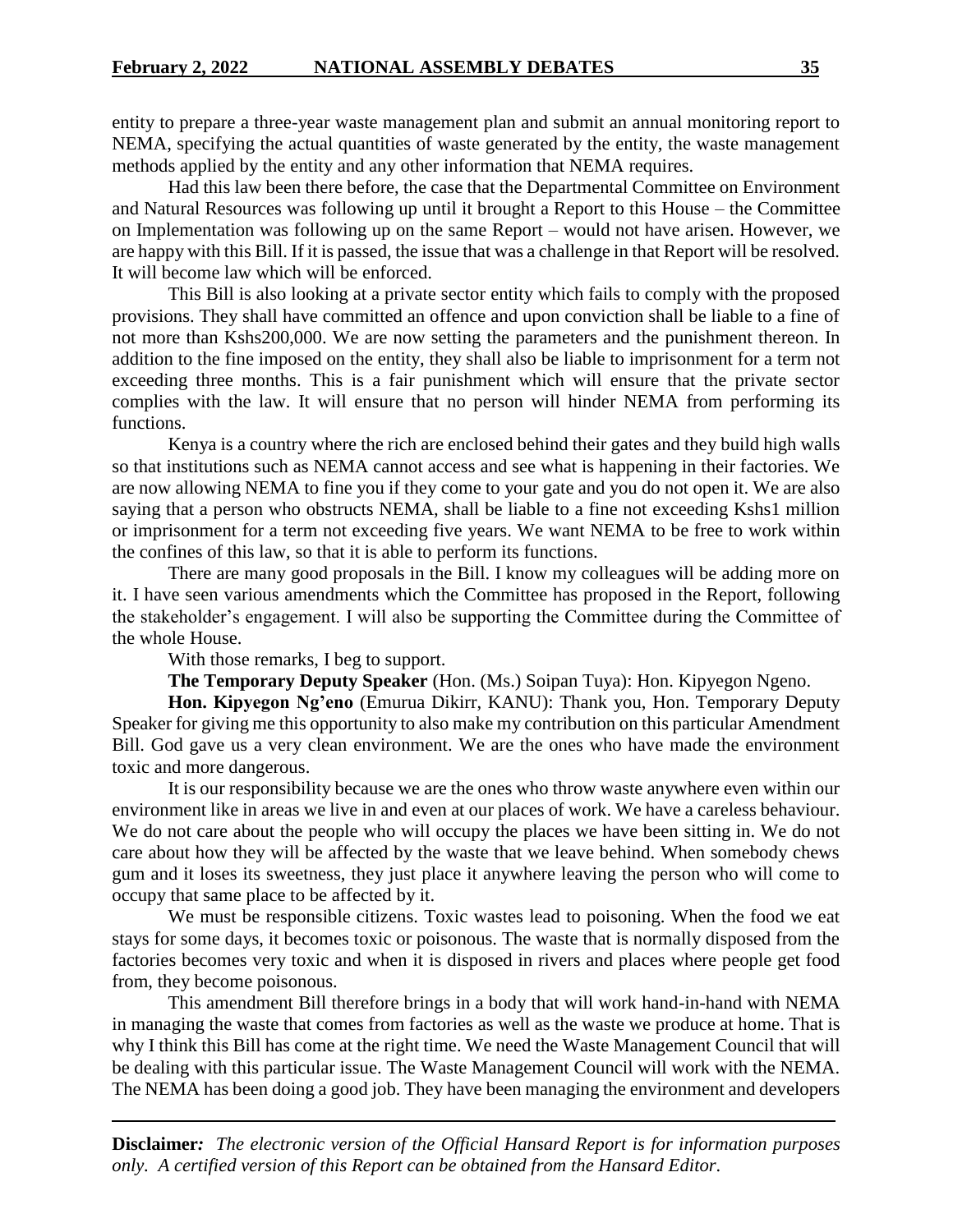to ensure that they do not develop in areas that will destroy the environment. The proposed Council will be dealing specifically with dumping and recycling of waste produced by people and factories.

There are many products which need to be recycled. I remember when I was abroad during games like the World Cup, there used to be a lot of waste. People would drink water and drop plastic bottles. There are companies and supermarkets that buy these wastes. That is how people make money. It is how some of us used to make money as students. This is also how we saved the environment in those countries. We used to collect the used plastics and sell them to supermarkets. The supermarkets would then take them to recycling facilities. So, there would be no waste. You would not find used bottles on the streets or anywhere. This is what we need to introduce in our country.

We should invest or get people to invest in used bottles materials which would otherwise be dumped somewhere. If we allow the proposed Council to access investors who can recycle waste materials, we will save our environment.

Hon. Temporary Deputy Speaker, the laws should also be stringent on the factories. Most of the factories we have visited dispose of their dirty effluents into the sewage system or even into rivers, which have become poisonous. If we recycled even waste products from factories, they can be useful somewhere else. On this, we must have very stringent rules and bar industry owners from disposing harmful materials into rivers.

I believe that scrap metal is part of this waste. Our country has had a very good way of consuming this particular waste by, say, crushing them for other good use. It is very unfortunate that a month or two ago, the President gave an order that scrap metal should not be sold and that no one should be collecting them. This is one of the business areas from which people get income to meet the expenditures in their homes and for paying fees. This goes to the people who are misadvising the President: No one can advise the President to ban scrap metal dealings, which is a business that has so many people depending on it. No sane person can advise the President to do that. It is not because we have been told that there are some metals from Kenya Power and Lighting Company (KPLC) being sold. We should chase the thieves. We should arrest the people who are vandalising the KPLC infrastructure. We should not punish the families which rely on scrap metals. Scrap metal is also part of the waste that can be put to good use. The proposed Council should look into ways of making use of scrap metal to benefit the society. We should also do the same with other waste materials disposed into our environment.

Hon. Temporary Deputy Speaker, I wish to support this particular amendment Bill. We will read through it and see if we can bring further amendments that can go a long way in making our country safe, poison-free and ensure that we have a clean environment. The county governments should be in a position to ensure that the streets and everywhere else within their cities and towns are clean. What makes our towns very dirty are the waste materials that are disposed everywhere. The county governments should also have their rules to ensure that people do not dump waste anywhere. In Mombasa, there was a very dirty stretch alongside the road to the airport. You would drive alongside it for almost 20 minutes. Even when you were travelling in a speeding vehicle, you would smell the stench of some material dumped there. There are companies that went there and recycled the waste and the place is now very clean. Other county governments should emulate the same method that was used in Mombasa to ensure that Mombasa becomes a very clean city.

With those remarks, I support the Amendment Bill and I congratulate the Leader of the Majority Party, Hon. Amos Kimunya for bringing it to the House.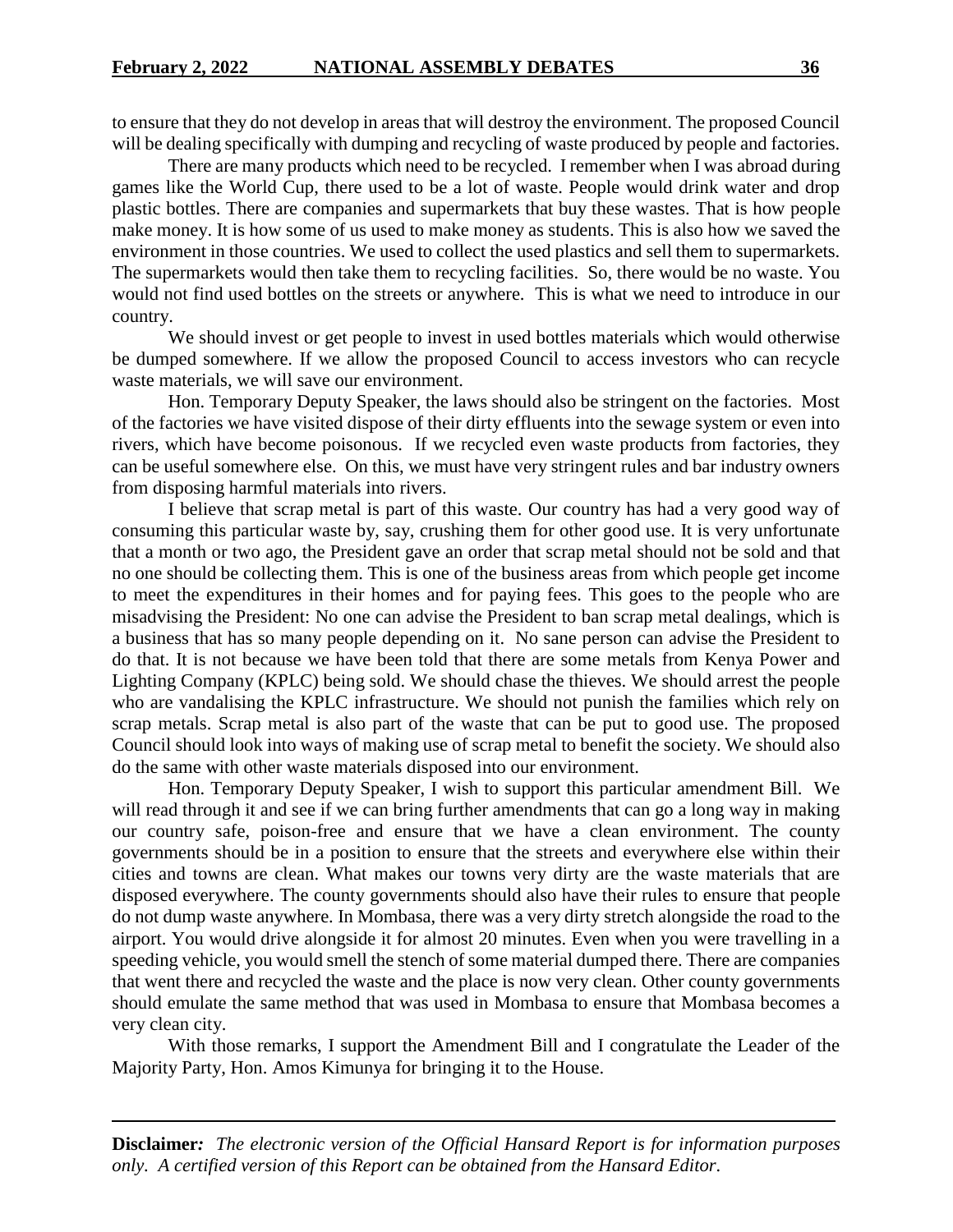**The Temporary Deputy Speaker** (Hon. (Ms.) Soipan Tuya): Member for Suba North, Hon. Odhiambo.

**Hon. (Ms.) Odhiambo-Mabona** (Suba North, ODM): Thank you, Hon. Temporary Deputy Speaker. I rise to support this Bill.

This is one of the Bills that I had hoped to bring in September this year, God giving us life and grace. Be it as it may, I thank the Committee and the Leader of the Majority Party for bringing it to the House. In another life, I was very passionate about environmental law. I did environmental law for my Master's Degree at the University of Nairobi but I abandoned it when I was invited to do another Master's Degree at a New York University. My passion for human rights took over even though environment is also a right. I became more passionate about the rights of human beings even though I am still passionate about the rights of the environment.

This Bill is timely because it provides a legal and institutional framework for the efficient and sustainable management of waste in the framework of the green economy and it promotes the realisation of the Zero Waste Goal as we implement Article 42 of the Constitution on the right to a clean and healthy environment for all. As a girl of Suba or Nyasuba… Nowadays we do not say "Nyambita" because "Nyambita" has some interesting connotations. I now say I am Nyasuba. "Nyasuba" or "Nyanama" has the connotation of living by the lake. For those of us who live by the lake, efficient waste management is very important to us. I also live by a river and sometimes when it rains the smell from the river is impossible. Sometimes, on my own initiative, I go and clean the river. So, once this Bill is enacted into law, it will ensure that our county governments will not do it as a matter of a favour but as a matter of a right.

Hon. Temporary Deputy Speaker, there are many benefits of having efficient and sustainable waste management but before I go into that, I just want to bring to your attention that very recently, CNN aired a feature story where in one of the island nations, there was an amazing amount of waste in terms of bottles and other things. This impact of such waste on the health and wellbeing of the people is so much. Some waste can cause cancers. Indeed, during one of the times we visited Hong Kong as a Committee of Parliament, I was shocked because I thought it was a cloudy day but what was there was gas that made it impossible for us to even breathe well. They started using masks way before COVID-19. I would not be shocked to find ailments like COVID-19 emanating from poor waste management. One of the benefits of efficient waste management is that it moves the country towards realisation of the Zero Waste Principle. This will ensure that waste is separated at source, appropriately collected and transported, recycled and the remaining waste moved to a secure sanitary land field.

I do not know why I find it difficult but those of us who often travel outside the country know that if you live in the US, for instance, you see it so clearly. There is a bin for glasses and another bin for reusable paper and all that. In Kenya, we are not able to recycle waste because if I use paper to throw my *ugali* in and all that, it becomes impossible to recycle it. When we create such an industry, it also creates jobs for our young people. Also, as indicated earlier, it protects us from negative health consequences that come with the emissions from factories. We have seen it in Kenya. We have factories that have been closed because of that. There was a time in my own constituency where we saw dead fish floating in a river and nobody knew why. That was part of the reason.

The Leader of the Majority Party is hoping that we can finalise debate on this Bill in good time. One of the effects is climate change. If we do not deal with it, we will suffer the negative effects of climate change. I like the use of the word "sustainable" because it means we are mindful of our children. Sustainability is about the future. Otherwise, I want to encourage the Leader of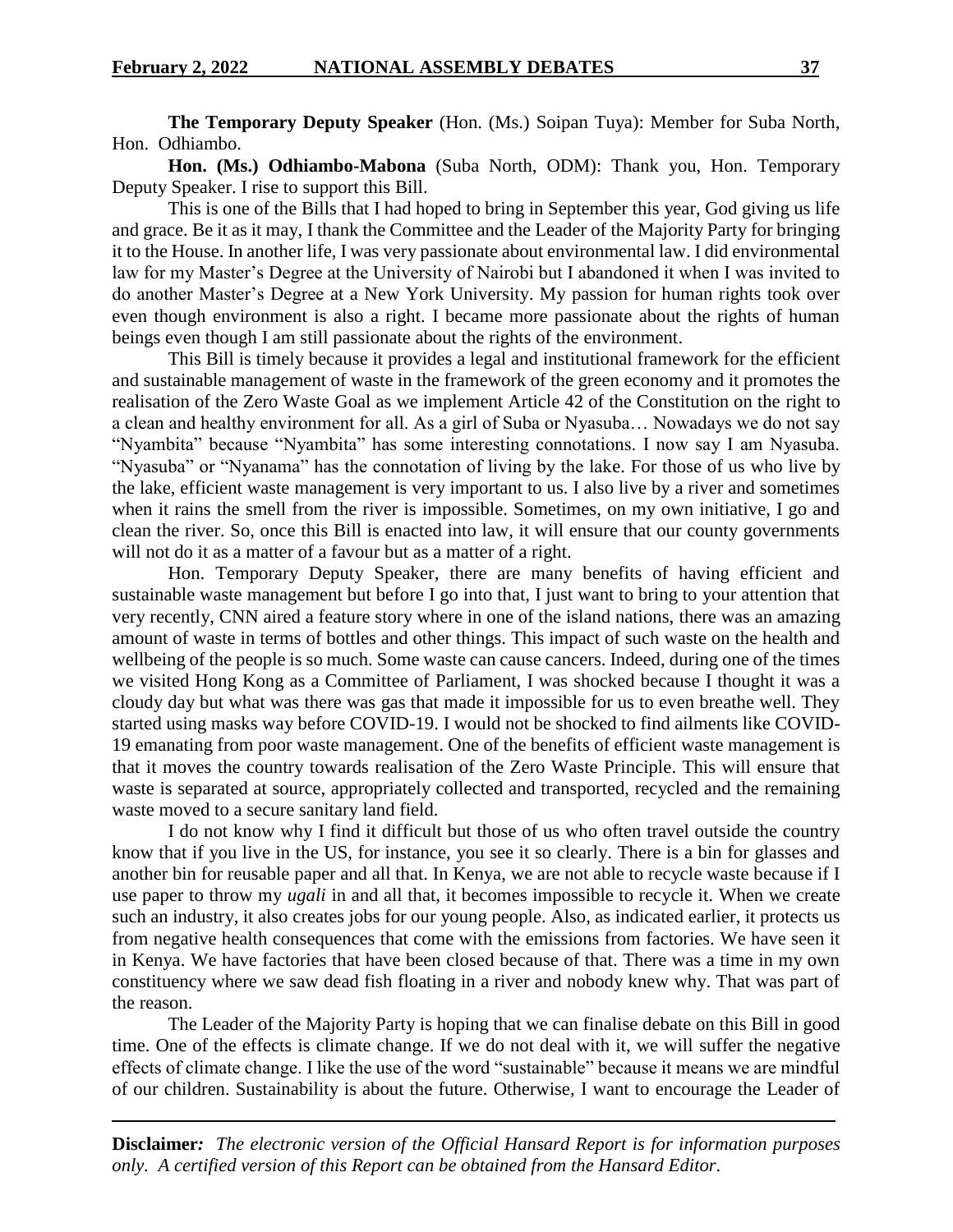the Majority Party that he should not be worried. We know that there are Members who come to the House early to defeat one item and run away but we usually come back and overturn their decisions because they do not have numbers. I have once said on the Floor of this House that the numbers that they have is telephone numbers. So, let them defeat this then we will come back and overturn it. So, Leader of the Majority Party, sit pretty knowing that the agenda that you want passed here will be passed.

With those few remarks, I support.

**The Temporary Deputy Speaker** (Hon. (Ms.) Soipan Tuya): Hon. Kipkosgey, Member for Keiyo South.

**Hon. Daniel Rono** (Keiyo South, JP): Thank you, Hon. Temporary Deputy Speaker. I wish to support this Bill on waste management. It is an important Bill.

I want to commend the Leader of the Majority Party for bringing it to the House. All you need to do is to look at our environment. The environment is key in handling waste management, particularly in our country. I am glad that the law that has been proposed touches on county governments and the national Government. That is where waste is all over the place. Sometime if you walk around, it is sickening how people handle waste. We need stringent laws so that people do not dispose waste carelessly. We are talking about the NEMA. Is it effective or not? We need to get people to work on waste management. If you walk around in our towns and compare them with the outside world, there is a big difference, for example, with the United State of America. I am told that time is running out.

With those remarks, I support the Bill, hoping to get another chance to weigh in on the same. I know it will be continuing tomorrow.

Thank you.

**The Temporary Deputy Speaker** (Hon. (Ms.) Soipan Tuya): Hon. Angatia Savula.

**Hon. Ayub Angatia** (Lugari, ANC): Thank you, Hon. Temporary Deputy Speaker.

I rise to support this Bill for one reason. The health of the citizens of a nation depends on the environment of that country. This Bill seeks to assist us in cleaning our environment to protect our citizenry from being affected by diseases such as cancer. Let us clean our rivers and undertake proper waste management to avoid wasting a lot of money on treating diseases.

Thank you.

**The Temporary Deputy Speaker** (Hon. (Ms.) Soipan Tuya): That is the last Member to contribute today. Leader of the Majority Party, I will give you a chance to reply if you can finish in a minute.

**Hon. Amos Kimunya** (Kipipiri, JP): Thank you, Hon. Temporary Deputy Speaker. I believe this is one Bill which is in total concurrence with the need for sustainable waste management. I am glad Members have supported it. I am glad that the voice of the Committee has been well captured through Hon. Chachu Ganya, who presented the Report of the Committee. I look forward to Members' amendments, if there will be any; so that we process the Bill again, probably, in the course of next week and take it the Senate for them to complete the process. We will then have given our country a legal framework for management of waste.

I beg to reply.

**The Temporary Deputy Speaker** (Hon. (Ms.) Soipan Tuya): Hon. Members, we will defer the putting of the Question until when we next have it the Order Paper.

*(Putting of Question deferred)*